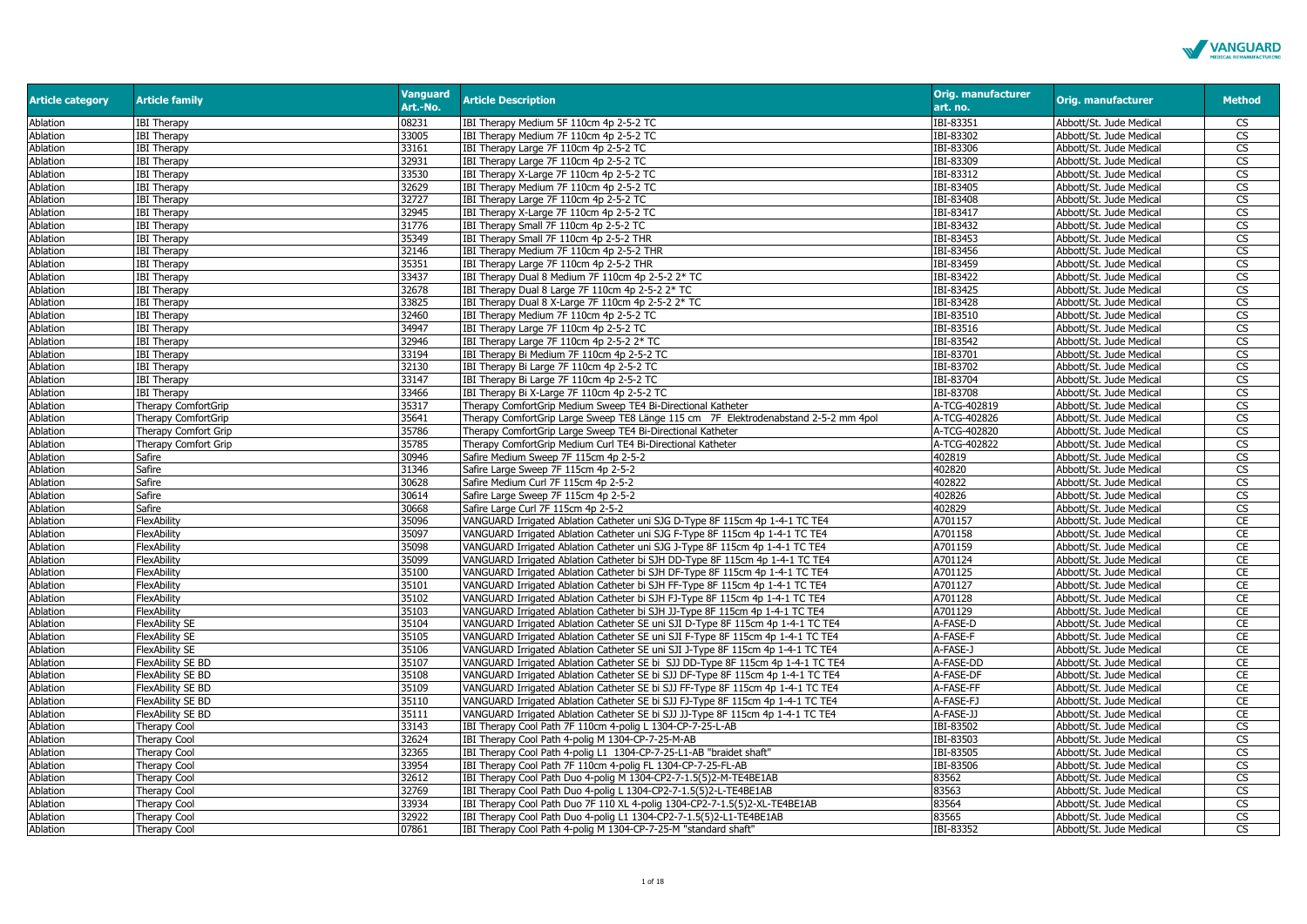

| <b>Article category</b> | <b>Article family</b> | <b>Vanguard</b><br>Art.-No. | <b>Article Description</b>                                               | <b>Orig. manufacturer</b><br>art. no. | <b>Orig. manufacturer</b> | <b>Method</b>          |
|-------------------------|-----------------------|-----------------------------|--------------------------------------------------------------------------|---------------------------------------|---------------------------|------------------------|
| Ablation                | Therapy Cool          | 08420                       | IBI Therapy Cool Path 4-polig L1 1304-CP-7-25-L1                         | IBI-83382                             | Abbott/St. Jude Medical   | CS                     |
| Ablation                | Therapy Cool          | 33922                       | Therapy Cool Flex 1304-CF-7-0.5(5)2-M-TE4BE1EB                           | A088015                               | Abbott/St. Jude Medical   | CS                     |
| Ablation                | <b>Therapy Cool</b>   | 33924                       | Therapy Cool Flex 1304-CF-7-0.5(5)2-L-TE4BE1EB                           | A088016                               | Abbott/St. Jude Medical   | <b>CS</b>              |
| Ablation                | Therapy Cool          | 33925                       | Therapy Cool Flex 1304-CF-7-0.5(5)2-XL-TE4BE1EB                          | A088017                               | Abbott/St. Jude Medical   | CS                     |
| Ablation                | Therapy Cool          | 33923                       | Therapy Cool Flex 1304-CF-7-0.5(5)2-L1-TE4BE1EB                          | A088018                               | Abbott/St. Jude Medical   | CS                     |
| Ablation                | TactiCath SE          | 35074                       | TactiCath SE D-F-Type 8F 115cm 4p 2-2-2 TC 115 cm 2-2-2 mm               | A-TCSE-DF                             | Abbott/St. Jude Medical   | <b>CS</b>              |
| Ablation                | TactiCath SE          | 35313                       | TactiCath SE F-F-Type 8F 115cm 4p 2-2-2 TC 2-2-2 mm                      | A-TCSE-FF                             | Abbott/St. Jude Medical   | <b>CS</b>              |
| Ablation                | TactiCath SE          | 35322                       | TactiCath SE F-J-Type 8F 115cm 4p 2-2-2 TC 2-2-2 mm                      | A-TCSE-FJ                             | Abbott/St. Jude Medical   | <b>CS</b>              |
| Ablation                | TactiCath SE          | 35062                       | TactiCath SE D-Type 8F 115cm 4p 2-2-2 TC                                 | A-TCSE-D                              | Abbott/St. Jude Medical   | <b>CS</b>              |
| Ablation                | TactiCath SE          | 34999                       | TactiCath SE J-Type 8F 115cm 4p 2-2-2 TC                                 | A-TCSE-J                              | Abbott/St. Jude Medical   | $\overline{\text{CS}}$ |
| Ablation                | TactiCath SE          | 35600                       | TactiCath SE F-Type 8F 115cm 4p 2-2-2 TC Contact Force Ablation Catheter | A-TCSE-F                              | Abbott/St. Jude Medical   | $\overline{\text{CS}}$ |
| Ablation                | TactiCath Quartz      | 34030                       | TactiCath Quartz 75 mm 7F 115cm 4p 2-5-2                                 | PN-004 075                            | Abbott/St. Jude Medical   | <b>CS</b>              |
| Ablation                | TactiCath Quartz      | 34025                       | TactiCath Quartz 65 mm 7F 115cm 4p 2-5-2                                 | PN-004 065                            | Abbott/St. Jude Medical   | <b>CS</b>              |
| Ablation                | NaviStar              | 06462                       | NaviStar B-Type 7F 115cm 4p 1-7-4 TC                                     | 34A15M                                | <b>Biosense Webster</b>   | CS                     |
| Ablation                | NaviStar              | )7070                       | NaviStar C-Type 7F 115cm 4p 1-7-4 TC                                     | 34A25M                                | <b>Biosense Webster</b>   | CS                     |
| Ablation                | NaviStar              | 08864                       | NaviStar D-Type 7F 115cm 4p 1-7-4 TC                                     | 34A35M                                | <b>Biosense Webster</b>   | <b>CS</b>              |
| Ablation                | NaviStar              | 32200                       | NaviStar E-Type 7F 115cm 4p 1-7-4 TC                                     | 34A45M                                | <b>Biosense Webster</b>   | CS                     |
| Ablation                | NaviStar              | 04907                       | NaviStar F-Type 7F 115cm 4p 1-7-4 TC                                     | 34A55M                                | <b>Biosense Webster</b>   | <b>CS</b>              |
| Ablation                | NaviStar              | 34068                       | NaviStar J-Type 7F 115cm 4p 1-7-4 TC                                     | 34AJ5M                                | <b>Biosense Webster</b>   | CS                     |
| <b>Ablation</b>         | NaviStar              | 06463                       | NaviStar C-Type 7F 115cm 4p 1-7-4 TC                                     | 34J27M                                | <b>Biosense Webster</b>   | $\overline{\text{CS}}$ |
| Ablation                | NaviStar              | 03796                       | NaviStar D-Type 7F 115cm 4p 1-7-4 TC                                     | 34J37M                                | <b>Biosense Webster</b>   | <b>CS</b>              |
| Ablation                | NaviStar              | 03134                       | NaviStar F-Type 7F 115cm 4p 1-7-4 TC                                     | 34J57M                                | <b>Biosense Webster</b>   | $\overline{\text{cs}}$ |
| Ablation                | NaviStar              | 03799                       | NaviStar J-Type 7F 115cm 4p 1-7-4 TC                                     | 34JJ7M                                | <b>Biosense Webster</b>   | CS                     |
| Ablation                | Celsius FLTR          | 34051                       | Celsius FLTR uni F-Type 7.5F 115cm 0.5-5-2 TE8 TC/TC                     | D135501                               | <b>Biosense Webster</b>   | <b>CS</b>              |
| Ablation                | Celsius FLTR          | 34656                       | Celsius FLTR uni XR 7.5F 115cm 0.5-5-2 TE8 TC/TC                         | D135502                               | <b>Biosense Webster</b>   | <b>CS</b>              |
| Ablation                | Celsius FLTR          | 34800                       | Celsius FLTR bi D-XR 7.5F 0.5-5-2 TE8 TC                                 | D135901                               | <b>Biosense Webster</b>   | $\overline{\text{cs}}$ |
| Ablation                | Celsius EB            | 32532                       | Celsius EB D-Type 7F 115cm 4p 2-5-2 TC                                   | 34D37R                                | <b>Biosense Webster</b>   | <b>CS</b>              |
| Ablation                | Celsius EB            | 09418                       | Celsius EB E-Type 7F 115cm 4p 2-5-2 TC                                   | 34D47R                                | <b>Biosense Webster</b>   | <b>CS</b>              |
| Ablation                | Celsius EB            | 32496                       | Celsius EB F-Type 7F 115cm 4p 2-5-2 TC                                   | 34D57R                                | <b>Biosense Webster</b>   | $\overline{\text{cs}}$ |
| Ablation                | Celsius BD            | 34776                       | VANGUARD Ablation Catheter bi BWB DD-Type 7F 115cm 4p 1-7-4 TC           | 35I33R                                | <b>Biosense Webster</b>   | CE                     |
| Ablation                | Celsius BD            | 34777                       | VANGUARD Ablation Catheter bi BWB DF-Type 7F 115cm 4p 1-7-4 TC           | 35I35R                                | <b>Biosense Webster</b>   | CE                     |
| Ablation                | Celsius BD            | 34778                       | VANGUARD Ablation Catheter bi BWB FJ-Type 7F 115cm 4p 1-7-4 TC           | 3515JR                                | <b>Biosense Webster</b>   | CE                     |
| Ablation                | Celsius DS BD         | 34772                       | VANGUARD Ablation Catheter bi DS BWQ DD-Type 7F 115cm 4p 1-7-4 TC        | 35U33R                                | <b>Biosense Webster</b>   | <b>CE</b>              |
| Ablation                | Celsius DS BD         | 34773                       | VANGUARD Ablation Catheter bi DS BWQ DF-Type 7F 115cm 4p 1-7-4 TC        | 35U35R                                | <b>Biosense Webster</b>   | CE                     |
| Ablation                | Celsius DS BD         | 34774                       | VANGUARD Ablation Catheter bi DS BWQ FF-Type 7F 115cm 4p 1-7-4 TC        | 35U55R                                | <b>Biosense Webster</b>   | CE                     |
| Ablation                | Celsius DS BD         | 34775                       | VANGUARD Ablation Catheter bi DS BWQ FJ-Type 7F 115cm 4p 1-7-4 TC        | 35U5JR                                | <b>Biosense Webster</b>   | <b>CE</b>              |
| Ablation                | Celsius               | 33396                       | VANGUARD Ablation Catheter uni BWA A-Type 6F 92cm 4p 2-5-2 TC            | 35G07R                                | <b>Biosense Webster</b>   | CE                     |
| Ablation                | Celsius               | 33398                       | VANGUARD Ablation Catheter uni BWA B-Type 6F 92cm 4p 2-5-2 TC            | 35G17R                                | <b>Biosense Webster</b>   | CE                     |
| Ablation                | Celsius               | 33477                       | VANGUARD Ablation Catheter uni BWA D-Type 6F 92cm 4p 2-5-2 TC            | 35G37R                                | <b>Biosense Webster</b>   | CE                     |
| Ablation                | Celsius               | 33548                       | VANGUARD Ablation Catheter uni BWA E-Type 6F 92cm 4p 2-5-2 TC            | 35G47R                                | <b>Biosense Webster</b>   | CE                     |
| Ablation                | Celsius               | 33397                       | VANGUARD Ablation Catheter uni BWA A-Type 6F 92cm 4p 2-5-2 TR            | 35H07R                                | <b>Biosense Webster</b>   | CE                     |
| Ablation                | Celsius               | 33545                       | VANGUARD Ablation Catheter uni BWA B-Type 6F 92cm 4p 2-5-2 TR            | 35H17R                                | <b>Biosense Webster</b>   | CE                     |
| Ablation                | Celsius               | 33547                       | VANGUARD Ablation Catheter uni BWA D-Type 6F 92cm 4p 2-5-2 TR            | 35H37R                                | <b>Biosense Webster</b>   | CE                     |
| Ablation                | Celsius               | 33392                       | VANGUARD Ablation Catheter uni DS BWP B-Type 7F 115cm 4p 1-6-2 TC        | 35S17R                                | <b>Biosense Webster</b>   | CE                     |
| Ablation                | Celsius               | 33395                       | VANGUARD Ablation Catheter uni DS BWP D-Type 7F 115cm 4p 1-6-2 TC        | 35S37R                                | <b>Biosense Webster</b>   | <b>CE</b>              |
| Ablation                | Celsius               | 33265                       | VANGUARD Ablation Catheter uni DS BWP F-Type 7F 115cm 4p 1-6-2 TC        | 35S57R                                | <b>Biosense Webster</b>   | CE                     |
| Ablation                | Celsius               | 33551                       | VANGUARD Ablation Catheter uni BWA B-Type 7F 115cm 4p 2-5-2 TC           | 36N17R                                | <b>Biosense Webster</b>   | CE                     |
| Ablation                | Celsius               | 33552                       | VANGUARD Ablation Catheter uni BWA C-Type 7F 115cm 4p 2-5-2 TC           | 36N27R                                | <b>Biosense Webster</b>   | CE                     |
| Ablation                | Celsius               | 33260                       | VANGUARD Ablation Catheter uni BWA D-Type 7F 115cm 4p 2-5-2 TC           | 36N37R                                | <b>Biosense Webster</b>   | CE                     |
| Ablation                | Celsius               | 33554                       | VANGUARD Ablation Catheter uni BWA E-Type 7F 115cm 4p 2-5-2 TC           | 36N47R                                | <b>Biosense Webster</b>   | CE                     |
| Ablation                | Celsius               | 33556                       | VANGUARD Ablation Catheter uni BWA F-Type 7F 115cm 4p 2-5-2 TC           | 36N57R                                | <b>Biosense Webster</b>   | <b>CE</b>              |
| Ablation                | Celsius               | 33549                       | VANGUARD Ablation Catheter uni BWA A-Type 7F 115cm 4p 2-5-2 TR           | 36O07R                                | <b>Biosense Webster</b>   | CE                     |
| Ablation                | Celsius               | 33550                       | VANGUARD Ablation Catheter uni BWA B-Type 7F 115cm 4p 2-5-2 TR           | 36017R                                | <b>Biosense Webster</b>   | CE                     |
| Ablation                | Celsius               | 33553                       | VANGUARD Ablation Catheter uni BWA C-Type 7F 115cm 4p 2-5-2 TR           | 36O27R                                | <b>Biosense Webster</b>   | <b>CE</b>              |
| Ablation                | Celsius               | 33497                       | VANGUARD Ablation Catheter uni BWA D-Type 7F 115cm 4p 2-5-2 TR           | 36O37R                                | <b>Biosense Webster</b>   | <b>CE</b>              |
| Ablation                | Celsius               | 33555                       | VANGUARD Ablation Catheter uni BWA E-Type 7F 115cm 4p 2-5-2 TR           | 36047R                                | <b>Biosense Webster</b>   | <b>CE</b>              |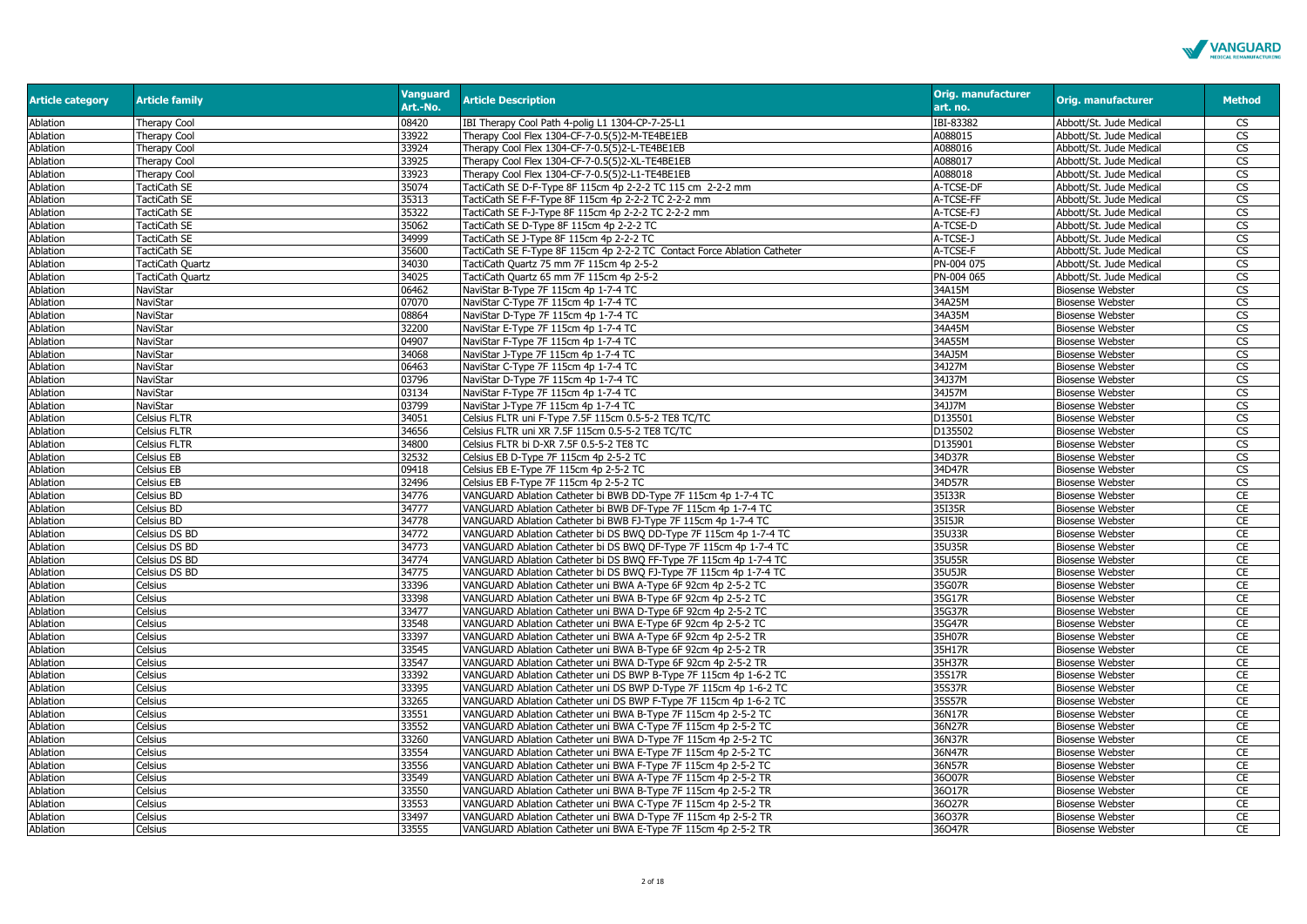

| <b>Article category</b> | <b>Article family</b>                          | <b>Vanguard</b><br>Art.-No. | <b>Article Description</b>                                                               | <b>Orig. manufacturer</b><br>art. no. | <b>Orig. manufacturer</b> | <b>Method</b> |
|-------------------------|------------------------------------------------|-----------------------------|------------------------------------------------------------------------------------------|---------------------------------------|---------------------------|---------------|
| Ablation                | Celsius                                        | 33557                       | VANGUARD Ablation Catheter uni BWA F-Type 7F 115cm 4p 2-5-2 TR                           | 36057R                                | <b>Biosense Webster</b>   | CE            |
| Ablation                | Thermocool SF bi-directional                   | 34842                       | VANGUARD Irrigated Ablation Catheter SF bi BWS BD-Type 8F 115cm 6p 2-5-2 TC TE3.5        | BDI35BDRT                             | <b>Biosense Webster</b>   | CE            |
| Ablation                | Thermocool SF bi-directional                   | 34832                       | VANGUARD Irrigated Ablation Catheter SF bi BWS BF-Type 8F 115cm 6p 2-5-2 TC TE3.5        | BDI35BFRT                             | <b>Biosense Webster</b>   | CE            |
| Ablation                | Thermocool SF bi-directional                   | 34472                       | VANGUARD Irrigated Ablation Catheter SF bi BWS DF-Type 8F 115cm 6p 2-5-2 TC TE3.5        | BDI35DFRT                             | <b>Biosense Webster</b>   | CE            |
| Ablation                | Thermocool SF bi-directional                   | 34843                       | VANGUARD Irrigated Ablation Catheter SF bi BWS FJ-Type 8F 115cm 6p 2-5-2 TC TE3.5        | BDI35FJRT                             | <b>Biosense Webster</b>   | CE            |
| Ablation                | Thermocool SF                                  | 34837                       | VANGUARD Irrigated Ablation Catheter SF uni BWR B-Type 8F 115cm 6p 2-5-2 TC TE3.5        | D131601                               | <b>Biosense Webster</b>   | <b>CE</b>     |
| Ablation                | Thermocool SF                                  | 34470                       | VANGUARD Irrigated Ablation Catheter SF uni BWR D-Type 8F 115cm 6p 2-5-2 TC TE3.5        | D131602                               | <b>Biosense Webster</b>   | CE            |
| Ablation                | Thermocool SF                                  | 34838                       | VANGUARD Irrigated Ablation Catheter SF uni BWR F-Type 8F 115cm 6p 2-5-2 TC TE3.5        | D131603                               | <b>Biosense Webster</b>   | CE            |
| Ablation                | Thermocool SF                                  | 34839                       | VANGUARD Irrigated Ablation Catheter SF uni BWR J-Type 8F 115cm 6p 2-5-2 TC TE3.5        | D131604                               | <b>Biosense Webster</b>   | CE            |
| Ablation                | Thermocool SF NAV bi-directional               | 34805                       | VANGUARD Irrigated Ablation Catheter SF NAV bi BWU BD-Type 8F 115cm 6p 2-5-2 TC TE3.5    | BNI35BDH                              | <b>Biosense Webster</b>   | CE            |
| Ablation                | Thermocool SF NAV bi-directional               | 34806                       | VANGUARD Irrigated Ablation Catheter SF NAV bi BWU BF-Type 8F 115cm 6p 2-5-2 TC TE3.5    | BNI35BFH                              | <b>Biosense Webster</b>   | CE            |
| Ablation                | Thermocool SF NAV bi-directional               | 34844                       | VANGUARD Irrigated Ablation Catheter SF NAV bi BWU DD-Type 8F 115cm 6p 2-5-2 TC TE3.5    | BNI35DDH                              | <b>Biosense Webster</b>   | <b>CE</b>     |
| Ablation                | Thermocool SF NAV bi-directional               | 34469                       | VANGUARD Irrigated Ablation Catheter SF NAV bi BWU DF-Type 8F 115cm 6p 2-5-2 TC TE3.5    | BNI35DFH                              | <b>Biosense Webster</b>   | CE            |
| Ablation                | Thermocool SF NAV bi-directional               | 34807                       | VANGUARD Irrigated Ablation Catheter SF NAV bi BWU FJ-Type 8F 115cm 6p 2-5-2 TC TE3.5    | BNI35FJH                              | <b>Biosense Webster</b>   | <b>CE</b>     |
| Ablation                | Thermocool SF NAV uni-directional              | 34471                       | VANGUARD Irrigated Ablation Catheter SF NAV uni BWT D-Type 8F 115cm 6p 2-5-2 TC TE3.5    | D131802                               | <b>Biosense Webster</b>   | <b>CE</b>     |
| Ablation                | Thermocool SF NAV uni-directional              | 34840                       | VANGUARD Irrigated Ablation Catheter SF NAV uni BWT F-Type 8F 115cm 6p 2-5-2 TC TE3.5    | D131803                               | <b>Biosense Webster</b>   | CE            |
| Ablation                | Thermocool SF NAV uni-directional              | 34841                       | VANGUARD Irrigated Ablation Catheter SF NAV uni BWT J-Type 8F 115cm 6p 2-5-2 TC TE3.5    | D131804                               | <b>Biosense Webster</b>   | CE            |
| Ablation                | ThermoCool SmartTouch SF                       | 35120                       | VANGUARD Irrigated Ablation Catheter SF NAV uni ST BWX D-Type 8F 115cm 6p 1-6-2 TC TE3.5 | D134701                               | <b>Biosense Webster</b>   | CE            |
| Ablation                | ThermoCool SmartTouch SF                       | 35121                       | VANGUARD Irrigated Ablation Catheter SF NAV uni ST BWX F-Type 8F 115cm 6p 1-6-2 TC TE3.5 | D134702                               | <b>Biosense Webster</b>   | CE            |
| Ablation                | ThermoCool SmartTouch SF                       | 35122                       | VANGUARD Irrigated Ablation Catheter SF NAV uni ST BWX J-Type 8F 115cm 6p 1-6-2 TC TE3.5 | D134703                               | <b>Biosense Webster</b>   | CE            |
| Ablation                | ThermoCool SmartTouch SF                       | 35128                       | VANGUARD Irrigated Ablation Catheter SF NAV bi ST BWY DD-Type 8F 115cm 6p 1-6-2 TC TE3.5 | D134801                               | <b>Biosense Webster</b>   | <b>CE</b>     |
| Ablation                | ThermoCool SmartTouch SF                       | 35129                       | VANGUARD Irrigated Ablation Catheter SF NAV bi ST BWY FF-Type 8F 115cm 6p 1-6-2 TC TE3.5 | D134802                               | <b>Biosense Webster</b>   | CE            |
| Ablation                | ThermoCool SmartTouch SF                       | 35130                       | VANGUARD Irrigated Ablation Catheter SF NAV bi ST BWY JJ-Type 8F 115cm 6p 1-6-2 TC TE3.5 | D134803                               | <b>Biosense Webster</b>   | <b>CE</b>     |
| Ablation                | ThermoCool SmartTouch SF                       | 35131                       | VANGUARD Irrigated Ablation Catheter SF NAV bi ST BWY FJ-Type 8F 115cm 6p 1-6-2 TC TE3.5 | D134804                               | <b>Biosense Webster</b>   | CE            |
| Ablation                | ThermoCool SmartTouch SF                       | 35132                       | VANGUARD Irrigated Ablation Catheter SF NAV bi ST BWY DF-Type 8F 115cm 6p 1-6-2 TC TE3.5 | D134805                               | <b>Biosense Webster</b>   | CE            |
| Ablation                | NaviStar Thermocool                            | 34833                       | VANGUARD Irrigated Ablation Catheter NAV uni BWI B-Type 8F 115cm 4p 2-5-2 TC TE3.5       | 34H17M                                | <b>Biosense Webster</b>   | <b>CE</b>     |
| Ablation                | NaviStar Thermocool                            | 34834                       | VANGUARD Irrigated Ablation Catheter NAV uni BWI C-Type 8F 115cm 4p 2-5-2 TC TE3.5       | 34H27M                                | <b>Biosense Webster</b>   | CE            |
| Ablation                | NaviStar Thermocool                            | 34473                       | VANGUARD Irrigated Ablation Catheter NAV uni BWI D-Type 8F 115cm 4p 2-5-2 TC TE3.5       | 34H37M                                | <b>Biosense Webster</b>   | CE            |
| Ablation                | NaviStar Thermocool                            | 34835                       | VANGUARD Irrigated Ablation Catheter NAV uni BWI F-Type 8F 115cm 4p 2-5-2 TC TE3.5       | 34H57M                                | <b>Biosense Webster</b>   | <b>CE</b>     |
| Ablation                | NaviStar Thermocool                            | 34836                       | VANGUARD Irrigated Ablation Catheter NAV uni BWI J-Type 8F 115cm 4p 2-5-2 TC TE3.5       | 34HJ7M                                | <b>Biosense Webster</b>   | CE            |
| Ablation                | Thermocool NAV bi-directional                  | 34758                       | VANGUARD Irrigated Ablation Catheter NAV bi BWJ DF-Type 8F 115cm 4p 2-5-2 TC TE3.5       | 36H35M                                | <b>Biosense Webster</b>   | CE            |
| Ablation                | Thermocool NAV bi-directional                  | 34808                       | VANGUARD Irrigated Ablation Catheter NAV bi BWJ FJ-Type 8F 115cm 4p 2-5-2 TC TE3.5       | 36H5JM                                | <b>Biosense Webster</b>   | <b>CE</b>     |
| Ablation                | Celsius Thermocool                             | 34827                       | VANGUARD Irrigated Ablation Catheter uni BWG B-Type 7F 115cm 4p 2-5-2 TC TE3.5           | 35Q13R                                | <b>Biosense Webster</b>   | CE            |
| Ablation                | Celsius Thermocool                             | 34828                       | VANGUARD Irrigated Ablation Catheter uni BWG D-Type 7F 115cm 4p 2-5-2 TC TE3.5           | 35Q33R                                | Biosense Webster          | CE            |
| Ablation                | <b>Celsius Thermocool</b>                      | 34475                       | VANGUARD Irrigated Ablation Catheter uni BWG F-Type 7F 115cm 4p 2-5-2 TC TE3.5           | 35Q53R                                | <b>Biosense Webster</b>   | CE            |
| Ablation                | Celsius Thermocool                             | 34829                       | VANGUARD Irrigated Ablation Catheter uni BWG J-Type 7F 115cm 4p 2-5-2 TC TE3.5           | 35Q73R                                | <b>Biosense Webster</b>   | <b>CE</b>     |
| Ablation                | <b>EZ Steer Thermocool</b>                     | 34474                       | VANGUARD Irrigated Ablation Catheter bi BWH DF-Type 8F 115cm 4p 2-5-2 TC TE3.5           | 36Q35M                                | <b>Biosense Webster</b>   | <b>CE</b>     |
| Ablation                | <b>EZ Steer Thermocool</b>                     | 34830                       | VANGUARD Irrigated Ablation Catheter bi BWH FF-Type 8F 115cm 4p 2-5-2 TC TE3.5           | 36Q55M                                | <b>Biosense Webster</b>   | CE            |
| Ablation                | <b>EZ Steer Thermocool</b>                     | 34831                       | VANGUARD Irrigated Ablation Catheter bi BWH FJ-Type 8F 115cm 4p 2-5-2 TC TE3.5           | 36Q5JM                                | <b>Biosense Webster</b>   | CE            |
| Ablation                | ThermoCool SmartTouch                          | 35117                       | VANGUARD Irrigated Ablation Catheter NAV uni ST BWV D-Type 8F 115cm 4p 1-6-2 TC TE3.5    | D133601                               | <b>Biosense Webster</b>   | <b>CE</b>     |
| Ablation                | ThermoCool SmartTouch                          | 35118                       | VANGUARD Irrigated Ablation Catheter NAV uni ST BWV F-Type 8F 115cm 4p 1-6-2 TC TE3.5    | D133602                               | <b>Biosense Webster</b>   | CE            |
| Ablation                | ThermoCool SmartTouch                          | 35119                       | VANGUARD Irrigated Ablation Catheter NAV uni ST BWV J-Type 8F 115cm 4p 1-6-2 TC TE3.5    | D133603                               | <b>Biosense Webster</b>   | CE            |
| Ablation                | ThermoCool SmartTouch                          | 35123                       | VANGUARD Irrigated Ablation Catheter NAV bi ST BWW DD-Type 8F 115cm 4p 1-6-2 TC TE3.5    | D132701                               | <b>Biosense Webster</b>   | <b>CE</b>     |
| Ablation                | ThermoCool SmartTouch                          | 35124                       | VANGUARD Irrigated Ablation Catheter NAV bi ST BWW FF-Type 8F 115cm 4p 1-6-2 TC TE3.5    | D132702                               | <b>Biosense Webster</b>   | CE            |
| Ablation                | ThermoCool SmartTouch                          | 35125                       | VANGUARD Irrigated Ablation Catheter NAV bi ST BWW JJ-Type 8F 115cm 4p 1-6-2 TC TE3.5    | D132703                               | <b>Biosense Webster</b>   | CE            |
| Ablation                | ThermoCool SmartTouch                          | 35126                       | VANGUARD Irrigated Ablation Catheter NAV bi ST BWW FJ-Type 8F 115cm 4p 1-6-2 TC TE3.5    | D132704                               | <b>Biosense Webster</b>   | CE            |
| Ablation                | ThermoCool SmartTouch                          | 35127                       | VANGUARD Irrigated Ablation Catheter NAV bi ST BWW DF-Type 8F 115cm 4p 1-6-2 TC TE3.5    | D132705                               | <b>Biosense Webster</b>   | CE            |
| Ablation                | 08864 NaviStar Package                         | 34523                       | Navistar Patches Universal                                                               | 34A35M                                | <b>Biosense Webster</b>   | CS            |
| Ablation                | 04907 NaviStar Package                         | 34524                       | Navistar Patches Universal                                                               | 34A55M                                | <b>Biosense Webster</b>   | <b>CS</b>     |
| Ablation                | 32200 NaviStar Package                         | 35252                       | NaviStar 7F 115cm E-Type Patches Universal                                               | 34A45M                                | <b>Biosense Webster</b>   | <b>CS</b>     |
| Ablation                | 06462 NaviStar Package                         | 35253                       | NaviStar 7F 115cm B-Type Patches Universal                                               | 34A15M                                | <b>Biosense Webster</b>   | <b>CS</b>     |
| Ablation                | 03134 NaviStar Package                         | 34525                       | Navistar DS Patches Universal                                                            | 34J57M                                | <b>Biosense Webster</b>   | <b>CS</b>     |
| Ablation                | 03796 NaviStar Package                         | 34526                       | Navistar DS Patches Universal                                                            | 34J37M                                | <b>Biosense Webster</b>   | <b>CS</b>     |
| Ablation                | 34469 Thermocool SF NAV bi-directional Package | 35238                       | Vanguard Irrigated Ablation Catheter SF Nav bi BWU Patches Universal                     | BNI35DFH                              | <b>Biosense Webster</b>   | CE            |
| Ablation                | 34805 Thermocool SF NAV bi-directional Package | 35239                       | Vanguard Irrigated Ablation Catheter SF Nav bi BWU Patches Universal                     | BNI35BDH                              | <b>Biosense Webster</b>   | CE            |
| Ablation                | 34806 Thermocool SF NAV bi-directional Package | 35240                       | Vanguard Irrigated Ablation Catheter SF Nav bi BWU Patches Universal                     | BNI35BFH                              | <b>Biosense Webster</b>   | CE            |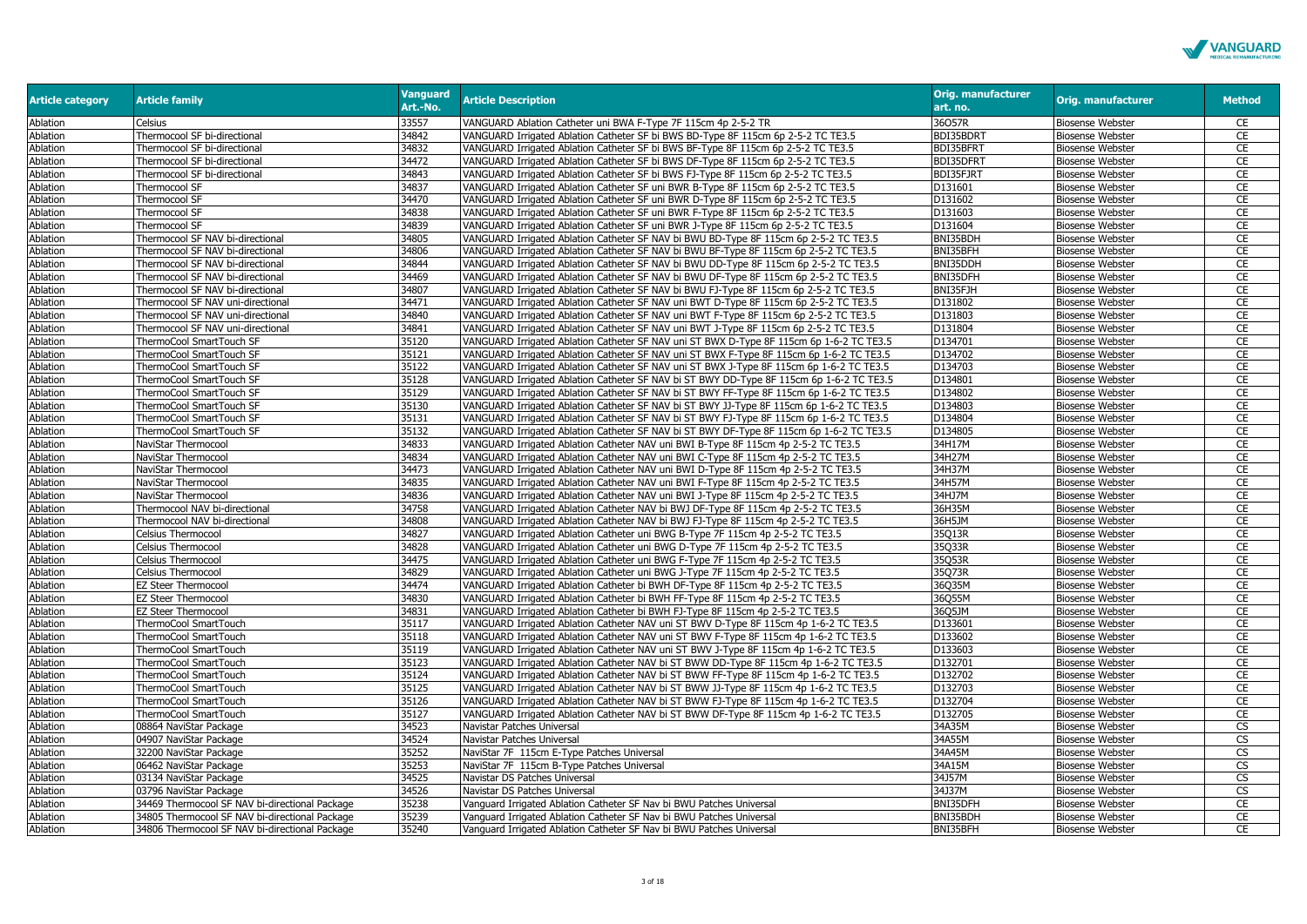

| BNI35FJH<br>34807 Thermocool SF NAV bi-directional Package<br>35241<br>Vanguard Irrigated Ablation Catheter SF Nav bi BWU Patches Universal<br>Ablation<br><b>Biosense Webster</b><br>CE<br>BNI35DDH<br>CE<br>Ablation<br>34844 Thermocool SF NAV bi-directional Package<br>35242<br>Vanguard Irrigated Ablation Catheter SF Nav bi BWU Patches Universal<br><b>Biosense Webster</b><br>Ablation<br>34471 Thermocool SF NAV uni-directional Package<br>35243<br>Vanguard Irrigated Ablation Catheter SF Nav uni BWT Patches Universal<br>D131802<br><b>Biosense Webster</b><br>CE<br>35244<br>D131803<br><b>Biosense Webster</b><br>CE<br>Ablation<br>34840 Thermocool SF NAV uni-directional Package<br>Vanguard Irrigated Ablation Catheter SF Nav uni BWT Patches Universal<br>CE<br>Ablation<br>34841 Thermocool SF NAV uni-directional Package<br>35245<br>Vanguard Irrigated Ablation Catheter SF Nav uni BWT Patches Universal<br>D131804<br><b>Biosense Webster</b><br>35120 ThermoCool Smart Touch SF Package<br>35836<br>VANGUARD Irrigated Ablation Catheter SF NAV uni ST BWX Patches Universal<br>D134701<br><b>Biosense Webster</b><br>CE<br>Ablation<br>CE<br>Ablation<br>35839<br>D134702<br><b>Biosense Webster</b><br>35121 ThermoCool Smart Touch SF Package<br>VANGUARD Irrigated Ablation Catheter SF NAV uni ST BWX Patches Universal<br>35840<br>D134703<br>CE<br><b>Biosense Webster</b><br>Ablation<br>35122 ThermoCool SmartTouch SF Package<br>VANGUARD Irrigated Ablation Catheter SF NAV uni ST BWX Patches Universal<br>CE<br>Ablation<br>35843<br>D134801<br><b>Biosense Webster</b><br>35128 ThermoCool SmartTouch SF Package<br>VANGUARD Irrigated Ablation Catheter SF NAV bi ST BWY Patches Universal<br>CE<br>Ablation<br>35844<br>VANGUARD Irrigated Ablation Catheter SF NAV bi ST BWY Patches Universal<br>D134802<br><b>Biosense Webster</b><br>35129 ThermoCool SmartTouch SF Package<br>CE<br>Ablation<br>35130 ThermoCool SmartTouch SF Package<br>35847<br>VANGUARD Irrigated Ablation Catheter SF NAV bi ST BWY Patches Universal<br>D134803<br><b>Biosense Webster</b><br>35848<br>D134804<br><b>Biosense Webster</b><br>CE<br>Ablation<br>35131 ThermoCool Smart Touch SF Package<br>VANGUARD Irrigated Ablation Catheter SF NAV bi ST BWY Patches Universal<br>Ablation<br>35132 ThermoCool Smart Touch SF Package<br>35851<br>VANGUARD Irrigated Ablation Catheter SF NAV bi ST BWY Patches Universal<br>D134805<br><b>Biosense Webster</b><br>CE<br>CE<br>Ablation<br>34758 Thermocool NAV bi-directional Package<br>35231<br>Vanguard Irrigated Ablation Catheter Nav bi BWJ Patches Universal<br>36H35M<br><b>Biosense Webster</b><br>35232<br>36H5JM<br>CE<br>Ablation<br>34808 Thermocool NAV bi-directional Package<br>Vanguard Irrigated Ablation Catheter Nav bi BWJ Patches Universal<br><b>Biosense Webster</b><br>35233<br>34H37M<br>CE<br>Ablation<br>34473 NaviStar Thermocool NAV uni-directional Package<br>Vanguard Irrigated Ablation Catheter Nav uni BWI Patches Universal<br><b>Biosense Webster</b><br>Ablation<br>34833 NaviStar Thermocool NAV uni-directional Package<br>35234<br>34H17M<br><b>Biosense Webster</b><br>CE<br>Vanguard Irrigated Ablation Catheter Nav uni BWI Patches Universal<br>CE<br>Ablation<br>35235<br>34H27M<br><b>Biosense Webster</b><br>34834 NaviStar Thermocool NAV uni-directional Package<br>Vanguard Irrigated Ablation Catheter Nav uni BWI Patches Universal<br>CE<br>35236<br>34H57M<br><b>Biosense Webster</b><br>Ablation<br>34835 NaviStar Thermocool NAV uni-directional Package<br>Vanguard Irrigated Ablation Catheter Nav uni BWI Patches Universal<br>Ablation<br>34836 NaviStar Thermocool NAV uni-directional Package<br>35237<br>Vanguard Irrigated Ablation Catheter Nav uni BWI Patches Universal<br>34HJ7M<br><b>Biosense Webster</b><br>CE<br>D133601<br>CE<br>Ablation<br>35117 ThermoCool Smart Touch Package<br>35819<br>VANGUARD Irrigated Ablation Catheter NAV uni ST BWV Patches Universal<br><b>Biosense Webster</b><br>35821<br>VANGUARD Irrigated Ablation Catheter NAV uni ST BWV Patches Universal<br>D133602<br><b>Biosense Webster</b><br>CE<br>Ablation<br>35118 ThermoCool Smart Touch Package<br>35825<br>D133603<br><b>Biosense Webster</b><br>CE<br>Ablation<br>35119 ThermoCool Smart Touch Package<br>VANGUARD Irrigated Ablation Catheter NAV uni ST BWV Patches Universal<br>CE<br>Ablation<br>35826<br>VANGUARD Irrigated Ablation Catheter NAV bi ST BWW Patches Universal<br>D132701<br><b>Biosense Webster</b><br>35123 ThermoCool Smart Touch Package<br>35828<br>D132702<br>CE<br>Ablation<br>VANGUARD Irrigated Ablation Catheter NAV bi ST BWW Patches Universal<br><b>Biosense Webster</b><br>35124 ThermoCool Smart Touch Package<br>CE<br>D132703<br>Ablation<br>35831<br>VANGUARD Irrigated Ablation Catheter NAV bi ST BWW Patches Universal<br><b>Biosense Webster</b><br>35125 ThermoCool Smart Touch Package<br>D132704<br>CE<br>Ablation<br>35832<br><b>Biosense Webster</b><br>35126 ThermoCool Smart Touch Package<br>VANGUARD Irrigated Ablation Catheter NAV bi ST BWW Patches Universal<br>D132705<br>CE<br>Ablation<br>35127 ThermoCool Smart Touch Package<br>35835<br>VANGUARD Irrigated Ablation Catheter NAV bi ST BWW Patches Universal<br><b>Biosense Webster</b><br>$\overline{\text{cs}}$<br>368997<br>Ablation<br>AlCath Flutter<br>34018<br>AlCath Flutter Black G 7F 95cm 4p 2-5-2 TC<br><b>Biotronic AG</b><br>AlCath<br>34971<br>VANGUARD Ablation Catheter uni LT G BTA FC Black 7F 110cm 4p 2-5-2 TC<br>364524<br><b>Biotronic AG</b><br>CE<br>Ablation<br>364527<br>CE<br>Ablation<br>AlCath<br>34976<br>VANGUARD Ablation Catheter uni LT G BTA FC Blue 7F 110cm 4p 2-5-2 TC<br><b>Biotronic AG</b><br>AlCath<br>34977<br>364539<br>CE<br>Ablation<br>VANGUARD Ablation Catheter uni LT G BTA FC Red 7F 110cm 4p 2-5-2 TC<br><b>Biotronic AG</b><br>CE<br>Ablation<br>AlCath<br>34978<br>364535<br><b>Biotronic AG</b><br>VANGUARD Ablation Catheter uni LT G BTA FC Green 7F 110cm 4p 2-5-2 TC<br>364531<br><b>Biotronic AG</b><br>CE<br>Ablation<br><b>AlCath</b><br>34979<br>VANGUARD Ablation Catheter uni LT G BTA FC Cyan 7F 110cm 4p 2-5-2 TC<br>CE<br>AlCath<br>34972<br>364523<br><b>Biotronic AG</b><br>Ablation<br>VANGUARD Ablation Catheter uni LT BTB FC Black 7F 110cm 4p 2-5-2 TC<br>CE<br>34980<br>364526<br>Ablation<br>AlCath<br>VANGUARD Ablation Catheter uni LT BTB FC Blue 7F 110cm 4p 2-5-2 TC<br><b>Biotronic AG</b><br>Ablation<br>AlCath<br>34969<br>VANGUARD Ablation Catheter uni G BTC FC Black 7F 110cm 4p 2-5-2 TC<br>364522<br><b>Biotronic AG</b><br>CE<br>AlCath<br>34981<br>364537<br><b>Biotronic AG</b><br>CE<br>Ablation<br>VANGUARD Ablation Catheter uni G BTC FC Red 7F 110cm 4p 2-5-2 TC<br>34982<br>364525<br>CE<br>Ablation<br>AlCath<br>VANGUARD Ablation Catheter uni G BTC FC Blue 7F 110cm 4p 2-5-2 TC<br><b>Biotronic AG</b><br>364533<br>CE<br>Ablation<br><b>AlCath</b><br>34983<br><b>Biotronic AG</b><br>VANGUARD Ablation Catheter uni G BTC FC Green 7F 110cm 4p 2-5-2 TC<br>Ablation<br>AlCath<br>34984<br>364529<br>CE<br>VANGUARD Ablation Catheter uni G BTC FC Cyan 7F 110cm 4p 2-5-2 TC<br><b>Biotronic AG</b><br>359037<br>CE<br>Ablation<br>AlCath<br>34970<br><b>Biotronic AG</b><br>VANGUARD Ablation Catheter uni BTD FC Black 7F 110cm 4p 2-5-2 TC<br>CE<br>Ablation<br>34985<br>364536<br>AlCath<br>VANGUARD Ablation Catheter uni BTD FC Red 7F 110cm 4p 2-5-2 TC<br><b>Biotronic AG</b><br>359038<br>CE<br>Ablation<br>AlCath<br>34986<br>VANGUARD Ablation Catheter uni BTD FC Blue 7F 110cm 4p 2-5-2 TC<br><b>Biotronic AG</b><br>364532<br>Ablation<br>AlCath<br>34987<br>VANGUARD Ablation Catheter uni BTD FC Green 7F 110cm 4p 2-5-2 TC<br><b>Biotronic AG</b><br>CE<br>Ablation<br>AlCath (Flutter) Flux (G) eXtra<br>34257<br>AlCath Flux Blue eXtra 7F 110cm 2-5-2 TC<br>376389<br><b>Biotronic AG</b><br><b>CS</b><br>376391<br>CS<br>Ablation<br>AlCath (Flutter) Flux (G) eXtra<br>34861<br>AlCath Flux Black eXtra 7F 110cm 2-5-2 TC<br><b>Biotronic AG</b><br><b>CS</b><br>Ablation<br>AlCath (Flutter) Flux (G) eXtra<br>34004<br>AlCath Flutter Flux Black G eXtra 7F 95cm<br>380783<br><b>Biotronic AG</b><br>AlCath Flux Red G eXtra 7F 110cm 2-5-2 TC<br>376379<br><b>CS</b><br>Ablation<br>AlCath (Flutter) Flux (G) eXtra<br>34503<br><b>Biotronic AG</b><br>33476<br>376388<br><b>CS</b><br>Ablation<br>AlCath (Flutter) Flux (G) eXtra<br>AlCath Flux Blue G eXtra 7F 110 cm 2-5-2 TC<br><b>Biotronic AG</b><br>CS<br>33626<br>376384<br><b>Biotronic AG</b><br>Ablation<br>AlCath (Flutter) Flux (G) eXtra<br>AlCath Flux Green G eXtra 7F 110 cm 2-5-2 TC<br>376390<br><b>Biotronic AG</b><br>CS<br>Ablation<br>AlCath (Flutter) Flux (G) eXtra<br>33627<br>AlCath Flux Black G eXtra 7F 110 cm 2-5-2 TC<br>$\overline{\text{CS}}$<br>34143<br>AlCath Flux Cyan G eXtra 7F 110cm 2-5-2 TC<br>376386<br><b>Biotronic AG</b><br>Ablation<br>AlCath (Flutter) Flux (G) eXtra<br>CS<br>Ablation<br><b>Blazer Ablation</b><br>33428<br>Blazer II Large 7F 110cm 4p 2.5 THR<br>M004 EPT5031TK2<br><b>Boston Scientific</b><br><b>CS</b><br>Ablation<br><b>Blazer Ablation</b><br>07930<br>Blazer II HTD Stand. 7F 110cm 4p 2.5 THR<br>M004 EPT5031TH0<br><b>Boston Scientific</b><br>32844<br><b>CS</b> | <b>Article category</b> | <b>Article family</b>  | <b>Vanguard</b><br>Art.-No. | <b>Article Description</b>              | <b>Orig. manufacturer</b><br>art. no. | <b>Orig. manufacturer</b> | <b>Method</b> |
|---------------------------------------------------------------------------------------------------------------------------------------------------------------------------------------------------------------------------------------------------------------------------------------------------------------------------------------------------------------------------------------------------------------------------------------------------------------------------------------------------------------------------------------------------------------------------------------------------------------------------------------------------------------------------------------------------------------------------------------------------------------------------------------------------------------------------------------------------------------------------------------------------------------------------------------------------------------------------------------------------------------------------------------------------------------------------------------------------------------------------------------------------------------------------------------------------------------------------------------------------------------------------------------------------------------------------------------------------------------------------------------------------------------------------------------------------------------------------------------------------------------------------------------------------------------------------------------------------------------------------------------------------------------------------------------------------------------------------------------------------------------------------------------------------------------------------------------------------------------------------------------------------------------------------------------------------------------------------------------------------------------------------------------------------------------------------------------------------------------------------------------------------------------------------------------------------------------------------------------------------------------------------------------------------------------------------------------------------------------------------------------------------------------------------------------------------------------------------------------------------------------------------------------------------------------------------------------------------------------------------------------------------------------------------------------------------------------------------------------------------------------------------------------------------------------------------------------------------------------------------------------------------------------------------------------------------------------------------------------------------------------------------------------------------------------------------------------------------------------------------------------------------------------------------------------------------------------------------------------------------------------------------------------------------------------------------------------------------------------------------------------------------------------------------------------------------------------------------------------------------------------------------------------------------------------------------------------------------------------------------------------------------------------------------------------------------------------------------------------------------------------------------------------------------------------------------------------------------------------------------------------------------------------------------------------------------------------------------------------------------------------------------------------------------------------------------------------------------------------------------------------------------------------------------------------------------------------------------------------------------------------------------------------------------------------------------------------------------------------------------------------------------------------------------------------------------------------------------------------------------------------------------------------------------------------------------------------------------------------------------------------------------------------------------------------------------------------------------------------------------------------------------------------------------------------------------------------------------------------------------------------------------------------------------------------------------------------------------------------------------------------------------------------------------------------------------------------------------------------------------------------------------------------------------------------------------------------------------------------------------------------------------------------------------------------------------------------------------------------------------------------------------------------------------------------------------------------------------------------------------------------------------------------------------------------------------------------------------------------------------------------------------------------------------------------------------------------------------------------------------------------------------------------------------------------------------------------------------------------------------------------------------------------------------------------------------------------------------------------------------------------------------------------------------------------------------------------------------------------------------------------------------------------------------------------------------------------------------------------------------------------------------------------------------------------------------------------------------------------------------------------------------------------------------------------------------------------------------------------------------------------------------------------------------------------------------------------------------------------------------------------------------------------------------------------------------------------------------------------------------------------------------------------------------------------------------------------------------------------------------------------------------------------------------------------------------------------------------------------------------------------------------------------------------------------------------------------------------------------------------------------------------------------------------------------------------------------------------------------------------------------------------------------------------------------------------------------------------------------------------------------------------------------------------------------------------------------------------------------------------------------------------------------------------------------------------------------------------------------------------------------------------------------------------------------------------------------------------------------------------------------------------------------------------------------------------------------------------------------------------------------------------------------------------------------------------------------------------------------------------------------------------------------------------------------------------------------------------------------------------------------------------------------------------------------------------------------------------------------------------------------------------------------------------------------------------------------------------------------------------------------------------------------------------------------------------------------------------------------------------------------------------------------------------------------------------------------------------------------------------------------------------------------------------------------------------------------------------------------------------------------------------------------------------------------------------------------------------------------------------------------------------------------------------------------------------------------------------------------------------------------------------------------------------------------------------------------------------------------------------------------------------------------------------------------------------------------------------------------------------------------------------------------------------------------------------------------------------------------------------------------------|-------------------------|------------------------|-----------------------------|-----------------------------------------|---------------------------------------|---------------------------|---------------|
|                                                                                                                                                                                                                                                                                                                                                                                                                                                                                                                                                                                                                                                                                                                                                                                                                                                                                                                                                                                                                                                                                                                                                                                                                                                                                                                                                                                                                                                                                                                                                                                                                                                                                                                                                                                                                                                                                                                                                                                                                                                                                                                                                                                                                                                                                                                                                                                                                                                                                                                                                                                                                                                                                                                                                                                                                                                                                                                                                                                                                                                                                                                                                                                                                                                                                                                                                                                                                                                                                                                                                                                                                                                                                                                                                                                                                                                                                                                                                                                                                                                                                                                                                                                                                                                                                                                                                                                                                                                                                                                                                                                                                                                                                                                                                                                                                                                                                                                                                                                                                                                                                                                                                                                                                                                                                                                                                                                                                                                                                                                                                                                                                                                                                                                                                                                                                                                                                                                                                                                                                                                                                                                                                                                                                                                                                                                                                                                                                                                                                                                                                                                                                                                                                                                                                                                                                                                                                                                                                                                                                                                                                                                                                                                                                                                                                                                                                                                                                                                                                                                                                                                                                                                                                                                                                                                                                                                                                                                                                                                                                                                                                                                                                                                                                                                                                                                                                                                                                                                                                                                                                                                                                                                                                                                                                                                                                                                                                                                                                                                                                                                                                                                                                                                                                                                                                                                                                                                             |                         |                        |                             |                                         |                                       |                           |               |
|                                                                                                                                                                                                                                                                                                                                                                                                                                                                                                                                                                                                                                                                                                                                                                                                                                                                                                                                                                                                                                                                                                                                                                                                                                                                                                                                                                                                                                                                                                                                                                                                                                                                                                                                                                                                                                                                                                                                                                                                                                                                                                                                                                                                                                                                                                                                                                                                                                                                                                                                                                                                                                                                                                                                                                                                                                                                                                                                                                                                                                                                                                                                                                                                                                                                                                                                                                                                                                                                                                                                                                                                                                                                                                                                                                                                                                                                                                                                                                                                                                                                                                                                                                                                                                                                                                                                                                                                                                                                                                                                                                                                                                                                                                                                                                                                                                                                                                                                                                                                                                                                                                                                                                                                                                                                                                                                                                                                                                                                                                                                                                                                                                                                                                                                                                                                                                                                                                                                                                                                                                                                                                                                                                                                                                                                                                                                                                                                                                                                                                                                                                                                                                                                                                                                                                                                                                                                                                                                                                                                                                                                                                                                                                                                                                                                                                                                                                                                                                                                                                                                                                                                                                                                                                                                                                                                                                                                                                                                                                                                                                                                                                                                                                                                                                                                                                                                                                                                                                                                                                                                                                                                                                                                                                                                                                                                                                                                                                                                                                                                                                                                                                                                                                                                                                                                                                                                                                                             |                         |                        |                             |                                         |                                       |                           |               |
|                                                                                                                                                                                                                                                                                                                                                                                                                                                                                                                                                                                                                                                                                                                                                                                                                                                                                                                                                                                                                                                                                                                                                                                                                                                                                                                                                                                                                                                                                                                                                                                                                                                                                                                                                                                                                                                                                                                                                                                                                                                                                                                                                                                                                                                                                                                                                                                                                                                                                                                                                                                                                                                                                                                                                                                                                                                                                                                                                                                                                                                                                                                                                                                                                                                                                                                                                                                                                                                                                                                                                                                                                                                                                                                                                                                                                                                                                                                                                                                                                                                                                                                                                                                                                                                                                                                                                                                                                                                                                                                                                                                                                                                                                                                                                                                                                                                                                                                                                                                                                                                                                                                                                                                                                                                                                                                                                                                                                                                                                                                                                                                                                                                                                                                                                                                                                                                                                                                                                                                                                                                                                                                                                                                                                                                                                                                                                                                                                                                                                                                                                                                                                                                                                                                                                                                                                                                                                                                                                                                                                                                                                                                                                                                                                                                                                                                                                                                                                                                                                                                                                                                                                                                                                                                                                                                                                                                                                                                                                                                                                                                                                                                                                                                                                                                                                                                                                                                                                                                                                                                                                                                                                                                                                                                                                                                                                                                                                                                                                                                                                                                                                                                                                                                                                                                                                                                                                                                             |                         |                        |                             |                                         |                                       |                           |               |
|                                                                                                                                                                                                                                                                                                                                                                                                                                                                                                                                                                                                                                                                                                                                                                                                                                                                                                                                                                                                                                                                                                                                                                                                                                                                                                                                                                                                                                                                                                                                                                                                                                                                                                                                                                                                                                                                                                                                                                                                                                                                                                                                                                                                                                                                                                                                                                                                                                                                                                                                                                                                                                                                                                                                                                                                                                                                                                                                                                                                                                                                                                                                                                                                                                                                                                                                                                                                                                                                                                                                                                                                                                                                                                                                                                                                                                                                                                                                                                                                                                                                                                                                                                                                                                                                                                                                                                                                                                                                                                                                                                                                                                                                                                                                                                                                                                                                                                                                                                                                                                                                                                                                                                                                                                                                                                                                                                                                                                                                                                                                                                                                                                                                                                                                                                                                                                                                                                                                                                                                                                                                                                                                                                                                                                                                                                                                                                                                                                                                                                                                                                                                                                                                                                                                                                                                                                                                                                                                                                                                                                                                                                                                                                                                                                                                                                                                                                                                                                                                                                                                                                                                                                                                                                                                                                                                                                                                                                                                                                                                                                                                                                                                                                                                                                                                                                                                                                                                                                                                                                                                                                                                                                                                                                                                                                                                                                                                                                                                                                                                                                                                                                                                                                                                                                                                                                                                                                                             |                         |                        |                             |                                         |                                       |                           |               |
|                                                                                                                                                                                                                                                                                                                                                                                                                                                                                                                                                                                                                                                                                                                                                                                                                                                                                                                                                                                                                                                                                                                                                                                                                                                                                                                                                                                                                                                                                                                                                                                                                                                                                                                                                                                                                                                                                                                                                                                                                                                                                                                                                                                                                                                                                                                                                                                                                                                                                                                                                                                                                                                                                                                                                                                                                                                                                                                                                                                                                                                                                                                                                                                                                                                                                                                                                                                                                                                                                                                                                                                                                                                                                                                                                                                                                                                                                                                                                                                                                                                                                                                                                                                                                                                                                                                                                                                                                                                                                                                                                                                                                                                                                                                                                                                                                                                                                                                                                                                                                                                                                                                                                                                                                                                                                                                                                                                                                                                                                                                                                                                                                                                                                                                                                                                                                                                                                                                                                                                                                                                                                                                                                                                                                                                                                                                                                                                                                                                                                                                                                                                                                                                                                                                                                                                                                                                                                                                                                                                                                                                                                                                                                                                                                                                                                                                                                                                                                                                                                                                                                                                                                                                                                                                                                                                                                                                                                                                                                                                                                                                                                                                                                                                                                                                                                                                                                                                                                                                                                                                                                                                                                                                                                                                                                                                                                                                                                                                                                                                                                                                                                                                                                                                                                                                                                                                                                                                             |                         |                        |                             |                                         |                                       |                           |               |
|                                                                                                                                                                                                                                                                                                                                                                                                                                                                                                                                                                                                                                                                                                                                                                                                                                                                                                                                                                                                                                                                                                                                                                                                                                                                                                                                                                                                                                                                                                                                                                                                                                                                                                                                                                                                                                                                                                                                                                                                                                                                                                                                                                                                                                                                                                                                                                                                                                                                                                                                                                                                                                                                                                                                                                                                                                                                                                                                                                                                                                                                                                                                                                                                                                                                                                                                                                                                                                                                                                                                                                                                                                                                                                                                                                                                                                                                                                                                                                                                                                                                                                                                                                                                                                                                                                                                                                                                                                                                                                                                                                                                                                                                                                                                                                                                                                                                                                                                                                                                                                                                                                                                                                                                                                                                                                                                                                                                                                                                                                                                                                                                                                                                                                                                                                                                                                                                                                                                                                                                                                                                                                                                                                                                                                                                                                                                                                                                                                                                                                                                                                                                                                                                                                                                                                                                                                                                                                                                                                                                                                                                                                                                                                                                                                                                                                                                                                                                                                                                                                                                                                                                                                                                                                                                                                                                                                                                                                                                                                                                                                                                                                                                                                                                                                                                                                                                                                                                                                                                                                                                                                                                                                                                                                                                                                                                                                                                                                                                                                                                                                                                                                                                                                                                                                                                                                                                                                                             |                         |                        |                             |                                         |                                       |                           |               |
|                                                                                                                                                                                                                                                                                                                                                                                                                                                                                                                                                                                                                                                                                                                                                                                                                                                                                                                                                                                                                                                                                                                                                                                                                                                                                                                                                                                                                                                                                                                                                                                                                                                                                                                                                                                                                                                                                                                                                                                                                                                                                                                                                                                                                                                                                                                                                                                                                                                                                                                                                                                                                                                                                                                                                                                                                                                                                                                                                                                                                                                                                                                                                                                                                                                                                                                                                                                                                                                                                                                                                                                                                                                                                                                                                                                                                                                                                                                                                                                                                                                                                                                                                                                                                                                                                                                                                                                                                                                                                                                                                                                                                                                                                                                                                                                                                                                                                                                                                                                                                                                                                                                                                                                                                                                                                                                                                                                                                                                                                                                                                                                                                                                                                                                                                                                                                                                                                                                                                                                                                                                                                                                                                                                                                                                                                                                                                                                                                                                                                                                                                                                                                                                                                                                                                                                                                                                                                                                                                                                                                                                                                                                                                                                                                                                                                                                                                                                                                                                                                                                                                                                                                                                                                                                                                                                                                                                                                                                                                                                                                                                                                                                                                                                                                                                                                                                                                                                                                                                                                                                                                                                                                                                                                                                                                                                                                                                                                                                                                                                                                                                                                                                                                                                                                                                                                                                                                                                             |                         |                        |                             |                                         |                                       |                           |               |
|                                                                                                                                                                                                                                                                                                                                                                                                                                                                                                                                                                                                                                                                                                                                                                                                                                                                                                                                                                                                                                                                                                                                                                                                                                                                                                                                                                                                                                                                                                                                                                                                                                                                                                                                                                                                                                                                                                                                                                                                                                                                                                                                                                                                                                                                                                                                                                                                                                                                                                                                                                                                                                                                                                                                                                                                                                                                                                                                                                                                                                                                                                                                                                                                                                                                                                                                                                                                                                                                                                                                                                                                                                                                                                                                                                                                                                                                                                                                                                                                                                                                                                                                                                                                                                                                                                                                                                                                                                                                                                                                                                                                                                                                                                                                                                                                                                                                                                                                                                                                                                                                                                                                                                                                                                                                                                                                                                                                                                                                                                                                                                                                                                                                                                                                                                                                                                                                                                                                                                                                                                                                                                                                                                                                                                                                                                                                                                                                                                                                                                                                                                                                                                                                                                                                                                                                                                                                                                                                                                                                                                                                                                                                                                                                                                                                                                                                                                                                                                                                                                                                                                                                                                                                                                                                                                                                                                                                                                                                                                                                                                                                                                                                                                                                                                                                                                                                                                                                                                                                                                                                                                                                                                                                                                                                                                                                                                                                                                                                                                                                                                                                                                                                                                                                                                                                                                                                                                                             |                         |                        |                             |                                         |                                       |                           |               |
|                                                                                                                                                                                                                                                                                                                                                                                                                                                                                                                                                                                                                                                                                                                                                                                                                                                                                                                                                                                                                                                                                                                                                                                                                                                                                                                                                                                                                                                                                                                                                                                                                                                                                                                                                                                                                                                                                                                                                                                                                                                                                                                                                                                                                                                                                                                                                                                                                                                                                                                                                                                                                                                                                                                                                                                                                                                                                                                                                                                                                                                                                                                                                                                                                                                                                                                                                                                                                                                                                                                                                                                                                                                                                                                                                                                                                                                                                                                                                                                                                                                                                                                                                                                                                                                                                                                                                                                                                                                                                                                                                                                                                                                                                                                                                                                                                                                                                                                                                                                                                                                                                                                                                                                                                                                                                                                                                                                                                                                                                                                                                                                                                                                                                                                                                                                                                                                                                                                                                                                                                                                                                                                                                                                                                                                                                                                                                                                                                                                                                                                                                                                                                                                                                                                                                                                                                                                                                                                                                                                                                                                                                                                                                                                                                                                                                                                                                                                                                                                                                                                                                                                                                                                                                                                                                                                                                                                                                                                                                                                                                                                                                                                                                                                                                                                                                                                                                                                                                                                                                                                                                                                                                                                                                                                                                                                                                                                                                                                                                                                                                                                                                                                                                                                                                                                                                                                                                                                             |                         |                        |                             |                                         |                                       |                           |               |
|                                                                                                                                                                                                                                                                                                                                                                                                                                                                                                                                                                                                                                                                                                                                                                                                                                                                                                                                                                                                                                                                                                                                                                                                                                                                                                                                                                                                                                                                                                                                                                                                                                                                                                                                                                                                                                                                                                                                                                                                                                                                                                                                                                                                                                                                                                                                                                                                                                                                                                                                                                                                                                                                                                                                                                                                                                                                                                                                                                                                                                                                                                                                                                                                                                                                                                                                                                                                                                                                                                                                                                                                                                                                                                                                                                                                                                                                                                                                                                                                                                                                                                                                                                                                                                                                                                                                                                                                                                                                                                                                                                                                                                                                                                                                                                                                                                                                                                                                                                                                                                                                                                                                                                                                                                                                                                                                                                                                                                                                                                                                                                                                                                                                                                                                                                                                                                                                                                                                                                                                                                                                                                                                                                                                                                                                                                                                                                                                                                                                                                                                                                                                                                                                                                                                                                                                                                                                                                                                                                                                                                                                                                                                                                                                                                                                                                                                                                                                                                                                                                                                                                                                                                                                                                                                                                                                                                                                                                                                                                                                                                                                                                                                                                                                                                                                                                                                                                                                                                                                                                                                                                                                                                                                                                                                                                                                                                                                                                                                                                                                                                                                                                                                                                                                                                                                                                                                                                                             |                         |                        |                             |                                         |                                       |                           |               |
|                                                                                                                                                                                                                                                                                                                                                                                                                                                                                                                                                                                                                                                                                                                                                                                                                                                                                                                                                                                                                                                                                                                                                                                                                                                                                                                                                                                                                                                                                                                                                                                                                                                                                                                                                                                                                                                                                                                                                                                                                                                                                                                                                                                                                                                                                                                                                                                                                                                                                                                                                                                                                                                                                                                                                                                                                                                                                                                                                                                                                                                                                                                                                                                                                                                                                                                                                                                                                                                                                                                                                                                                                                                                                                                                                                                                                                                                                                                                                                                                                                                                                                                                                                                                                                                                                                                                                                                                                                                                                                                                                                                                                                                                                                                                                                                                                                                                                                                                                                                                                                                                                                                                                                                                                                                                                                                                                                                                                                                                                                                                                                                                                                                                                                                                                                                                                                                                                                                                                                                                                                                                                                                                                                                                                                                                                                                                                                                                                                                                                                                                                                                                                                                                                                                                                                                                                                                                                                                                                                                                                                                                                                                                                                                                                                                                                                                                                                                                                                                                                                                                                                                                                                                                                                                                                                                                                                                                                                                                                                                                                                                                                                                                                                                                                                                                                                                                                                                                                                                                                                                                                                                                                                                                                                                                                                                                                                                                                                                                                                                                                                                                                                                                                                                                                                                                                                                                                                                             |                         |                        |                             |                                         |                                       |                           |               |
|                                                                                                                                                                                                                                                                                                                                                                                                                                                                                                                                                                                                                                                                                                                                                                                                                                                                                                                                                                                                                                                                                                                                                                                                                                                                                                                                                                                                                                                                                                                                                                                                                                                                                                                                                                                                                                                                                                                                                                                                                                                                                                                                                                                                                                                                                                                                                                                                                                                                                                                                                                                                                                                                                                                                                                                                                                                                                                                                                                                                                                                                                                                                                                                                                                                                                                                                                                                                                                                                                                                                                                                                                                                                                                                                                                                                                                                                                                                                                                                                                                                                                                                                                                                                                                                                                                                                                                                                                                                                                                                                                                                                                                                                                                                                                                                                                                                                                                                                                                                                                                                                                                                                                                                                                                                                                                                                                                                                                                                                                                                                                                                                                                                                                                                                                                                                                                                                                                                                                                                                                                                                                                                                                                                                                                                                                                                                                                                                                                                                                                                                                                                                                                                                                                                                                                                                                                                                                                                                                                                                                                                                                                                                                                                                                                                                                                                                                                                                                                                                                                                                                                                                                                                                                                                                                                                                                                                                                                                                                                                                                                                                                                                                                                                                                                                                                                                                                                                                                                                                                                                                                                                                                                                                                                                                                                                                                                                                                                                                                                                                                                                                                                                                                                                                                                                                                                                                                                                             |                         |                        |                             |                                         |                                       |                           |               |
|                                                                                                                                                                                                                                                                                                                                                                                                                                                                                                                                                                                                                                                                                                                                                                                                                                                                                                                                                                                                                                                                                                                                                                                                                                                                                                                                                                                                                                                                                                                                                                                                                                                                                                                                                                                                                                                                                                                                                                                                                                                                                                                                                                                                                                                                                                                                                                                                                                                                                                                                                                                                                                                                                                                                                                                                                                                                                                                                                                                                                                                                                                                                                                                                                                                                                                                                                                                                                                                                                                                                                                                                                                                                                                                                                                                                                                                                                                                                                                                                                                                                                                                                                                                                                                                                                                                                                                                                                                                                                                                                                                                                                                                                                                                                                                                                                                                                                                                                                                                                                                                                                                                                                                                                                                                                                                                                                                                                                                                                                                                                                                                                                                                                                                                                                                                                                                                                                                                                                                                                                                                                                                                                                                                                                                                                                                                                                                                                                                                                                                                                                                                                                                                                                                                                                                                                                                                                                                                                                                                                                                                                                                                                                                                                                                                                                                                                                                                                                                                                                                                                                                                                                                                                                                                                                                                                                                                                                                                                                                                                                                                                                                                                                                                                                                                                                                                                                                                                                                                                                                                                                                                                                                                                                                                                                                                                                                                                                                                                                                                                                                                                                                                                                                                                                                                                                                                                                                                             |                         |                        |                             |                                         |                                       |                           |               |
|                                                                                                                                                                                                                                                                                                                                                                                                                                                                                                                                                                                                                                                                                                                                                                                                                                                                                                                                                                                                                                                                                                                                                                                                                                                                                                                                                                                                                                                                                                                                                                                                                                                                                                                                                                                                                                                                                                                                                                                                                                                                                                                                                                                                                                                                                                                                                                                                                                                                                                                                                                                                                                                                                                                                                                                                                                                                                                                                                                                                                                                                                                                                                                                                                                                                                                                                                                                                                                                                                                                                                                                                                                                                                                                                                                                                                                                                                                                                                                                                                                                                                                                                                                                                                                                                                                                                                                                                                                                                                                                                                                                                                                                                                                                                                                                                                                                                                                                                                                                                                                                                                                                                                                                                                                                                                                                                                                                                                                                                                                                                                                                                                                                                                                                                                                                                                                                                                                                                                                                                                                                                                                                                                                                                                                                                                                                                                                                                                                                                                                                                                                                                                                                                                                                                                                                                                                                                                                                                                                                                                                                                                                                                                                                                                                                                                                                                                                                                                                                                                                                                                                                                                                                                                                                                                                                                                                                                                                                                                                                                                                                                                                                                                                                                                                                                                                                                                                                                                                                                                                                                                                                                                                                                                                                                                                                                                                                                                                                                                                                                                                                                                                                                                                                                                                                                                                                                                                                             |                         |                        |                             |                                         |                                       |                           |               |
|                                                                                                                                                                                                                                                                                                                                                                                                                                                                                                                                                                                                                                                                                                                                                                                                                                                                                                                                                                                                                                                                                                                                                                                                                                                                                                                                                                                                                                                                                                                                                                                                                                                                                                                                                                                                                                                                                                                                                                                                                                                                                                                                                                                                                                                                                                                                                                                                                                                                                                                                                                                                                                                                                                                                                                                                                                                                                                                                                                                                                                                                                                                                                                                                                                                                                                                                                                                                                                                                                                                                                                                                                                                                                                                                                                                                                                                                                                                                                                                                                                                                                                                                                                                                                                                                                                                                                                                                                                                                                                                                                                                                                                                                                                                                                                                                                                                                                                                                                                                                                                                                                                                                                                                                                                                                                                                                                                                                                                                                                                                                                                                                                                                                                                                                                                                                                                                                                                                                                                                                                                                                                                                                                                                                                                                                                                                                                                                                                                                                                                                                                                                                                                                                                                                                                                                                                                                                                                                                                                                                                                                                                                                                                                                                                                                                                                                                                                                                                                                                                                                                                                                                                                                                                                                                                                                                                                                                                                                                                                                                                                                                                                                                                                                                                                                                                                                                                                                                                                                                                                                                                                                                                                                                                                                                                                                                                                                                                                                                                                                                                                                                                                                                                                                                                                                                                                                                                                                             |                         |                        |                             |                                         |                                       |                           |               |
|                                                                                                                                                                                                                                                                                                                                                                                                                                                                                                                                                                                                                                                                                                                                                                                                                                                                                                                                                                                                                                                                                                                                                                                                                                                                                                                                                                                                                                                                                                                                                                                                                                                                                                                                                                                                                                                                                                                                                                                                                                                                                                                                                                                                                                                                                                                                                                                                                                                                                                                                                                                                                                                                                                                                                                                                                                                                                                                                                                                                                                                                                                                                                                                                                                                                                                                                                                                                                                                                                                                                                                                                                                                                                                                                                                                                                                                                                                                                                                                                                                                                                                                                                                                                                                                                                                                                                                                                                                                                                                                                                                                                                                                                                                                                                                                                                                                                                                                                                                                                                                                                                                                                                                                                                                                                                                                                                                                                                                                                                                                                                                                                                                                                                                                                                                                                                                                                                                                                                                                                                                                                                                                                                                                                                                                                                                                                                                                                                                                                                                                                                                                                                                                                                                                                                                                                                                                                                                                                                                                                                                                                                                                                                                                                                                                                                                                                                                                                                                                                                                                                                                                                                                                                                                                                                                                                                                                                                                                                                                                                                                                                                                                                                                                                                                                                                                                                                                                                                                                                                                                                                                                                                                                                                                                                                                                                                                                                                                                                                                                                                                                                                                                                                                                                                                                                                                                                                                                             |                         |                        |                             |                                         |                                       |                           |               |
|                                                                                                                                                                                                                                                                                                                                                                                                                                                                                                                                                                                                                                                                                                                                                                                                                                                                                                                                                                                                                                                                                                                                                                                                                                                                                                                                                                                                                                                                                                                                                                                                                                                                                                                                                                                                                                                                                                                                                                                                                                                                                                                                                                                                                                                                                                                                                                                                                                                                                                                                                                                                                                                                                                                                                                                                                                                                                                                                                                                                                                                                                                                                                                                                                                                                                                                                                                                                                                                                                                                                                                                                                                                                                                                                                                                                                                                                                                                                                                                                                                                                                                                                                                                                                                                                                                                                                                                                                                                                                                                                                                                                                                                                                                                                                                                                                                                                                                                                                                                                                                                                                                                                                                                                                                                                                                                                                                                                                                                                                                                                                                                                                                                                                                                                                                                                                                                                                                                                                                                                                                                                                                                                                                                                                                                                                                                                                                                                                                                                                                                                                                                                                                                                                                                                                                                                                                                                                                                                                                                                                                                                                                                                                                                                                                                                                                                                                                                                                                                                                                                                                                                                                                                                                                                                                                                                                                                                                                                                                                                                                                                                                                                                                                                                                                                                                                                                                                                                                                                                                                                                                                                                                                                                                                                                                                                                                                                                                                                                                                                                                                                                                                                                                                                                                                                                                                                                                                                             |                         |                        |                             |                                         |                                       |                           |               |
|                                                                                                                                                                                                                                                                                                                                                                                                                                                                                                                                                                                                                                                                                                                                                                                                                                                                                                                                                                                                                                                                                                                                                                                                                                                                                                                                                                                                                                                                                                                                                                                                                                                                                                                                                                                                                                                                                                                                                                                                                                                                                                                                                                                                                                                                                                                                                                                                                                                                                                                                                                                                                                                                                                                                                                                                                                                                                                                                                                                                                                                                                                                                                                                                                                                                                                                                                                                                                                                                                                                                                                                                                                                                                                                                                                                                                                                                                                                                                                                                                                                                                                                                                                                                                                                                                                                                                                                                                                                                                                                                                                                                                                                                                                                                                                                                                                                                                                                                                                                                                                                                                                                                                                                                                                                                                                                                                                                                                                                                                                                                                                                                                                                                                                                                                                                                                                                                                                                                                                                                                                                                                                                                                                                                                                                                                                                                                                                                                                                                                                                                                                                                                                                                                                                                                                                                                                                                                                                                                                                                                                                                                                                                                                                                                                                                                                                                                                                                                                                                                                                                                                                                                                                                                                                                                                                                                                                                                                                                                                                                                                                                                                                                                                                                                                                                                                                                                                                                                                                                                                                                                                                                                                                                                                                                                                                                                                                                                                                                                                                                                                                                                                                                                                                                                                                                                                                                                                                             |                         |                        |                             |                                         |                                       |                           |               |
|                                                                                                                                                                                                                                                                                                                                                                                                                                                                                                                                                                                                                                                                                                                                                                                                                                                                                                                                                                                                                                                                                                                                                                                                                                                                                                                                                                                                                                                                                                                                                                                                                                                                                                                                                                                                                                                                                                                                                                                                                                                                                                                                                                                                                                                                                                                                                                                                                                                                                                                                                                                                                                                                                                                                                                                                                                                                                                                                                                                                                                                                                                                                                                                                                                                                                                                                                                                                                                                                                                                                                                                                                                                                                                                                                                                                                                                                                                                                                                                                                                                                                                                                                                                                                                                                                                                                                                                                                                                                                                                                                                                                                                                                                                                                                                                                                                                                                                                                                                                                                                                                                                                                                                                                                                                                                                                                                                                                                                                                                                                                                                                                                                                                                                                                                                                                                                                                                                                                                                                                                                                                                                                                                                                                                                                                                                                                                                                                                                                                                                                                                                                                                                                                                                                                                                                                                                                                                                                                                                                                                                                                                                                                                                                                                                                                                                                                                                                                                                                                                                                                                                                                                                                                                                                                                                                                                                                                                                                                                                                                                                                                                                                                                                                                                                                                                                                                                                                                                                                                                                                                                                                                                                                                                                                                                                                                                                                                                                                                                                                                                                                                                                                                                                                                                                                                                                                                                                                             |                         |                        |                             |                                         |                                       |                           |               |
|                                                                                                                                                                                                                                                                                                                                                                                                                                                                                                                                                                                                                                                                                                                                                                                                                                                                                                                                                                                                                                                                                                                                                                                                                                                                                                                                                                                                                                                                                                                                                                                                                                                                                                                                                                                                                                                                                                                                                                                                                                                                                                                                                                                                                                                                                                                                                                                                                                                                                                                                                                                                                                                                                                                                                                                                                                                                                                                                                                                                                                                                                                                                                                                                                                                                                                                                                                                                                                                                                                                                                                                                                                                                                                                                                                                                                                                                                                                                                                                                                                                                                                                                                                                                                                                                                                                                                                                                                                                                                                                                                                                                                                                                                                                                                                                                                                                                                                                                                                                                                                                                                                                                                                                                                                                                                                                                                                                                                                                                                                                                                                                                                                                                                                                                                                                                                                                                                                                                                                                                                                                                                                                                                                                                                                                                                                                                                                                                                                                                                                                                                                                                                                                                                                                                                                                                                                                                                                                                                                                                                                                                                                                                                                                                                                                                                                                                                                                                                                                                                                                                                                                                                                                                                                                                                                                                                                                                                                                                                                                                                                                                                                                                                                                                                                                                                                                                                                                                                                                                                                                                                                                                                                                                                                                                                                                                                                                                                                                                                                                                                                                                                                                                                                                                                                                                                                                                                                                             |                         |                        |                             |                                         |                                       |                           |               |
|                                                                                                                                                                                                                                                                                                                                                                                                                                                                                                                                                                                                                                                                                                                                                                                                                                                                                                                                                                                                                                                                                                                                                                                                                                                                                                                                                                                                                                                                                                                                                                                                                                                                                                                                                                                                                                                                                                                                                                                                                                                                                                                                                                                                                                                                                                                                                                                                                                                                                                                                                                                                                                                                                                                                                                                                                                                                                                                                                                                                                                                                                                                                                                                                                                                                                                                                                                                                                                                                                                                                                                                                                                                                                                                                                                                                                                                                                                                                                                                                                                                                                                                                                                                                                                                                                                                                                                                                                                                                                                                                                                                                                                                                                                                                                                                                                                                                                                                                                                                                                                                                                                                                                                                                                                                                                                                                                                                                                                                                                                                                                                                                                                                                                                                                                                                                                                                                                                                                                                                                                                                                                                                                                                                                                                                                                                                                                                                                                                                                                                                                                                                                                                                                                                                                                                                                                                                                                                                                                                                                                                                                                                                                                                                                                                                                                                                                                                                                                                                                                                                                                                                                                                                                                                                                                                                                                                                                                                                                                                                                                                                                                                                                                                                                                                                                                                                                                                                                                                                                                                                                                                                                                                                                                                                                                                                                                                                                                                                                                                                                                                                                                                                                                                                                                                                                                                                                                                                             |                         |                        |                             |                                         |                                       |                           |               |
|                                                                                                                                                                                                                                                                                                                                                                                                                                                                                                                                                                                                                                                                                                                                                                                                                                                                                                                                                                                                                                                                                                                                                                                                                                                                                                                                                                                                                                                                                                                                                                                                                                                                                                                                                                                                                                                                                                                                                                                                                                                                                                                                                                                                                                                                                                                                                                                                                                                                                                                                                                                                                                                                                                                                                                                                                                                                                                                                                                                                                                                                                                                                                                                                                                                                                                                                                                                                                                                                                                                                                                                                                                                                                                                                                                                                                                                                                                                                                                                                                                                                                                                                                                                                                                                                                                                                                                                                                                                                                                                                                                                                                                                                                                                                                                                                                                                                                                                                                                                                                                                                                                                                                                                                                                                                                                                                                                                                                                                                                                                                                                                                                                                                                                                                                                                                                                                                                                                                                                                                                                                                                                                                                                                                                                                                                                                                                                                                                                                                                                                                                                                                                                                                                                                                                                                                                                                                                                                                                                                                                                                                                                                                                                                                                                                                                                                                                                                                                                                                                                                                                                                                                                                                                                                                                                                                                                                                                                                                                                                                                                                                                                                                                                                                                                                                                                                                                                                                                                                                                                                                                                                                                                                                                                                                                                                                                                                                                                                                                                                                                                                                                                                                                                                                                                                                                                                                                                                             |                         |                        |                             |                                         |                                       |                           |               |
|                                                                                                                                                                                                                                                                                                                                                                                                                                                                                                                                                                                                                                                                                                                                                                                                                                                                                                                                                                                                                                                                                                                                                                                                                                                                                                                                                                                                                                                                                                                                                                                                                                                                                                                                                                                                                                                                                                                                                                                                                                                                                                                                                                                                                                                                                                                                                                                                                                                                                                                                                                                                                                                                                                                                                                                                                                                                                                                                                                                                                                                                                                                                                                                                                                                                                                                                                                                                                                                                                                                                                                                                                                                                                                                                                                                                                                                                                                                                                                                                                                                                                                                                                                                                                                                                                                                                                                                                                                                                                                                                                                                                                                                                                                                                                                                                                                                                                                                                                                                                                                                                                                                                                                                                                                                                                                                                                                                                                                                                                                                                                                                                                                                                                                                                                                                                                                                                                                                                                                                                                                                                                                                                                                                                                                                                                                                                                                                                                                                                                                                                                                                                                                                                                                                                                                                                                                                                                                                                                                                                                                                                                                                                                                                                                                                                                                                                                                                                                                                                                                                                                                                                                                                                                                                                                                                                                                                                                                                                                                                                                                                                                                                                                                                                                                                                                                                                                                                                                                                                                                                                                                                                                                                                                                                                                                                                                                                                                                                                                                                                                                                                                                                                                                                                                                                                                                                                                                                             |                         |                        |                             |                                         |                                       |                           |               |
|                                                                                                                                                                                                                                                                                                                                                                                                                                                                                                                                                                                                                                                                                                                                                                                                                                                                                                                                                                                                                                                                                                                                                                                                                                                                                                                                                                                                                                                                                                                                                                                                                                                                                                                                                                                                                                                                                                                                                                                                                                                                                                                                                                                                                                                                                                                                                                                                                                                                                                                                                                                                                                                                                                                                                                                                                                                                                                                                                                                                                                                                                                                                                                                                                                                                                                                                                                                                                                                                                                                                                                                                                                                                                                                                                                                                                                                                                                                                                                                                                                                                                                                                                                                                                                                                                                                                                                                                                                                                                                                                                                                                                                                                                                                                                                                                                                                                                                                                                                                                                                                                                                                                                                                                                                                                                                                                                                                                                                                                                                                                                                                                                                                                                                                                                                                                                                                                                                                                                                                                                                                                                                                                                                                                                                                                                                                                                                                                                                                                                                                                                                                                                                                                                                                                                                                                                                                                                                                                                                                                                                                                                                                                                                                                                                                                                                                                                                                                                                                                                                                                                                                                                                                                                                                                                                                                                                                                                                                                                                                                                                                                                                                                                                                                                                                                                                                                                                                                                                                                                                                                                                                                                                                                                                                                                                                                                                                                                                                                                                                                                                                                                                                                                                                                                                                                                                                                                                                             |                         |                        |                             |                                         |                                       |                           |               |
|                                                                                                                                                                                                                                                                                                                                                                                                                                                                                                                                                                                                                                                                                                                                                                                                                                                                                                                                                                                                                                                                                                                                                                                                                                                                                                                                                                                                                                                                                                                                                                                                                                                                                                                                                                                                                                                                                                                                                                                                                                                                                                                                                                                                                                                                                                                                                                                                                                                                                                                                                                                                                                                                                                                                                                                                                                                                                                                                                                                                                                                                                                                                                                                                                                                                                                                                                                                                                                                                                                                                                                                                                                                                                                                                                                                                                                                                                                                                                                                                                                                                                                                                                                                                                                                                                                                                                                                                                                                                                                                                                                                                                                                                                                                                                                                                                                                                                                                                                                                                                                                                                                                                                                                                                                                                                                                                                                                                                                                                                                                                                                                                                                                                                                                                                                                                                                                                                                                                                                                                                                                                                                                                                                                                                                                                                                                                                                                                                                                                                                                                                                                                                                                                                                                                                                                                                                                                                                                                                                                                                                                                                                                                                                                                                                                                                                                                                                                                                                                                                                                                                                                                                                                                                                                                                                                                                                                                                                                                                                                                                                                                                                                                                                                                                                                                                                                                                                                                                                                                                                                                                                                                                                                                                                                                                                                                                                                                                                                                                                                                                                                                                                                                                                                                                                                                                                                                                                                             |                         |                        |                             |                                         |                                       |                           |               |
|                                                                                                                                                                                                                                                                                                                                                                                                                                                                                                                                                                                                                                                                                                                                                                                                                                                                                                                                                                                                                                                                                                                                                                                                                                                                                                                                                                                                                                                                                                                                                                                                                                                                                                                                                                                                                                                                                                                                                                                                                                                                                                                                                                                                                                                                                                                                                                                                                                                                                                                                                                                                                                                                                                                                                                                                                                                                                                                                                                                                                                                                                                                                                                                                                                                                                                                                                                                                                                                                                                                                                                                                                                                                                                                                                                                                                                                                                                                                                                                                                                                                                                                                                                                                                                                                                                                                                                                                                                                                                                                                                                                                                                                                                                                                                                                                                                                                                                                                                                                                                                                                                                                                                                                                                                                                                                                                                                                                                                                                                                                                                                                                                                                                                                                                                                                                                                                                                                                                                                                                                                                                                                                                                                                                                                                                                                                                                                                                                                                                                                                                                                                                                                                                                                                                                                                                                                                                                                                                                                                                                                                                                                                                                                                                                                                                                                                                                                                                                                                                                                                                                                                                                                                                                                                                                                                                                                                                                                                                                                                                                                                                                                                                                                                                                                                                                                                                                                                                                                                                                                                                                                                                                                                                                                                                                                                                                                                                                                                                                                                                                                                                                                                                                                                                                                                                                                                                                                                             |                         |                        |                             |                                         |                                       |                           |               |
|                                                                                                                                                                                                                                                                                                                                                                                                                                                                                                                                                                                                                                                                                                                                                                                                                                                                                                                                                                                                                                                                                                                                                                                                                                                                                                                                                                                                                                                                                                                                                                                                                                                                                                                                                                                                                                                                                                                                                                                                                                                                                                                                                                                                                                                                                                                                                                                                                                                                                                                                                                                                                                                                                                                                                                                                                                                                                                                                                                                                                                                                                                                                                                                                                                                                                                                                                                                                                                                                                                                                                                                                                                                                                                                                                                                                                                                                                                                                                                                                                                                                                                                                                                                                                                                                                                                                                                                                                                                                                                                                                                                                                                                                                                                                                                                                                                                                                                                                                                                                                                                                                                                                                                                                                                                                                                                                                                                                                                                                                                                                                                                                                                                                                                                                                                                                                                                                                                                                                                                                                                                                                                                                                                                                                                                                                                                                                                                                                                                                                                                                                                                                                                                                                                                                                                                                                                                                                                                                                                                                                                                                                                                                                                                                                                                                                                                                                                                                                                                                                                                                                                                                                                                                                                                                                                                                                                                                                                                                                                                                                                                                                                                                                                                                                                                                                                                                                                                                                                                                                                                                                                                                                                                                                                                                                                                                                                                                                                                                                                                                                                                                                                                                                                                                                                                                                                                                                                                             |                         |                        |                             |                                         |                                       |                           |               |
|                                                                                                                                                                                                                                                                                                                                                                                                                                                                                                                                                                                                                                                                                                                                                                                                                                                                                                                                                                                                                                                                                                                                                                                                                                                                                                                                                                                                                                                                                                                                                                                                                                                                                                                                                                                                                                                                                                                                                                                                                                                                                                                                                                                                                                                                                                                                                                                                                                                                                                                                                                                                                                                                                                                                                                                                                                                                                                                                                                                                                                                                                                                                                                                                                                                                                                                                                                                                                                                                                                                                                                                                                                                                                                                                                                                                                                                                                                                                                                                                                                                                                                                                                                                                                                                                                                                                                                                                                                                                                                                                                                                                                                                                                                                                                                                                                                                                                                                                                                                                                                                                                                                                                                                                                                                                                                                                                                                                                                                                                                                                                                                                                                                                                                                                                                                                                                                                                                                                                                                                                                                                                                                                                                                                                                                                                                                                                                                                                                                                                                                                                                                                                                                                                                                                                                                                                                                                                                                                                                                                                                                                                                                                                                                                                                                                                                                                                                                                                                                                                                                                                                                                                                                                                                                                                                                                                                                                                                                                                                                                                                                                                                                                                                                                                                                                                                                                                                                                                                                                                                                                                                                                                                                                                                                                                                                                                                                                                                                                                                                                                                                                                                                                                                                                                                                                                                                                                                                             |                         |                        |                             |                                         |                                       |                           |               |
|                                                                                                                                                                                                                                                                                                                                                                                                                                                                                                                                                                                                                                                                                                                                                                                                                                                                                                                                                                                                                                                                                                                                                                                                                                                                                                                                                                                                                                                                                                                                                                                                                                                                                                                                                                                                                                                                                                                                                                                                                                                                                                                                                                                                                                                                                                                                                                                                                                                                                                                                                                                                                                                                                                                                                                                                                                                                                                                                                                                                                                                                                                                                                                                                                                                                                                                                                                                                                                                                                                                                                                                                                                                                                                                                                                                                                                                                                                                                                                                                                                                                                                                                                                                                                                                                                                                                                                                                                                                                                                                                                                                                                                                                                                                                                                                                                                                                                                                                                                                                                                                                                                                                                                                                                                                                                                                                                                                                                                                                                                                                                                                                                                                                                                                                                                                                                                                                                                                                                                                                                                                                                                                                                                                                                                                                                                                                                                                                                                                                                                                                                                                                                                                                                                                                                                                                                                                                                                                                                                                                                                                                                                                                                                                                                                                                                                                                                                                                                                                                                                                                                                                                                                                                                                                                                                                                                                                                                                                                                                                                                                                                                                                                                                                                                                                                                                                                                                                                                                                                                                                                                                                                                                                                                                                                                                                                                                                                                                                                                                                                                                                                                                                                                                                                                                                                                                                                                                                             |                         |                        |                             |                                         |                                       |                           |               |
|                                                                                                                                                                                                                                                                                                                                                                                                                                                                                                                                                                                                                                                                                                                                                                                                                                                                                                                                                                                                                                                                                                                                                                                                                                                                                                                                                                                                                                                                                                                                                                                                                                                                                                                                                                                                                                                                                                                                                                                                                                                                                                                                                                                                                                                                                                                                                                                                                                                                                                                                                                                                                                                                                                                                                                                                                                                                                                                                                                                                                                                                                                                                                                                                                                                                                                                                                                                                                                                                                                                                                                                                                                                                                                                                                                                                                                                                                                                                                                                                                                                                                                                                                                                                                                                                                                                                                                                                                                                                                                                                                                                                                                                                                                                                                                                                                                                                                                                                                                                                                                                                                                                                                                                                                                                                                                                                                                                                                                                                                                                                                                                                                                                                                                                                                                                                                                                                                                                                                                                                                                                                                                                                                                                                                                                                                                                                                                                                                                                                                                                                                                                                                                                                                                                                                                                                                                                                                                                                                                                                                                                                                                                                                                                                                                                                                                                                                                                                                                                                                                                                                                                                                                                                                                                                                                                                                                                                                                                                                                                                                                                                                                                                                                                                                                                                                                                                                                                                                                                                                                                                                                                                                                                                                                                                                                                                                                                                                                                                                                                                                                                                                                                                                                                                                                                                                                                                                                                             |                         |                        |                             |                                         |                                       |                           |               |
|                                                                                                                                                                                                                                                                                                                                                                                                                                                                                                                                                                                                                                                                                                                                                                                                                                                                                                                                                                                                                                                                                                                                                                                                                                                                                                                                                                                                                                                                                                                                                                                                                                                                                                                                                                                                                                                                                                                                                                                                                                                                                                                                                                                                                                                                                                                                                                                                                                                                                                                                                                                                                                                                                                                                                                                                                                                                                                                                                                                                                                                                                                                                                                                                                                                                                                                                                                                                                                                                                                                                                                                                                                                                                                                                                                                                                                                                                                                                                                                                                                                                                                                                                                                                                                                                                                                                                                                                                                                                                                                                                                                                                                                                                                                                                                                                                                                                                                                                                                                                                                                                                                                                                                                                                                                                                                                                                                                                                                                                                                                                                                                                                                                                                                                                                                                                                                                                                                                                                                                                                                                                                                                                                                                                                                                                                                                                                                                                                                                                                                                                                                                                                                                                                                                                                                                                                                                                                                                                                                                                                                                                                                                                                                                                                                                                                                                                                                                                                                                                                                                                                                                                                                                                                                                                                                                                                                                                                                                                                                                                                                                                                                                                                                                                                                                                                                                                                                                                                                                                                                                                                                                                                                                                                                                                                                                                                                                                                                                                                                                                                                                                                                                                                                                                                                                                                                                                                                                             |                         |                        |                             |                                         |                                       |                           |               |
|                                                                                                                                                                                                                                                                                                                                                                                                                                                                                                                                                                                                                                                                                                                                                                                                                                                                                                                                                                                                                                                                                                                                                                                                                                                                                                                                                                                                                                                                                                                                                                                                                                                                                                                                                                                                                                                                                                                                                                                                                                                                                                                                                                                                                                                                                                                                                                                                                                                                                                                                                                                                                                                                                                                                                                                                                                                                                                                                                                                                                                                                                                                                                                                                                                                                                                                                                                                                                                                                                                                                                                                                                                                                                                                                                                                                                                                                                                                                                                                                                                                                                                                                                                                                                                                                                                                                                                                                                                                                                                                                                                                                                                                                                                                                                                                                                                                                                                                                                                                                                                                                                                                                                                                                                                                                                                                                                                                                                                                                                                                                                                                                                                                                                                                                                                                                                                                                                                                                                                                                                                                                                                                                                                                                                                                                                                                                                                                                                                                                                                                                                                                                                                                                                                                                                                                                                                                                                                                                                                                                                                                                                                                                                                                                                                                                                                                                                                                                                                                                                                                                                                                                                                                                                                                                                                                                                                                                                                                                                                                                                                                                                                                                                                                                                                                                                                                                                                                                                                                                                                                                                                                                                                                                                                                                                                                                                                                                                                                                                                                                                                                                                                                                                                                                                                                                                                                                                                                             |                         |                        |                             |                                         |                                       |                           |               |
|                                                                                                                                                                                                                                                                                                                                                                                                                                                                                                                                                                                                                                                                                                                                                                                                                                                                                                                                                                                                                                                                                                                                                                                                                                                                                                                                                                                                                                                                                                                                                                                                                                                                                                                                                                                                                                                                                                                                                                                                                                                                                                                                                                                                                                                                                                                                                                                                                                                                                                                                                                                                                                                                                                                                                                                                                                                                                                                                                                                                                                                                                                                                                                                                                                                                                                                                                                                                                                                                                                                                                                                                                                                                                                                                                                                                                                                                                                                                                                                                                                                                                                                                                                                                                                                                                                                                                                                                                                                                                                                                                                                                                                                                                                                                                                                                                                                                                                                                                                                                                                                                                                                                                                                                                                                                                                                                                                                                                                                                                                                                                                                                                                                                                                                                                                                                                                                                                                                                                                                                                                                                                                                                                                                                                                                                                                                                                                                                                                                                                                                                                                                                                                                                                                                                                                                                                                                                                                                                                                                                                                                                                                                                                                                                                                                                                                                                                                                                                                                                                                                                                                                                                                                                                                                                                                                                                                                                                                                                                                                                                                                                                                                                                                                                                                                                                                                                                                                                                                                                                                                                                                                                                                                                                                                                                                                                                                                                                                                                                                                                                                                                                                                                                                                                                                                                                                                                                                                             |                         |                        |                             |                                         |                                       |                           |               |
|                                                                                                                                                                                                                                                                                                                                                                                                                                                                                                                                                                                                                                                                                                                                                                                                                                                                                                                                                                                                                                                                                                                                                                                                                                                                                                                                                                                                                                                                                                                                                                                                                                                                                                                                                                                                                                                                                                                                                                                                                                                                                                                                                                                                                                                                                                                                                                                                                                                                                                                                                                                                                                                                                                                                                                                                                                                                                                                                                                                                                                                                                                                                                                                                                                                                                                                                                                                                                                                                                                                                                                                                                                                                                                                                                                                                                                                                                                                                                                                                                                                                                                                                                                                                                                                                                                                                                                                                                                                                                                                                                                                                                                                                                                                                                                                                                                                                                                                                                                                                                                                                                                                                                                                                                                                                                                                                                                                                                                                                                                                                                                                                                                                                                                                                                                                                                                                                                                                                                                                                                                                                                                                                                                                                                                                                                                                                                                                                                                                                                                                                                                                                                                                                                                                                                                                                                                                                                                                                                                                                                                                                                                                                                                                                                                                                                                                                                                                                                                                                                                                                                                                                                                                                                                                                                                                                                                                                                                                                                                                                                                                                                                                                                                                                                                                                                                                                                                                                                                                                                                                                                                                                                                                                                                                                                                                                                                                                                                                                                                                                                                                                                                                                                                                                                                                                                                                                                                                             |                         |                        |                             |                                         |                                       |                           |               |
|                                                                                                                                                                                                                                                                                                                                                                                                                                                                                                                                                                                                                                                                                                                                                                                                                                                                                                                                                                                                                                                                                                                                                                                                                                                                                                                                                                                                                                                                                                                                                                                                                                                                                                                                                                                                                                                                                                                                                                                                                                                                                                                                                                                                                                                                                                                                                                                                                                                                                                                                                                                                                                                                                                                                                                                                                                                                                                                                                                                                                                                                                                                                                                                                                                                                                                                                                                                                                                                                                                                                                                                                                                                                                                                                                                                                                                                                                                                                                                                                                                                                                                                                                                                                                                                                                                                                                                                                                                                                                                                                                                                                                                                                                                                                                                                                                                                                                                                                                                                                                                                                                                                                                                                                                                                                                                                                                                                                                                                                                                                                                                                                                                                                                                                                                                                                                                                                                                                                                                                                                                                                                                                                                                                                                                                                                                                                                                                                                                                                                                                                                                                                                                                                                                                                                                                                                                                                                                                                                                                                                                                                                                                                                                                                                                                                                                                                                                                                                                                                                                                                                                                                                                                                                                                                                                                                                                                                                                                                                                                                                                                                                                                                                                                                                                                                                                                                                                                                                                                                                                                                                                                                                                                                                                                                                                                                                                                                                                                                                                                                                                                                                                                                                                                                                                                                                                                                                                                             |                         |                        |                             |                                         |                                       |                           |               |
|                                                                                                                                                                                                                                                                                                                                                                                                                                                                                                                                                                                                                                                                                                                                                                                                                                                                                                                                                                                                                                                                                                                                                                                                                                                                                                                                                                                                                                                                                                                                                                                                                                                                                                                                                                                                                                                                                                                                                                                                                                                                                                                                                                                                                                                                                                                                                                                                                                                                                                                                                                                                                                                                                                                                                                                                                                                                                                                                                                                                                                                                                                                                                                                                                                                                                                                                                                                                                                                                                                                                                                                                                                                                                                                                                                                                                                                                                                                                                                                                                                                                                                                                                                                                                                                                                                                                                                                                                                                                                                                                                                                                                                                                                                                                                                                                                                                                                                                                                                                                                                                                                                                                                                                                                                                                                                                                                                                                                                                                                                                                                                                                                                                                                                                                                                                                                                                                                                                                                                                                                                                                                                                                                                                                                                                                                                                                                                                                                                                                                                                                                                                                                                                                                                                                                                                                                                                                                                                                                                                                                                                                                                                                                                                                                                                                                                                                                                                                                                                                                                                                                                                                                                                                                                                                                                                                                                                                                                                                                                                                                                                                                                                                                                                                                                                                                                                                                                                                                                                                                                                                                                                                                                                                                                                                                                                                                                                                                                                                                                                                                                                                                                                                                                                                                                                                                                                                                                                             |                         |                        |                             |                                         |                                       |                           |               |
|                                                                                                                                                                                                                                                                                                                                                                                                                                                                                                                                                                                                                                                                                                                                                                                                                                                                                                                                                                                                                                                                                                                                                                                                                                                                                                                                                                                                                                                                                                                                                                                                                                                                                                                                                                                                                                                                                                                                                                                                                                                                                                                                                                                                                                                                                                                                                                                                                                                                                                                                                                                                                                                                                                                                                                                                                                                                                                                                                                                                                                                                                                                                                                                                                                                                                                                                                                                                                                                                                                                                                                                                                                                                                                                                                                                                                                                                                                                                                                                                                                                                                                                                                                                                                                                                                                                                                                                                                                                                                                                                                                                                                                                                                                                                                                                                                                                                                                                                                                                                                                                                                                                                                                                                                                                                                                                                                                                                                                                                                                                                                                                                                                                                                                                                                                                                                                                                                                                                                                                                                                                                                                                                                                                                                                                                                                                                                                                                                                                                                                                                                                                                                                                                                                                                                                                                                                                                                                                                                                                                                                                                                                                                                                                                                                                                                                                                                                                                                                                                                                                                                                                                                                                                                                                                                                                                                                                                                                                                                                                                                                                                                                                                                                                                                                                                                                                                                                                                                                                                                                                                                                                                                                                                                                                                                                                                                                                                                                                                                                                                                                                                                                                                                                                                                                                                                                                                                                                             |                         |                        |                             |                                         |                                       |                           |               |
|                                                                                                                                                                                                                                                                                                                                                                                                                                                                                                                                                                                                                                                                                                                                                                                                                                                                                                                                                                                                                                                                                                                                                                                                                                                                                                                                                                                                                                                                                                                                                                                                                                                                                                                                                                                                                                                                                                                                                                                                                                                                                                                                                                                                                                                                                                                                                                                                                                                                                                                                                                                                                                                                                                                                                                                                                                                                                                                                                                                                                                                                                                                                                                                                                                                                                                                                                                                                                                                                                                                                                                                                                                                                                                                                                                                                                                                                                                                                                                                                                                                                                                                                                                                                                                                                                                                                                                                                                                                                                                                                                                                                                                                                                                                                                                                                                                                                                                                                                                                                                                                                                                                                                                                                                                                                                                                                                                                                                                                                                                                                                                                                                                                                                                                                                                                                                                                                                                                                                                                                                                                                                                                                                                                                                                                                                                                                                                                                                                                                                                                                                                                                                                                                                                                                                                                                                                                                                                                                                                                                                                                                                                                                                                                                                                                                                                                                                                                                                                                                                                                                                                                                                                                                                                                                                                                                                                                                                                                                                                                                                                                                                                                                                                                                                                                                                                                                                                                                                                                                                                                                                                                                                                                                                                                                                                                                                                                                                                                                                                                                                                                                                                                                                                                                                                                                                                                                                                                             |                         |                        |                             |                                         |                                       |                           |               |
|                                                                                                                                                                                                                                                                                                                                                                                                                                                                                                                                                                                                                                                                                                                                                                                                                                                                                                                                                                                                                                                                                                                                                                                                                                                                                                                                                                                                                                                                                                                                                                                                                                                                                                                                                                                                                                                                                                                                                                                                                                                                                                                                                                                                                                                                                                                                                                                                                                                                                                                                                                                                                                                                                                                                                                                                                                                                                                                                                                                                                                                                                                                                                                                                                                                                                                                                                                                                                                                                                                                                                                                                                                                                                                                                                                                                                                                                                                                                                                                                                                                                                                                                                                                                                                                                                                                                                                                                                                                                                                                                                                                                                                                                                                                                                                                                                                                                                                                                                                                                                                                                                                                                                                                                                                                                                                                                                                                                                                                                                                                                                                                                                                                                                                                                                                                                                                                                                                                                                                                                                                                                                                                                                                                                                                                                                                                                                                                                                                                                                                                                                                                                                                                                                                                                                                                                                                                                                                                                                                                                                                                                                                                                                                                                                                                                                                                                                                                                                                                                                                                                                                                                                                                                                                                                                                                                                                                                                                                                                                                                                                                                                                                                                                                                                                                                                                                                                                                                                                                                                                                                                                                                                                                                                                                                                                                                                                                                                                                                                                                                                                                                                                                                                                                                                                                                                                                                                                                             |                         |                        |                             |                                         |                                       |                           |               |
|                                                                                                                                                                                                                                                                                                                                                                                                                                                                                                                                                                                                                                                                                                                                                                                                                                                                                                                                                                                                                                                                                                                                                                                                                                                                                                                                                                                                                                                                                                                                                                                                                                                                                                                                                                                                                                                                                                                                                                                                                                                                                                                                                                                                                                                                                                                                                                                                                                                                                                                                                                                                                                                                                                                                                                                                                                                                                                                                                                                                                                                                                                                                                                                                                                                                                                                                                                                                                                                                                                                                                                                                                                                                                                                                                                                                                                                                                                                                                                                                                                                                                                                                                                                                                                                                                                                                                                                                                                                                                                                                                                                                                                                                                                                                                                                                                                                                                                                                                                                                                                                                                                                                                                                                                                                                                                                                                                                                                                                                                                                                                                                                                                                                                                                                                                                                                                                                                                                                                                                                                                                                                                                                                                                                                                                                                                                                                                                                                                                                                                                                                                                                                                                                                                                                                                                                                                                                                                                                                                                                                                                                                                                                                                                                                                                                                                                                                                                                                                                                                                                                                                                                                                                                                                                                                                                                                                                                                                                                                                                                                                                                                                                                                                                                                                                                                                                                                                                                                                                                                                                                                                                                                                                                                                                                                                                                                                                                                                                                                                                                                                                                                                                                                                                                                                                                                                                                                                                             |                         |                        |                             |                                         |                                       |                           |               |
|                                                                                                                                                                                                                                                                                                                                                                                                                                                                                                                                                                                                                                                                                                                                                                                                                                                                                                                                                                                                                                                                                                                                                                                                                                                                                                                                                                                                                                                                                                                                                                                                                                                                                                                                                                                                                                                                                                                                                                                                                                                                                                                                                                                                                                                                                                                                                                                                                                                                                                                                                                                                                                                                                                                                                                                                                                                                                                                                                                                                                                                                                                                                                                                                                                                                                                                                                                                                                                                                                                                                                                                                                                                                                                                                                                                                                                                                                                                                                                                                                                                                                                                                                                                                                                                                                                                                                                                                                                                                                                                                                                                                                                                                                                                                                                                                                                                                                                                                                                                                                                                                                                                                                                                                                                                                                                                                                                                                                                                                                                                                                                                                                                                                                                                                                                                                                                                                                                                                                                                                                                                                                                                                                                                                                                                                                                                                                                                                                                                                                                                                                                                                                                                                                                                                                                                                                                                                                                                                                                                                                                                                                                                                                                                                                                                                                                                                                                                                                                                                                                                                                                                                                                                                                                                                                                                                                                                                                                                                                                                                                                                                                                                                                                                                                                                                                                                                                                                                                                                                                                                                                                                                                                                                                                                                                                                                                                                                                                                                                                                                                                                                                                                                                                                                                                                                                                                                                                                             |                         |                        |                             |                                         |                                       |                           |               |
|                                                                                                                                                                                                                                                                                                                                                                                                                                                                                                                                                                                                                                                                                                                                                                                                                                                                                                                                                                                                                                                                                                                                                                                                                                                                                                                                                                                                                                                                                                                                                                                                                                                                                                                                                                                                                                                                                                                                                                                                                                                                                                                                                                                                                                                                                                                                                                                                                                                                                                                                                                                                                                                                                                                                                                                                                                                                                                                                                                                                                                                                                                                                                                                                                                                                                                                                                                                                                                                                                                                                                                                                                                                                                                                                                                                                                                                                                                                                                                                                                                                                                                                                                                                                                                                                                                                                                                                                                                                                                                                                                                                                                                                                                                                                                                                                                                                                                                                                                                                                                                                                                                                                                                                                                                                                                                                                                                                                                                                                                                                                                                                                                                                                                                                                                                                                                                                                                                                                                                                                                                                                                                                                                                                                                                                                                                                                                                                                                                                                                                                                                                                                                                                                                                                                                                                                                                                                                                                                                                                                                                                                                                                                                                                                                                                                                                                                                                                                                                                                                                                                                                                                                                                                                                                                                                                                                                                                                                                                                                                                                                                                                                                                                                                                                                                                                                                                                                                                                                                                                                                                                                                                                                                                                                                                                                                                                                                                                                                                                                                                                                                                                                                                                                                                                                                                                                                                                                                             |                         |                        |                             |                                         |                                       |                           |               |
|                                                                                                                                                                                                                                                                                                                                                                                                                                                                                                                                                                                                                                                                                                                                                                                                                                                                                                                                                                                                                                                                                                                                                                                                                                                                                                                                                                                                                                                                                                                                                                                                                                                                                                                                                                                                                                                                                                                                                                                                                                                                                                                                                                                                                                                                                                                                                                                                                                                                                                                                                                                                                                                                                                                                                                                                                                                                                                                                                                                                                                                                                                                                                                                                                                                                                                                                                                                                                                                                                                                                                                                                                                                                                                                                                                                                                                                                                                                                                                                                                                                                                                                                                                                                                                                                                                                                                                                                                                                                                                                                                                                                                                                                                                                                                                                                                                                                                                                                                                                                                                                                                                                                                                                                                                                                                                                                                                                                                                                                                                                                                                                                                                                                                                                                                                                                                                                                                                                                                                                                                                                                                                                                                                                                                                                                                                                                                                                                                                                                                                                                                                                                                                                                                                                                                                                                                                                                                                                                                                                                                                                                                                                                                                                                                                                                                                                                                                                                                                                                                                                                                                                                                                                                                                                                                                                                                                                                                                                                                                                                                                                                                                                                                                                                                                                                                                                                                                                                                                                                                                                                                                                                                                                                                                                                                                                                                                                                                                                                                                                                                                                                                                                                                                                                                                                                                                                                                                                             |                         |                        |                             |                                         |                                       |                           |               |
|                                                                                                                                                                                                                                                                                                                                                                                                                                                                                                                                                                                                                                                                                                                                                                                                                                                                                                                                                                                                                                                                                                                                                                                                                                                                                                                                                                                                                                                                                                                                                                                                                                                                                                                                                                                                                                                                                                                                                                                                                                                                                                                                                                                                                                                                                                                                                                                                                                                                                                                                                                                                                                                                                                                                                                                                                                                                                                                                                                                                                                                                                                                                                                                                                                                                                                                                                                                                                                                                                                                                                                                                                                                                                                                                                                                                                                                                                                                                                                                                                                                                                                                                                                                                                                                                                                                                                                                                                                                                                                                                                                                                                                                                                                                                                                                                                                                                                                                                                                                                                                                                                                                                                                                                                                                                                                                                                                                                                                                                                                                                                                                                                                                                                                                                                                                                                                                                                                                                                                                                                                                                                                                                                                                                                                                                                                                                                                                                                                                                                                                                                                                                                                                                                                                                                                                                                                                                                                                                                                                                                                                                                                                                                                                                                                                                                                                                                                                                                                                                                                                                                                                                                                                                                                                                                                                                                                                                                                                                                                                                                                                                                                                                                                                                                                                                                                                                                                                                                                                                                                                                                                                                                                                                                                                                                                                                                                                                                                                                                                                                                                                                                                                                                                                                                                                                                                                                                                                             |                         |                        |                             |                                         |                                       |                           |               |
|                                                                                                                                                                                                                                                                                                                                                                                                                                                                                                                                                                                                                                                                                                                                                                                                                                                                                                                                                                                                                                                                                                                                                                                                                                                                                                                                                                                                                                                                                                                                                                                                                                                                                                                                                                                                                                                                                                                                                                                                                                                                                                                                                                                                                                                                                                                                                                                                                                                                                                                                                                                                                                                                                                                                                                                                                                                                                                                                                                                                                                                                                                                                                                                                                                                                                                                                                                                                                                                                                                                                                                                                                                                                                                                                                                                                                                                                                                                                                                                                                                                                                                                                                                                                                                                                                                                                                                                                                                                                                                                                                                                                                                                                                                                                                                                                                                                                                                                                                                                                                                                                                                                                                                                                                                                                                                                                                                                                                                                                                                                                                                                                                                                                                                                                                                                                                                                                                                                                                                                                                                                                                                                                                                                                                                                                                                                                                                                                                                                                                                                                                                                                                                                                                                                                                                                                                                                                                                                                                                                                                                                                                                                                                                                                                                                                                                                                                                                                                                                                                                                                                                                                                                                                                                                                                                                                                                                                                                                                                                                                                                                                                                                                                                                                                                                                                                                                                                                                                                                                                                                                                                                                                                                                                                                                                                                                                                                                                                                                                                                                                                                                                                                                                                                                                                                                                                                                                                                             |                         |                        |                             |                                         |                                       |                           |               |
|                                                                                                                                                                                                                                                                                                                                                                                                                                                                                                                                                                                                                                                                                                                                                                                                                                                                                                                                                                                                                                                                                                                                                                                                                                                                                                                                                                                                                                                                                                                                                                                                                                                                                                                                                                                                                                                                                                                                                                                                                                                                                                                                                                                                                                                                                                                                                                                                                                                                                                                                                                                                                                                                                                                                                                                                                                                                                                                                                                                                                                                                                                                                                                                                                                                                                                                                                                                                                                                                                                                                                                                                                                                                                                                                                                                                                                                                                                                                                                                                                                                                                                                                                                                                                                                                                                                                                                                                                                                                                                                                                                                                                                                                                                                                                                                                                                                                                                                                                                                                                                                                                                                                                                                                                                                                                                                                                                                                                                                                                                                                                                                                                                                                                                                                                                                                                                                                                                                                                                                                                                                                                                                                                                                                                                                                                                                                                                                                                                                                                                                                                                                                                                                                                                                                                                                                                                                                                                                                                                                                                                                                                                                                                                                                                                                                                                                                                                                                                                                                                                                                                                                                                                                                                                                                                                                                                                                                                                                                                                                                                                                                                                                                                                                                                                                                                                                                                                                                                                                                                                                                                                                                                                                                                                                                                                                                                                                                                                                                                                                                                                                                                                                                                                                                                                                                                                                                                                                             |                         |                        |                             |                                         |                                       |                           |               |
|                                                                                                                                                                                                                                                                                                                                                                                                                                                                                                                                                                                                                                                                                                                                                                                                                                                                                                                                                                                                                                                                                                                                                                                                                                                                                                                                                                                                                                                                                                                                                                                                                                                                                                                                                                                                                                                                                                                                                                                                                                                                                                                                                                                                                                                                                                                                                                                                                                                                                                                                                                                                                                                                                                                                                                                                                                                                                                                                                                                                                                                                                                                                                                                                                                                                                                                                                                                                                                                                                                                                                                                                                                                                                                                                                                                                                                                                                                                                                                                                                                                                                                                                                                                                                                                                                                                                                                                                                                                                                                                                                                                                                                                                                                                                                                                                                                                                                                                                                                                                                                                                                                                                                                                                                                                                                                                                                                                                                                                                                                                                                                                                                                                                                                                                                                                                                                                                                                                                                                                                                                                                                                                                                                                                                                                                                                                                                                                                                                                                                                                                                                                                                                                                                                                                                                                                                                                                                                                                                                                                                                                                                                                                                                                                                                                                                                                                                                                                                                                                                                                                                                                                                                                                                                                                                                                                                                                                                                                                                                                                                                                                                                                                                                                                                                                                                                                                                                                                                                                                                                                                                                                                                                                                                                                                                                                                                                                                                                                                                                                                                                                                                                                                                                                                                                                                                                                                                                                             |                         |                        |                             |                                         |                                       |                           |               |
|                                                                                                                                                                                                                                                                                                                                                                                                                                                                                                                                                                                                                                                                                                                                                                                                                                                                                                                                                                                                                                                                                                                                                                                                                                                                                                                                                                                                                                                                                                                                                                                                                                                                                                                                                                                                                                                                                                                                                                                                                                                                                                                                                                                                                                                                                                                                                                                                                                                                                                                                                                                                                                                                                                                                                                                                                                                                                                                                                                                                                                                                                                                                                                                                                                                                                                                                                                                                                                                                                                                                                                                                                                                                                                                                                                                                                                                                                                                                                                                                                                                                                                                                                                                                                                                                                                                                                                                                                                                                                                                                                                                                                                                                                                                                                                                                                                                                                                                                                                                                                                                                                                                                                                                                                                                                                                                                                                                                                                                                                                                                                                                                                                                                                                                                                                                                                                                                                                                                                                                                                                                                                                                                                                                                                                                                                                                                                                                                                                                                                                                                                                                                                                                                                                                                                                                                                                                                                                                                                                                                                                                                                                                                                                                                                                                                                                                                                                                                                                                                                                                                                                                                                                                                                                                                                                                                                                                                                                                                                                                                                                                                                                                                                                                                                                                                                                                                                                                                                                                                                                                                                                                                                                                                                                                                                                                                                                                                                                                                                                                                                                                                                                                                                                                                                                                                                                                                                                                             |                         |                        |                             |                                         |                                       |                           |               |
|                                                                                                                                                                                                                                                                                                                                                                                                                                                                                                                                                                                                                                                                                                                                                                                                                                                                                                                                                                                                                                                                                                                                                                                                                                                                                                                                                                                                                                                                                                                                                                                                                                                                                                                                                                                                                                                                                                                                                                                                                                                                                                                                                                                                                                                                                                                                                                                                                                                                                                                                                                                                                                                                                                                                                                                                                                                                                                                                                                                                                                                                                                                                                                                                                                                                                                                                                                                                                                                                                                                                                                                                                                                                                                                                                                                                                                                                                                                                                                                                                                                                                                                                                                                                                                                                                                                                                                                                                                                                                                                                                                                                                                                                                                                                                                                                                                                                                                                                                                                                                                                                                                                                                                                                                                                                                                                                                                                                                                                                                                                                                                                                                                                                                                                                                                                                                                                                                                                                                                                                                                                                                                                                                                                                                                                                                                                                                                                                                                                                                                                                                                                                                                                                                                                                                                                                                                                                                                                                                                                                                                                                                                                                                                                                                                                                                                                                                                                                                                                                                                                                                                                                                                                                                                                                                                                                                                                                                                                                                                                                                                                                                                                                                                                                                                                                                                                                                                                                                                                                                                                                                                                                                                                                                                                                                                                                                                                                                                                                                                                                                                                                                                                                                                                                                                                                                                                                                                                             |                         |                        |                             |                                         |                                       |                           |               |
|                                                                                                                                                                                                                                                                                                                                                                                                                                                                                                                                                                                                                                                                                                                                                                                                                                                                                                                                                                                                                                                                                                                                                                                                                                                                                                                                                                                                                                                                                                                                                                                                                                                                                                                                                                                                                                                                                                                                                                                                                                                                                                                                                                                                                                                                                                                                                                                                                                                                                                                                                                                                                                                                                                                                                                                                                                                                                                                                                                                                                                                                                                                                                                                                                                                                                                                                                                                                                                                                                                                                                                                                                                                                                                                                                                                                                                                                                                                                                                                                                                                                                                                                                                                                                                                                                                                                                                                                                                                                                                                                                                                                                                                                                                                                                                                                                                                                                                                                                                                                                                                                                                                                                                                                                                                                                                                                                                                                                                                                                                                                                                                                                                                                                                                                                                                                                                                                                                                                                                                                                                                                                                                                                                                                                                                                                                                                                                                                                                                                                                                                                                                                                                                                                                                                                                                                                                                                                                                                                                                                                                                                                                                                                                                                                                                                                                                                                                                                                                                                                                                                                                                                                                                                                                                                                                                                                                                                                                                                                                                                                                                                                                                                                                                                                                                                                                                                                                                                                                                                                                                                                                                                                                                                                                                                                                                                                                                                                                                                                                                                                                                                                                                                                                                                                                                                                                                                                                                             |                         |                        |                             |                                         |                                       |                           |               |
|                                                                                                                                                                                                                                                                                                                                                                                                                                                                                                                                                                                                                                                                                                                                                                                                                                                                                                                                                                                                                                                                                                                                                                                                                                                                                                                                                                                                                                                                                                                                                                                                                                                                                                                                                                                                                                                                                                                                                                                                                                                                                                                                                                                                                                                                                                                                                                                                                                                                                                                                                                                                                                                                                                                                                                                                                                                                                                                                                                                                                                                                                                                                                                                                                                                                                                                                                                                                                                                                                                                                                                                                                                                                                                                                                                                                                                                                                                                                                                                                                                                                                                                                                                                                                                                                                                                                                                                                                                                                                                                                                                                                                                                                                                                                                                                                                                                                                                                                                                                                                                                                                                                                                                                                                                                                                                                                                                                                                                                                                                                                                                                                                                                                                                                                                                                                                                                                                                                                                                                                                                                                                                                                                                                                                                                                                                                                                                                                                                                                                                                                                                                                                                                                                                                                                                                                                                                                                                                                                                                                                                                                                                                                                                                                                                                                                                                                                                                                                                                                                                                                                                                                                                                                                                                                                                                                                                                                                                                                                                                                                                                                                                                                                                                                                                                                                                                                                                                                                                                                                                                                                                                                                                                                                                                                                                                                                                                                                                                                                                                                                                                                                                                                                                                                                                                                                                                                                                                             |                         |                        |                             |                                         |                                       |                           |               |
|                                                                                                                                                                                                                                                                                                                                                                                                                                                                                                                                                                                                                                                                                                                                                                                                                                                                                                                                                                                                                                                                                                                                                                                                                                                                                                                                                                                                                                                                                                                                                                                                                                                                                                                                                                                                                                                                                                                                                                                                                                                                                                                                                                                                                                                                                                                                                                                                                                                                                                                                                                                                                                                                                                                                                                                                                                                                                                                                                                                                                                                                                                                                                                                                                                                                                                                                                                                                                                                                                                                                                                                                                                                                                                                                                                                                                                                                                                                                                                                                                                                                                                                                                                                                                                                                                                                                                                                                                                                                                                                                                                                                                                                                                                                                                                                                                                                                                                                                                                                                                                                                                                                                                                                                                                                                                                                                                                                                                                                                                                                                                                                                                                                                                                                                                                                                                                                                                                                                                                                                                                                                                                                                                                                                                                                                                                                                                                                                                                                                                                                                                                                                                                                                                                                                                                                                                                                                                                                                                                                                                                                                                                                                                                                                                                                                                                                                                                                                                                                                                                                                                                                                                                                                                                                                                                                                                                                                                                                                                                                                                                                                                                                                                                                                                                                                                                                                                                                                                                                                                                                                                                                                                                                                                                                                                                                                                                                                                                                                                                                                                                                                                                                                                                                                                                                                                                                                                                                             |                         |                        |                             |                                         |                                       |                           |               |
|                                                                                                                                                                                                                                                                                                                                                                                                                                                                                                                                                                                                                                                                                                                                                                                                                                                                                                                                                                                                                                                                                                                                                                                                                                                                                                                                                                                                                                                                                                                                                                                                                                                                                                                                                                                                                                                                                                                                                                                                                                                                                                                                                                                                                                                                                                                                                                                                                                                                                                                                                                                                                                                                                                                                                                                                                                                                                                                                                                                                                                                                                                                                                                                                                                                                                                                                                                                                                                                                                                                                                                                                                                                                                                                                                                                                                                                                                                                                                                                                                                                                                                                                                                                                                                                                                                                                                                                                                                                                                                                                                                                                                                                                                                                                                                                                                                                                                                                                                                                                                                                                                                                                                                                                                                                                                                                                                                                                                                                                                                                                                                                                                                                                                                                                                                                                                                                                                                                                                                                                                                                                                                                                                                                                                                                                                                                                                                                                                                                                                                                                                                                                                                                                                                                                                                                                                                                                                                                                                                                                                                                                                                                                                                                                                                                                                                                                                                                                                                                                                                                                                                                                                                                                                                                                                                                                                                                                                                                                                                                                                                                                                                                                                                                                                                                                                                                                                                                                                                                                                                                                                                                                                                                                                                                                                                                                                                                                                                                                                                                                                                                                                                                                                                                                                                                                                                                                                                                             |                         |                        |                             |                                         |                                       |                           |               |
|                                                                                                                                                                                                                                                                                                                                                                                                                                                                                                                                                                                                                                                                                                                                                                                                                                                                                                                                                                                                                                                                                                                                                                                                                                                                                                                                                                                                                                                                                                                                                                                                                                                                                                                                                                                                                                                                                                                                                                                                                                                                                                                                                                                                                                                                                                                                                                                                                                                                                                                                                                                                                                                                                                                                                                                                                                                                                                                                                                                                                                                                                                                                                                                                                                                                                                                                                                                                                                                                                                                                                                                                                                                                                                                                                                                                                                                                                                                                                                                                                                                                                                                                                                                                                                                                                                                                                                                                                                                                                                                                                                                                                                                                                                                                                                                                                                                                                                                                                                                                                                                                                                                                                                                                                                                                                                                                                                                                                                                                                                                                                                                                                                                                                                                                                                                                                                                                                                                                                                                                                                                                                                                                                                                                                                                                                                                                                                                                                                                                                                                                                                                                                                                                                                                                                                                                                                                                                                                                                                                                                                                                                                                                                                                                                                                                                                                                                                                                                                                                                                                                                                                                                                                                                                                                                                                                                                                                                                                                                                                                                                                                                                                                                                                                                                                                                                                                                                                                                                                                                                                                                                                                                                                                                                                                                                                                                                                                                                                                                                                                                                                                                                                                                                                                                                                                                                                                                                                             |                         |                        |                             |                                         |                                       |                           |               |
|                                                                                                                                                                                                                                                                                                                                                                                                                                                                                                                                                                                                                                                                                                                                                                                                                                                                                                                                                                                                                                                                                                                                                                                                                                                                                                                                                                                                                                                                                                                                                                                                                                                                                                                                                                                                                                                                                                                                                                                                                                                                                                                                                                                                                                                                                                                                                                                                                                                                                                                                                                                                                                                                                                                                                                                                                                                                                                                                                                                                                                                                                                                                                                                                                                                                                                                                                                                                                                                                                                                                                                                                                                                                                                                                                                                                                                                                                                                                                                                                                                                                                                                                                                                                                                                                                                                                                                                                                                                                                                                                                                                                                                                                                                                                                                                                                                                                                                                                                                                                                                                                                                                                                                                                                                                                                                                                                                                                                                                                                                                                                                                                                                                                                                                                                                                                                                                                                                                                                                                                                                                                                                                                                                                                                                                                                                                                                                                                                                                                                                                                                                                                                                                                                                                                                                                                                                                                                                                                                                                                                                                                                                                                                                                                                                                                                                                                                                                                                                                                                                                                                                                                                                                                                                                                                                                                                                                                                                                                                                                                                                                                                                                                                                                                                                                                                                                                                                                                                                                                                                                                                                                                                                                                                                                                                                                                                                                                                                                                                                                                                                                                                                                                                                                                                                                                                                                                                                                             |                         |                        |                             |                                         |                                       |                           |               |
|                                                                                                                                                                                                                                                                                                                                                                                                                                                                                                                                                                                                                                                                                                                                                                                                                                                                                                                                                                                                                                                                                                                                                                                                                                                                                                                                                                                                                                                                                                                                                                                                                                                                                                                                                                                                                                                                                                                                                                                                                                                                                                                                                                                                                                                                                                                                                                                                                                                                                                                                                                                                                                                                                                                                                                                                                                                                                                                                                                                                                                                                                                                                                                                                                                                                                                                                                                                                                                                                                                                                                                                                                                                                                                                                                                                                                                                                                                                                                                                                                                                                                                                                                                                                                                                                                                                                                                                                                                                                                                                                                                                                                                                                                                                                                                                                                                                                                                                                                                                                                                                                                                                                                                                                                                                                                                                                                                                                                                                                                                                                                                                                                                                                                                                                                                                                                                                                                                                                                                                                                                                                                                                                                                                                                                                                                                                                                                                                                                                                                                                                                                                                                                                                                                                                                                                                                                                                                                                                                                                                                                                                                                                                                                                                                                                                                                                                                                                                                                                                                                                                                                                                                                                                                                                                                                                                                                                                                                                                                                                                                                                                                                                                                                                                                                                                                                                                                                                                                                                                                                                                                                                                                                                                                                                                                                                                                                                                                                                                                                                                                                                                                                                                                                                                                                                                                                                                                                                             | Ablation                | <b>Blazer Ablation</b> |                             | Blazer II HTD Large 7F 110cm 4p 2.5 THR | M004 EPT5031THK20                     | <b>Boston Scientific</b>  |               |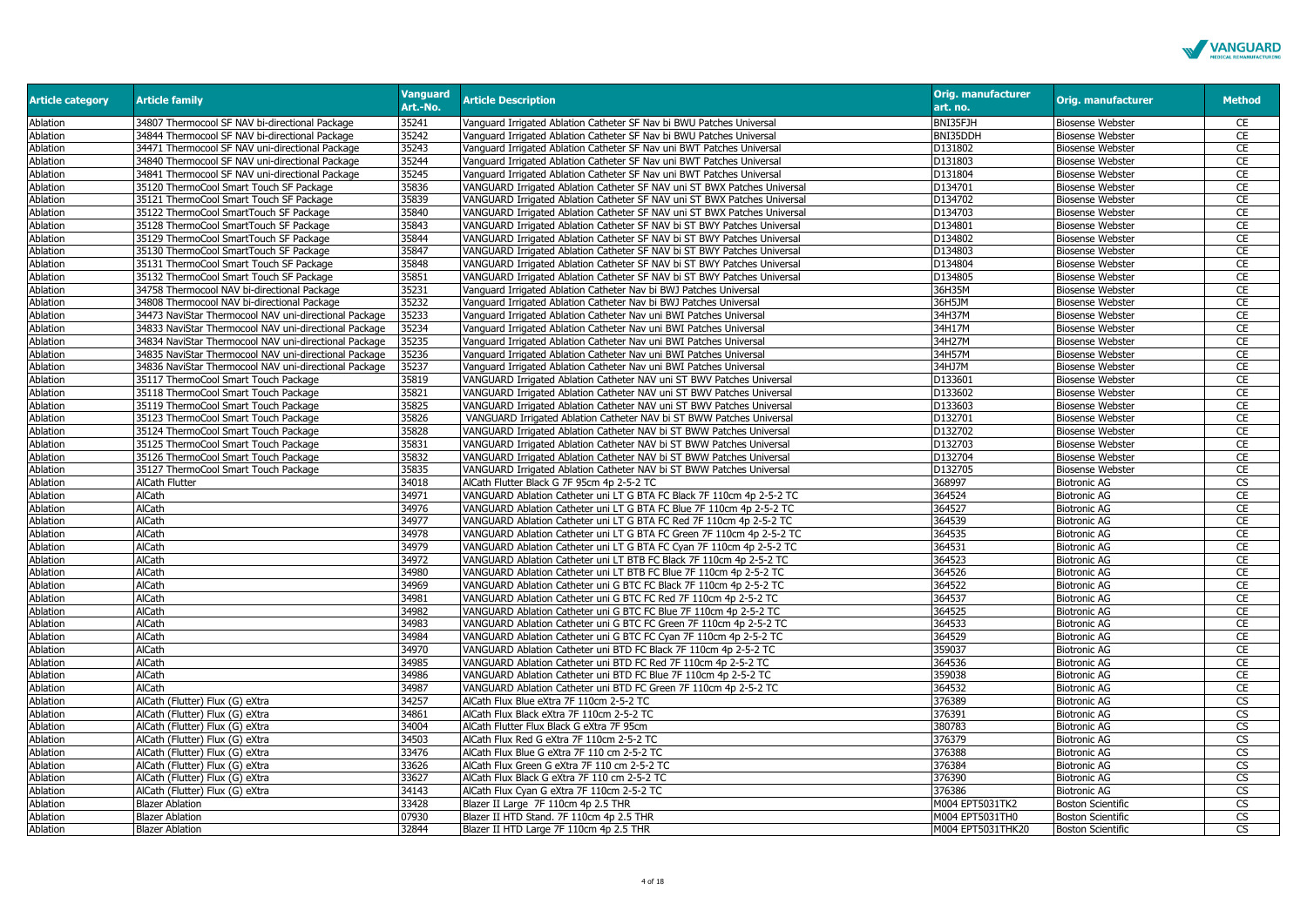

| <b>Article category</b> | <b>Article family</b>  | <b>Vanguard</b><br>Art.-No. | <b>Article Description</b>                              | <b>Orig. manufacturer</b><br>art. no. | <b>Orig. manufacturer</b> | <b>Method</b>           |
|-------------------------|------------------------|-----------------------------|---------------------------------------------------------|---------------------------------------|---------------------------|-------------------------|
| Ablation                | <b>Blazer Ablation</b> | 33866                       | Blazer II XP Stand. 7F 110cm 4p 2.5 THR                 | M004 EPT4500TH0                       | <b>Boston Scientific</b>  | CS                      |
| Ablation                | <b>Blazer Ablation</b> | 33526                       | Blazer II XP Large 7F 110cm 4p 2.5 THR                  | M004 EPT4500THK20                     | <b>Boston Scientific</b>  | CS                      |
| Ablation                | <b>Blazer Ablation</b> | 32382                       | Blazer II XP Large 7F 110cm 4p 2.5 THR                  | M004 EPT4790THK20                     | <b>Boston Scientific</b>  | <b>CS</b>               |
| Ablation                | <b>Blazer Ablation</b> | 33500                       | Blazer Prime HTD Stand. 7F 110cm 4p 2.5 THR             | M004 EPTP5031TH0                      | <b>Boston Scientific</b>  | <b>CS</b>               |
| Ablation                | <b>Blazer Ablation</b> | 32675                       | Blazer II HTD Asymetric 4 7F 110cm 4p 2.5 THR           | M004 EPT5031THN4                      | <b>Boston Scientific</b>  | CS                      |
| Ablation                | <b>Blazer Ablation</b> | 33465                       | Blazer Prime XP Stand. 7F 110cm 4p 2.5 THR              | M004 EPTP4500TH0                      | <b>Boston Scientific</b>  | <b>CS</b>               |
| Ablation                | <b>Blazer Ablation</b> | 33379                       | Blazer Prime XP Large 7F 110cm 4p 2.5 THR               | M004 EPTP4500THK20                    | <b>Boston Scientific</b>  | <b>CS</b>               |
| Ablation                | <b>RF Marinr</b>       | 04145                       | RF Marinr 35 mm 5F 80cm 4p 2-5-2 TC                     | 76583                                 | Medtronic                 | $\overline{\mathbb{C}}$ |
| Ablation                | <b>RF Marinr</b>       | 04143                       | RF Marinr 45 mm 5F 80cm 4p 2-5-2 TC                     | 76584                                 | Medtronic                 | <b>CS</b>               |
| Ablation                | <b>RF Marinr</b>       | 04144                       | RF Marinr 55 mm 5F 80cm 4p 2-5-2 TC                     | 76585                                 | Medtronic                 | CS                      |
| Ablation                | <b>RF Marinr</b>       | 05819                       | RF Marinr 45 mm 5F 110cm 4p 2-5-2 TC                    | 76514                                 | Medtronic                 | $\overline{\text{cs}}$  |
| Ablation                | RF Marinr              | 04787                       | RF Marinr 55 mm 5F 110cm 4p 2-5-2 TC                    | 76515                                 | Medtronic                 | <b>CS</b>               |
| Ablation                | <b>RF Marinr</b>       | 01530                       | RF Marinr MC 40-60 7F 110cm 4p 2-5-2 TC                 | 75302                                 | Medtronic                 | CS                      |
| Ablation                | RF Marinr              | 05171                       | RF Marinr Flex 45-70 7F 112cm 4p 2-5-2 TC               | 75312                                 | Medtronic                 | <b>CS</b>               |
| Ablation                | <b>RF Marinr</b>       | 01532                       | RF Marinr MCXL 55-75 7F 110cm 4p 2-5-2 TC               | 75402                                 | Medtronic                 | CS                      |
| Ablation                | RF Marinr              | 32322                       | RF Marinr MCXL 55-75 7F 110cm 4p 5 TC                   | 75405                                 | Medtronic                 | $\overline{\text{cs}}$  |
| Ablation                | RF Marinr MC           | 03227                       | RF Marinr MC 40-60 7F 110cm 4p 2-2-250 TC               | 75802                                 | Medtronic                 | <b>CS</b>               |
| Ablation                | <b>Arctic Front</b>    | 35310                       | Arctic Front Advance 28 28 10.5F 95cm TC                | 2AF283                                | Medtronic                 | CS                      |
| Ablation                | <b>Arctic Front</b>    | 35502                       | Arctic Front Advance 23 10.5F 95cm TC                   | 2AF233                                | Medtronic                 | <b>CS</b>               |
| Ablation                | <b>Arctic Front</b>    | 35329                       | Arctic Front Advance Pro 28                             | AFAPRO28                              | Medtronic                 | <b>CS</b>               |
| Ablation                | <b>Arctic Front</b>    | 35501                       | Arctic Front Advance Pro 23 10.5F 95cm TC               | AFAPRO23                              | Medtronic                 | $\overline{\text{cs}}$  |
| Ablation                | Cerablate              | 34210                       | Cerablate easy Classic 45 110cm 2-2-2 THR               | 283084                                | Osypka                    | <b>CS</b>               |
| Ablation                | Cerablate              | 33814                       | Cerablate easy Classic 60 110cm 2-2-2 THR               | 283085                                | Osypka                    | <b>CS</b>               |
| Ablation                | Cerablate              | 35048                       | Cerablate easy Classic 30 80cm 2-2-2 THR                | 283086                                | Osypka                    | <b>CS</b>               |
| <b>Ablation</b>         | Cerablate              | 35375                       | Cerablate easy Classic 45 80cm 2-2-2 THR                | 283087                                | Osypka                    | $\overline{\text{cs}}$  |
| Ablation                | Cerablate              | 34197                       | Cerablate easy Classic 60 80cm 2-2-2 THR                | 283088                                | Osypka                    | <b>CS</b>               |
| Ablation                | Cerablate              | 35073                       | Cerablate easy Sigma 30 110cm 1-4-1 THR                 | 283089                                | Osypka                    | <b>CS</b>               |
| Ablation                | Cerablate              | 34012                       | Cerablate easy Sigma 45 110cm 1-4-1 THR                 | 283090                                | Osypka                    | <b>CS</b>               |
| Ablation                | Cerablate              | 33955                       | Cerablate easy Sigma 60 110cm 1-4-1 THR                 | 283091                                | Osypka                    | CS                      |
| Ablation                | Cerablate              | 33986                       | Cerablate easy Sigma 30 80cm 1-4-1 THR                  | 283092                                | Osypka                    | <b>CS</b>               |
| Ablation                | Cerablate              | 35036                       | Cerablate easy Classic 60 110cm 2-5-2 TC                | 283082                                | Osypka                    | <b>CS</b>               |
| Ablation                | Cerablate              | 34816                       | Cerablate easy Classic 30 110cm 2-2-2 TC                | 283095                                | Osypka                    | $\overline{\text{cs}}$  |
| Ablation                | Cerablate              | 34864                       | Cerablate easy Classic 45 110cm 2-2-2 TC                | 283096                                | Osypka                    | $\overline{\mathbb{C}}$ |
| Ablation                | Cerablate              | 34211                       | Cerablate easy Classic 60 110cm 2-2-2 TC                | 283097                                | Osypka                    | CS                      |
| Ablation                | Cerablate              | 34306                       | Cerablate easy Classic 30 110cm 2-2-2 THR               | 283083                                | Osypka                    | <b>CS</b>               |
| Ablation                | Cerablate              | 33912                       | Cerablate easy Sigma 45 80cm 1-4-1 THR                  | 283093                                | Osypka                    | $\overline{\text{cs}}$  |
| Ablation                | Cerablate              | 34254                       | Cerablate easy Sigma 60 80cm 1-4-1 THR                  | 283094                                | Osypka                    | CS                      |
| Ablation                | Cerablate              | 34925                       | Cerablate flutter Classic 30 110cm 0.5-4-1 TC           | 283110                                | Osypka                    | CS                      |
| Ablation                | Cerablate              | 34247                       | Cerablate flutter Classic 45 110cm 0.5-4-1 TC           | 283111                                | Osypka                    | <b>CS</b>               |
| Ablation                | Cerablate              | 34253                       | Cerablate flutter Classic 60 110cm 0.5-4-1 TC           | 283112                                | Osypka                    | <b>CS</b>               |
| Diagnostic              | Inquiry fixed curve    | 35570                       | Inquiry fixed curve SC-Type 6F 110cm 10p 2-8-2          | IBI-80003                             | Abbott/St. Jude Medical   | <b>CS</b>               |
| Diagnostic              | Response               | 08076                       | Response CRD 6F 120cm 10p 2-5-2                         | 401305                                | Abbott/St. Jude Medical   | <b>CS</b>               |
| Diagnostic              | Response               | 08164                       | Response JSN 6F 120cm 10p 2-5-2                         | 401306                                | Abbott/St. Jude Medical   | CS                      |
| Diagnostic              | Response               | 05751                       | Response CSL 6F 65cm 10p 2-8-2                          | 401353                                | Abbott/St. Jude Medical   | CS                      |
| Diagnostic              | Response               | 06190                       | Response CSL 6F 120cm 10p 2-8-2                         | 401381                                | Abbott/St. Jude Medical   | CS                      |
| Diagnostic              | Supreme                | 03748                       | Supreme CSL 5F 120 10-polig Elektrodenabstand: 5        | 401865                                | Abbott/St. Jude Medical   | CS                      |
| Diagnostic              | Supreme                | 06476                       | Supreme BI CRD 5F 120 Elektroden. 2 Elektrodenabst.10mm | 401957                                | Abbott/St. Jude Medical   | CS                      |
| Diagnostic              | Inquiry fixed curve    | 32453                       | Inquiry fixed curve C-Type 5F 110cm 4p 5                | IBI-80456                             | Abbott/St. Jude Medical   | <b>CS</b>               |
| Diagnostic              | Inquiry fixed curve    | 33776                       | Inquiry fixed curve J-Type 5F 110cm 4p 2-5-2            | IBI-80452                             | Abbott/St. Jude Medica    | CS                      |
| Diagnostic              | Inquiry fixed curve    | 33780                       | Inguiry fixed curve J-Type 6F 110cm 4p 5                | IBI-80406                             | Abbott/St. Jude Medical   | <b>CS</b>               |
| Diagnostic              | Inquiry fixed curve    | 32379                       | Inquiry fixed curve J-Type 5F 110cm 4p 5                | IBI-80453                             | Abbott/St. Jude Medical   | CS                      |
| Diagnostic              | Inquiry fixed curve    | 32157                       | Inquiry fixed curve C-Type 6F 110cm 4p 5                | IBI-80409                             | Abbott/St. Jude Medical   | <b>CS</b>               |
| Diagnostic              | Response               | 30406                       | Response CRD 5F 120cm 4p 5                              | 401222                                | Abbott/St. Jude Medical   | $\overline{\text{cs}}$  |
| Diagnostic              | Response               | 03673                       | Response JSN 5F 120cm 4p 5                              | 401223                                | Abbott/St. Jude Medical   | $\overline{\text{cs}}$  |
| Diagnostic              | Response               | 35345                       | Response JSN 5F 120cm 4p 10                             | 401207                                | Abbott/St. Jude Medical   | <b>CS</b>               |
| Diagnostic              | Response               | 32206                       | Response JSN 6F 120cm 4p 10                             | 401211                                | Abbott/St. Jude Medical   | CS                      |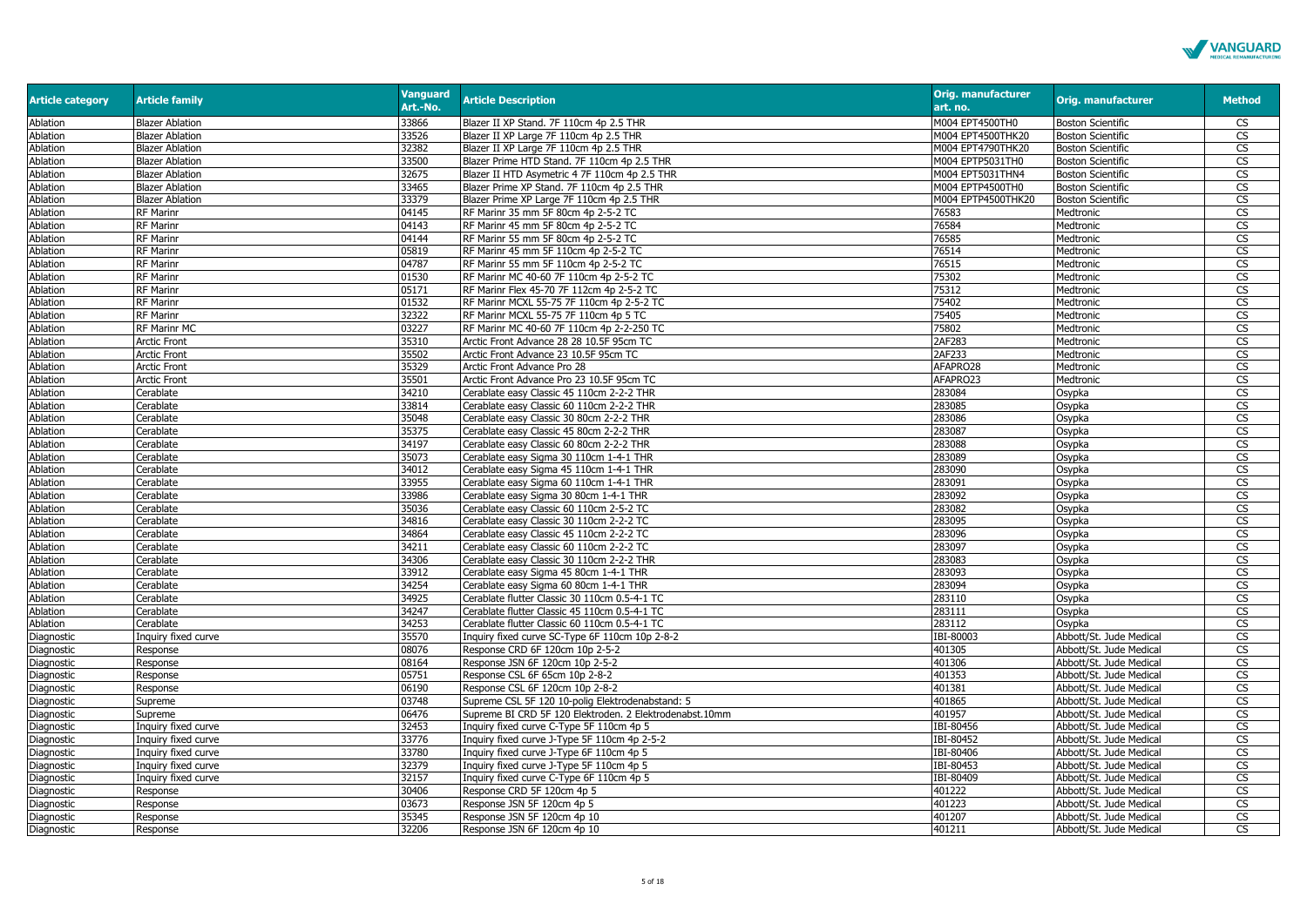

| <b>Article category</b> | <b>Article family</b>        | <b>Vanguard</b><br>Art.-No. | <b>Article Description</b>                                                               | <b>Orig. manufacturer</b><br>art. no. | <b>Orig. manufacturer</b> | <b>Method</b>          |
|-------------------------|------------------------------|-----------------------------|------------------------------------------------------------------------------------------|---------------------------------------|---------------------------|------------------------|
| Diagnostic              | Response                     | 32391                       | Response CRD 6F 120cm 4p 5                                                               | 401226                                | Abbott/St. Jude Medical   | CS                     |
| Diagnostic              | Response                     | 03233                       | Response JSN 6F 120cm 4p 5                                                               | 401227                                | Abbott/St. Jude Medical   | <b>CS</b>              |
| Diagnostic              | Response                     | 32490                       | Response JSN 6F 120cm 4p 2-5-2                                                           | 401261                                | Abbott/St. Jude Medical   | <b>CS</b>              |
| Diagnostic              | Supreme                      | 04150                       | Supreme JSN 4F 120 Elektrodenabstand: 5 Elektroden 4                                     | 401890                                | Abbott/St. Jude Medical   | CS                     |
| Diagnostic              | Supreme                      | 04425                       | Supreme CRD 4F 120 Elektrodenabstand: 5 Elektroden 4                                     | 401891                                | Abbott/St. Jude Medical   | CS                     |
| Diagnostic              | Supreme                      | 34224                       | Supreme JSN 4F 120 Elektrodenabstand: 2mm Elektroden 4                                   | 401993                                | Abbott/St. Jude Medical   | <b>CS</b>              |
| Diagnostic              | Supreme                      | 35374                       | Supreme 4 5 CRD-2 4F 120                                                                 | 402012                                | Abbott/St. Jude Medical   | <b>CS</b>              |
| Diagnostic              | Supreme                      | 34362                       | Supreme CRD 4F 120 Elektrodenabstand: 2-5-2mm Elektroden 4                               | 401996                                | Abbott/St. Jude Medical   | CS                     |
| Diagnostic              | Supreme                      | 03747                       | Supreme CRD 5F 120 Elektrodenabstand: 5                                                  | 401441                                | Abbott/St. Jude Medical   | <b>CS</b>              |
| Diagnostic              | Supreme                      | 03613                       | Supreme JSN 5F 120 Elektrodenabstand: 5                                                  | 401443                                | Abbott/St. Jude Medical   | $\overline{\text{cs}}$ |
| Diagnostic              | Supreme                      | 03678                       | Supreme DAO 5F 120 Elektrodenabstand: 5                                                  | 401444                                | Abbott/St. Jude Medical   | $\overline{\text{cs}}$ |
| Diagnostic              | Supreme                      | 03610                       | Supreme CRD 5F 120 4-polig Elektrodenabstand: 2-5-2                                      | 401448                                | Abbott/St. Jude Medical   | <b>CS</b>              |
| Diagnostic              | Supreme                      | 03611                       | Supreme JSN 5F 120 Elektrodenabstand: 2-5-2                                              | 401450                                | Abbott/St. Jude Medical   | <b>CS</b>              |
| Diagnostic              | Supreme                      | 05084                       | Supreme CRD-2 5F 120( Courn.Crv. mit 3 freien Elektr.) Elektrodenabstand: 5 Elektroden 4 | 401860                                | Abbott/St. Jude Medical   | <b>CS</b>              |
| Diagnostic              | Supreme                      | 35346                       | Supreme CRD-1 5F 120cm 4-polig Sp:2mm                                                    | 401871                                | Abbott/St. Jude Medical   | CS                     |
| Diagnostic              | Supreme                      | 34647                       | Supreme QUAD CRD-2 5F 120 4-polig Space:10-10-10 mm                                      | 401859                                | Abbott/St. Jude Medical   | CS                     |
| Diagnostic              | Supreme                      | 06150                       | Supreme JSN 6F 120 Elektrodenabstand: 5-5-5mm                                            | 401430                                | Abbott/St. Jude Medical   | <b>CS</b>              |
| Diagnostic              | Supreme                      | 09466                       | Supreme CRD 6F 120 4-polig Elektrodenabstand: 5mm /4                                     | 401442                                | Abbott/St. Jude Medical   | <b>CS</b>              |
| Diagnostic              | Supreme                      | 07486                       | Supreme CRD 6F 120 Elektrodenabstand: 2- 5-2 /4 ohne Label                               | 401449                                | Abbott/St. Jude Medical   | CS                     |
| Diagnostic              | Supreme                      | 08199                       | Supreme JSN 6F 120 Elektrodenabstand: 2-5-2                                              | 401451                                | Abbott/St. Jude Medical   | $\overline{\text{CS}}$ |
| Diagnostic              | Supreme                      | 32390                       | Supreme QUAD CRD-1? 6 F 120 4-polig Elektrodenabstand: 4 / 5-5-5                         | 401474                                | Abbott/St. Jude Medical   | CS                     |
| Diagnostic              | Supreme                      | 07715                       | Supreme CRD-2 6F 120 4-polig Elektrodenabstand: 5mm /4                                   | 402004                                | Abbott/St. Jude Medical   | CS                     |
| Diagnostic              | Response                     | 32363                       | Response JSN 6F 120cm 6p 2-5-2                                                           | 401271                                | Abbott/St. Jude Medical   | CS                     |
| Diagnostic              | Response                     | 04004                       | Response JSN 6F 120cm 6p 5                                                               | 401282                                | Abbott/St. Jude Medical   | <b>CS</b>              |
| Diagnostic              | Response                     | 01536                       | Response JSN 6F 120cm 6p 10                                                              | 401420                                | Abbott/St. Jude Medical   | <b>CS</b>              |
| Diagnostic              | Response                     | 35340                       | Response JSN 6F 120cm 6p 2                                                               | 401276                                | Abbott/St. Jude Medical   | <b>CS</b>              |
| Diagnostic              | Supreme                      | 34501                       | Supreme CRD-2 5F 120 6-polig Elektrodenabstand: 6 /2-5-2-5-2                             | 402008                                | Abbott/St. Jude Medical   | <b>CS</b>              |
| Diagnostic              | Supreme                      | 30394                       | Supreme JSN 5F 120 Elektrodenabstand: 5 -5-5- 175-175                                    | 401878                                | Abbott/St. Jude Medical   | <b>CS</b>              |
| Diagnostic              | Supreme                      | 34491                       | Supreme CRD-1 6F 120 6-polig 6-pol. Sp:5-5-5-175-175mm CRD-1                             | 401876                                | Abbott/St. Jude Medical   | $\overline{\text{cs}}$ |
| Diagnostic              | Supreme                      | 31652                       | Supreme HEX JSN 6F 120 Elektroden.6 Elektrodenabst.5-5-5-175mm                           | 401877                                | Abbott/St. Jude Medical   | CS                     |
| Diagnostic              | Supreme                      | 34267                       | Supreme CRD-2? 6F 2.0mm 120 Elektrodenabstand: 6 /2-5-2                                  | 402010                                | Abbott/St. Jude Medical   | CS                     |
| Diagnostic              | Supreme                      | 33067                       | Supreme CRD-2 6F 120 Elektrodenabstand: 6 /5-5-5                                         | 402011                                | Abbott/St. Jude Medical   | <b>CS</b>              |
| Diagnostic              | IBI Inquiry Steerable 6F 110 | 34430                       | VANGUARD Steerable Diagnostic Catheter SJA M-Type 6F 110cm 10p 2-5-2 TE1 RE1             | IBI81102                              | Abbott/St. Jude Medical   | CE                     |
| Diagnostic              | IBI Inquiry Steerable 6F 110 | 34429                       | VANGUARD Steerable Diagnostic Catheter SJA L-Type 6F 110cm 10p 2-5-2 TE1 RE1             | IBI81104                              | Abbott/St. Jude Medical   | CE                     |
| Diagnostic              | IBI Inquiry Steerable 6F 110 | 34431                       | VANGUARD Steerable Diagnostic Catheter SJA XL-Type 6F 110cm 10p 2-5-2 TE1 RE1            | IBI81105                              | Abbott/St. Jude Medical   | CE                     |
| Diagnostic              | IBI Inquiry Steerable 6F 110 | 34370                       | VANGUARD Steerable Diagnostic Catheter SJA L-Type 6F 110cm 10p 5 TE1 RE1                 | IBI81107                              | Abbott/St. Jude Medical   | <b>CE</b>              |
| Diagnostic              | IBI Inquiry Steerable 6F 110 | 34432                       | VANGUARD Steerable Diagnostic Catheter SJA L-Type 6F 110cm 10p 2 TE1 RE1                 | IBI81108                              | Abbott/St. Jude Medical   | CE                     |
| Diagnostic              | IBI Inquiry Steerable 5F 110 | 34428                       | VANGUARD Steerable Diagnostic Catheter SJA M-Type 5F 110cm 10p 2-5-2 TE1 RE1             | IBI81172                              | Abbott/St. Jude Medical   | CE                     |
| Diagnostic              | IBI Inquiry Steerable 5F 110 | 34372                       | VANGUARD Steerable Diagnostic Catheter SJA L-Type 5F 110cm 10p 2-5-2 TE1 RE1             | IBI81174                              | Abbott/St. Jude Medical   | CE                     |
| Diagnostic              | IBI Inquiry Steerable 6F 110 | 34371                       | VANGUARD Steerable Diagnostic Catheter SJA M-Type 4F 110cm 10p 2 TE1 RE1                 | IBI81530                              | Abbott/St. Jude Medical   | CE                     |
| Diagnostic              | IBI Inquiry Steerable 4F 110 | 34427                       | VANGUARD Steerable Diagnostic Catheter SJA M-Type 4F 110cm 10p 2-5-2 TE1 RE1             | IBI81531                              | Abbott/St. Jude Medical   | CE                     |
| Diagnostic              | IBI Inquiry Steerable 4F 110 | 34426                       | VANGUARD Steerable Diagnostic Catheter SJA L-Type 4F 110cm 10p 2-5-2 TE1 RE1             | IBI81532                              | Abbott/St. Jude Medical   | CE                     |
| Diagnostic              | <b>Inquiry SoftTip</b>       | 35092                       | VANGUARD Steerable Diagnostic Catheter SJF M/L-Type 5F 110cm 10p 2-8-2 TE1 RE1           | IBI81730                              | Abbott/St. Jude Medical   | CE                     |
| Diagnostic              | <b>Inquiry SoftTip</b>       | 35091                       | VANGUARD Steerable Diagnostic Catheter SJF L-Type 5F 110cm 10p 2-5-2 TE1 RE1             | IBI81734                              | Abbott/St. Jude Medical   | CE                     |
| Diagnostic              | <b>Inquiry SoftTip</b>       | 35093                       | VANGUARD Steerable Diagnostic Catheter SJF L-Type 5F 110cm 10p 5 TE1 RE1                 | IBI81735                              | Abbott/St. Jude Medical   | CE                     |
| Diagnostic              | <b>Inquiry SoftTip</b>       | 35094                       | VANGUARD Steerable Diagnostic Catheter SJF L-Type 6F 110cm 10p 2-5-2 TE1 RE1             | IBI81945                              | Abbott/St. Jude Medical   | CE                     |
| Diagnostic              | <b>Inquiry SoftTip</b>       | 35095                       | VANGUARD Steerable Diagnostic Catheter SJF M/L-Type 6F 110cm 10p 5 TE1 RE1               | IBI81947                              | Abbott/St. Jude Medical   | CE                     |
| Diagnostic              | Inquiry CV                   | 32607                       | IBI Inquiry Cardioversion Large 7F 110cm 14p 3(80)3                                      | IBI-81998                             | Abbott/St. Jude Medical   | CS                     |
| Diagnostic              | IBI Inquiry Steerable 7F 110 | 34433                       | VANGUARD Steerable Diagnostic Catheter SJA XXL-Type 7F 110cm 20p 2-10-2 TE1 RE1          | IBI81202                              | Abbott/St. Jude Medical   | CE                     |
| Diagnostic              | IBI Inquiry Steerable 7F 110 | 34435                       | VANGUARD Steerable Diagnostic Catheter SJA SL-Type 7F 110cm 20p 5 TE1 RE1                | IBI81207                              | Abbott/St. Jude Medical   | CE                     |
| Diagnostic              | IBI Inquiry Steerable 7F 110 | 34434                       | VANGUARD Steerable Diagnostic Catheter SJA SL-Type 7F 110cm 20p 2-5-2 TE1 RE1            | IBI81209                              | Abbott/St. Jude Medical   | CE                     |
| Diagnostic              | IBI Inquiry Steerable 6F 110 | 34421                       | VANGUARD Steerable Diagnostic Catheter SJA M-Type 6F 110cm 4p 2-5-2 TE2 RE2              | IBI81402                              | Abbott/St. Jude Medical   | CE                     |
| Diagnostic              | IBI Inquiry Steerable 6F 110 | 34454                       | VANGUARD Steerable Diagnostic Catheter SJA M-Type 6F 110cm 4p 5 TE2 RE2                  | IBI81403                              | Abbott/St. Jude Medical   | CE                     |
| Diagnostic              | IBI Inquiry Steerable 6F 110 | 34420                       | VANGUARD Steerable Diagnostic Catheter SJA L-Type 6F 110cm 4p 2-5-2 TE2 RE2              | IBI81404                              | Abbott/St. Jude Medical   | <b>CE</b>              |
| Diagnostic              | IBI Inquiry Steerable 6F 110 | 34423                       | VANGUARD Steerable Diagnostic Catheter SJA L-Type 6F 110cm 4p 5 TE2 RE2                  | IBI81405                              | Abbott/St. Jude Medical   | CE                     |
| Diagnostic              | IBI Inquiry Steerable 6F 110 | 34422                       | VANGUARD Steerable Diagnostic Catheter SJA XL-Type 6F 110cm 4p 2-5-2 TE2 RE2             | IBI81418                              | Abbott/St. Jude Medical   | CE                     |
|                         |                              |                             |                                                                                          |                                       |                           |                        |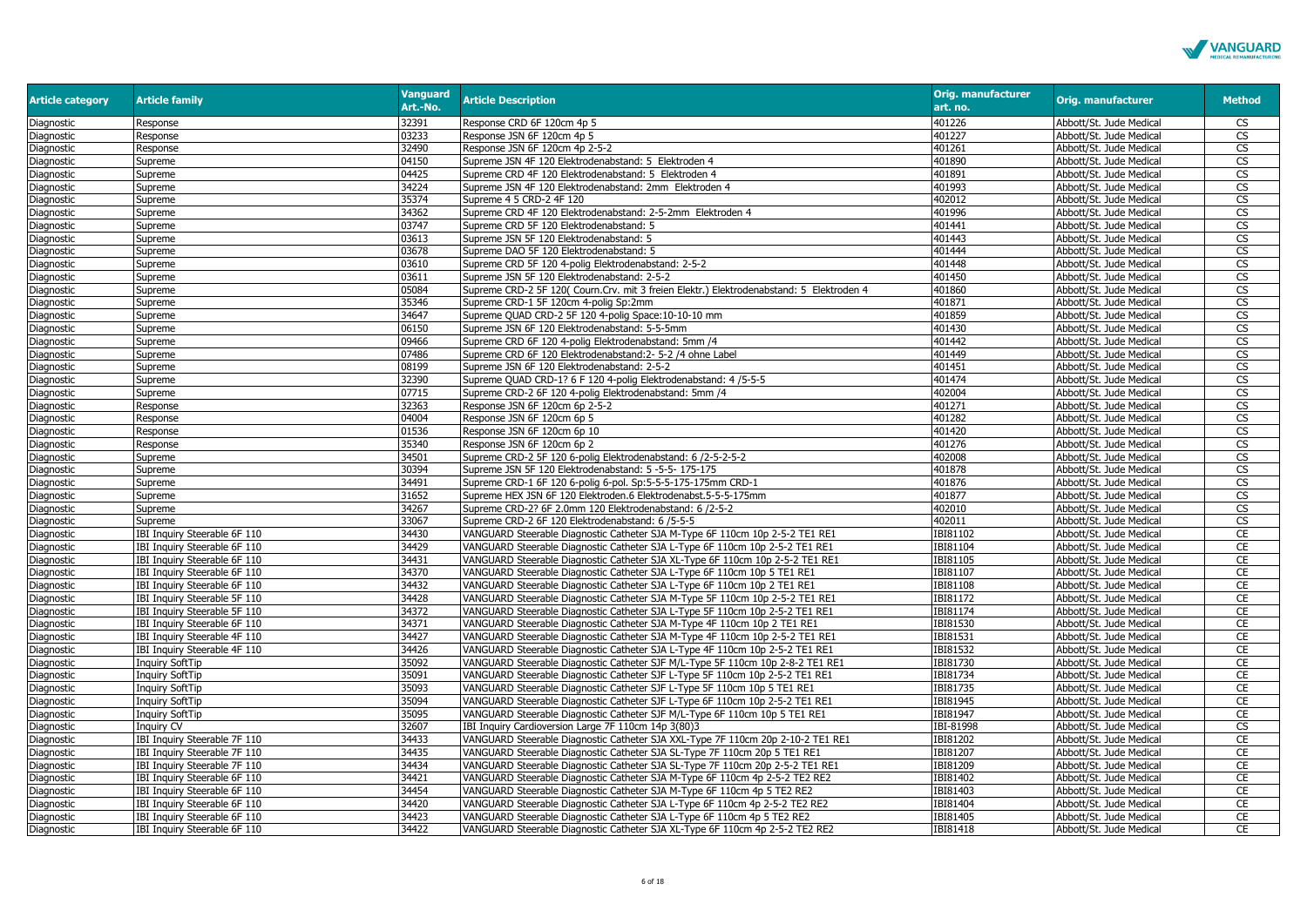

| <b>Article category</b> | <b>Article family</b>        | <b>Vanguard</b><br>Art.-No. | <b>Article Description</b>                                                                     | <b>Orig. manufacturer</b><br>art. no. | <b>Orig. manufacturer</b>                          | <b>Method</b>                       |
|-------------------------|------------------------------|-----------------------------|------------------------------------------------------------------------------------------------|---------------------------------------|----------------------------------------------------|-------------------------------------|
| Diagnostic              | IBI Inquiry Steerable 5F 110 | 34419                       | VANGUARD Steerable Diagnostic Catheter SJA M-Type 5F 110cm 4p 2-5-2 TE1 RE1                    | IBI81472                              | Abbott/St. Jude Medical                            | CE                                  |
| Diagnostic              | IBI Inquiry Steerable 4F 110 | 34418                       | VANGUARD Steerable Diagnostic Catheter SJA L-Type 5F 110cm 4p 2-5-2 TE1 RE1                    | IBI81474                              | Abbott/St. Jude Medical                            | CE                                  |
| Diagnostic              | IBI Inquiry Steerable 4F 110 | 34417                       | VANGUARD Steerable Diagnostic Catheter SJA M-Type 4F 110cm 4p 2-5-2 TE1 RE1                    | IBI81540                              | Abbott/St. Jude Medical                            | CE                                  |
| Diagnostic              | IBI Inquiry Steerable 6F 110 | 34425                       | VANGUARD Steerable Diagnostic Catheter SJA M-Type 6F 110cm 8p 2 TE1 RE1                        | IBI81801                              | Abbott/St. Jude Medical                            | CE                                  |
| Diagnostic              | IBI Inquiry Steerable 6F 110 | 34456                       | VANGUARD Steerable Diagnostic Catheter SJA M-Type 6F 110cm 8p 2-5-2 TE1 RE1                    | IBI81802                              | Abbott/St. Jude Medical                            | CE                                  |
| Diagnostic              | IBI Inquiry Steerable 6F 110 | 34424                       | VANGUARD Steerable Diagnostic Catheter SJA L-Type 6F 110cm 8p 2 TE1 RE1                        | IBI81807                              | Abbott/St. Jude Medical                            | CE                                  |
| Diagnostic              | IBI Inquiry Steerable 6F 110 | 34455                       | VANGUARD Steerable Diagnostic Catheter SJA L-Type 6F 110cm 8p 2-5-2 TE1 RE1                    | IBI81809                              | Abbott/St. Jude Medical                            | CE                                  |
| Diagnostic              | Reflexion spiral             | 32625                       | Reflexion Spiral 180°/15-25 7F 99cm 10p 6.3                                                    | D402865                               | Abbott/St. Jude Medical                            | <b>CS</b>                           |
| Diagnostic              | Inquiry AFocus II EB 7F 110  | 34443                       | VANGUARD Fixed Loop Diagnostic Catheter EB SJD SM/AF20 7F/4F 110cm 10p 5 TE2 RE1               | D087022                               | Abbott/St. Jude Medical                            | CE                                  |
| Diagnostic              | Inquiry AFocus II EB 7F 110  | 34444                       | VANGUARD Fixed Loop Diagnostic Catheter EB SJD SM/AF15 7F/4F 110cm 10p 3 TE2 RE1               | D087023                               | Abbott/St. Jude Medical                            | CE                                  |
| Diagnostic              | Inquiry AFocus II 7F 110     | 34442                       | VANGUARD Fixed Loop Diagnostic Catheter SJB SM/AF15 7F/4F 110cm 10p 3.5 TE1 RE1                | IBI81594                              | Abbott/St. Jude Medical                            | CE                                  |
| Diagnostic              | Inquiry AFocus II 7F 110     | 34392                       | VANGUARD Fixed Loop Diagnostic Catheter SJB SM/AF20 7F/4F 110cm 10p 5 TE1 RE1                  | IBI81595                              | Abbott/St. Jude Medical                            | CE                                  |
| Diagnostic              | <b>Inquiry Optima</b>        | 34395                       | VANGUARD Variable Loop Diagnostic Catheter SJC SM/OPT25 7F/4F 110cm 10p 7 TE2 RE1              | IBI81687                              | Abbott/St. Jude Medical                            | CE                                  |
| Diagnostic              | Inquiry Optima EB            | 34446                       | VANGUARD Variable Loop Diagnostic Catheter EB SJE SM/OPT25 7F/4F 110cm 10p 7 TE2 RE1           | IBI81767                              | Abbott/St. Jude Medical                            | CE                                  |
| Diagnostic              | Inquiry AFocus II EB 7F 110  | 34445                       | VANGUARD Fixed Loop Diagnostic Catheter EB SJD SM/AF20 7F/4F 110cm 20p 1-2.5-1 TE2 RE1         | D087024                               | Abbott/St. Jude Medical                            | CE                                  |
| Diagnostic              | Inquiry AFocus II 7F 110     | 34441                       | VANGUARD Fixed Loop Diagnostic Catheter SJB SM/AF20DL 7F/4F 110cm 20p 4 TE2 RE1                | <b>IBI87008</b>                       | Abbott/St. Jude Medical                            | CE                                  |
| Diagnostic              | <b>Inquiry Optima EB</b>     | 34448                       | VANGUARD Variable Loop Diagnostic Catheter EB SJE SM/OPT25 7F/5F 110cm 20p 1-4.5-1 TE2 RE1     | IBI81659                              | Abbott/St. Jude Medical                            | CE                                  |
| Diagnostic              | <b>Inquiry Optima</b>        | 34447                       | VANGUARD Variable Loop Diagnostic Catheter SJC SM/OPT25 7F/5F 110cm 20p 1-4.5-1 TE2 RE1        | IBI81683                              | Abbott/St. Jude Medical                            | CE                                  |
| Diagnostic              | Inquiry Optima               | 34449                       | VANGUARD Variable Loop Diagnostic Catheter SJC SM/OPT25 7F/5F 110cm 24p 1-4.5-1 TE2 RE1        | IBI81717                              | Abbott/St. Jude Medical                            | CE                                  |
| Diagnostic              | Map-iT fixed curve           | 34509                       | Map-iT fixed curve MPA 5F 120cm 4p 5                                                           | 901436                                | <b>Access Point Technologies</b>                   | $\overline{\text{CS}}$              |
| Diagnostic              | Map-iT fixed curve           | 34512                       | Map-iT fixed curve MPA 6F 120cm 4p 2-5-2                                                       | 901456                                | <b>Access Point Technologies</b>                   | CS                                  |
| Diagnostic              | Map-iT steerable             | 34651                       | Map-iT steerable MPD-H 6F 100cm 20p 2-8-2                                                      | 901673                                | <b>Access Point Technologies</b>                   | CS                                  |
| Diagnostic              | Webster fixed curve          | 03963                       | Webster F-Cournand Type 6F 115 10-polig Abstand 2-5-2 mm                                       | 37G58R                                | <b>Biosense Webster</b>                            | CS                                  |
| Diagnostic              | Webster fixed curve          | 30603                       | Webster G-Coronary Sinus 6F 115(Damato-Kurvatur) Elektroden: 10 / 2-5-2/oranger Ring           | 37G68R                                | <b>Biosense Webster</b>                            | <b>CS</b>                           |
| Diagnostic              | Avail                        | 03685                       | Avail A(Josephson) 5F 115cm 4p 2-5-2                                                           | 37C0CR                                | <b>Biosense Webster</b>                            | <b>CS</b>                           |
| Diagnostic              | Avail                        | 03686                       | Avail D(Damato) 5F 115cm 4p 10                                                                 | 37C3FR                                | <b>Biosense Webster</b>                            | <b>CS</b>                           |
| Diagnostic              | Avail                        | 06295                       | Avail F(Cournand) 5F 115cm 4p 5                                                                | 37C5CR                                | <b>Biosense Webster</b>                            | <b>CS</b>                           |
| Diagnostic              | Avail                        | 03941                       | Avail A(Josephson) 6F 115cm 4p 5                                                               | 37D0RR                                | <b>Biosense Webster</b>                            | <b>CS</b>                           |
| Diagnostic              | Avail                        | 06321                       | Avail F(Cournand) 6F 115cm 4p 2-5-2                                                            | 37D5CR                                | <b>Biosense Webster</b>                            | $\overline{\text{CS}}$              |
| Diagnostic              | Avail                        | 06401                       | Avail A(Josephson) 6F 115cm 4p 2-5-2                                                           | 37D0CR                                | <b>Biosense Webster</b>                            | $\overline{\text{cs}}$              |
| Diagnostic              | Avail                        | 08682                       | Avail F(Cournand) 6F 115cm 4p 5                                                                | 37D5RR                                | <b>Biosense Webster</b>                            | CS                                  |
| Diagnostic              | Webster fixed curve          | 34015                       | Webster A- Josephson 5F 110 Elektroden: 4 / gelber Silikonring                                 | 37C08R                                | <b>Biosense Webster</b>                            | <b>CS</b>                           |
| Diagnostic              | Webster fixed curve          | 34287                       | Webster A- Josephson 5F 110 Elektroden: 4 / gelber Silikonring                                 | 37C03R                                | <b>Biosense Webster</b>                            | <b>CS</b>                           |
| Diagnostic              | Webster fixed curve          | 34799                       | Webster 5F 110 F-Cournand 4-pol. Sp: 5mm F-Cournand 110 cm                                     | 37C53R                                | <b>Biosense Webster</b>                            | <b>CS</b>                           |
| Diagnostic              | Webster fixed curve          | 31956                       | Webster F-Cournand 6F 115 Elektroden: 4 Abstand 5mm schwarz                                    | 37D53R                                | <b>Biosense Webster</b>                            | <b>CS</b>                           |
| Diagnostic              | Webster fixed curve          | 09253                       | Webster A-Josephson Type 6F 115 Elektroden: 4 Abstand 5 mm                                     | 37D03R                                | <b>Biosense Webster</b>                            | <b>CS</b>                           |
| Diagnostic              | Webster fixed curve          | 09650                       | Webster A-Josephson 6 F 115 4-polig Elektroden: 4 Abstand 10 mm                                | 37D05R                                | <b>Biosense Webster</b>                            | <b>CS</b>                           |
| Diagnostic              | Webster fixed curve          | 33801                       | Webster F-Cournand Type 6F 115 Elektroden: 4 Abstand 2-5-2 mm                                  | 37D58R                                | <b>Biosense Webster</b>                            | $\overline{\text{CS}}$              |
| Diagnostic              | Webster fixed curve          | 34314                       | Webster HIS-Type 5F 115 with Auto ID(C.-Jos.3 freie Elektr.) Elektroden: 4/ blauer Ring 12 PIN | D1085413                              | <b>Biosense Webster</b>                            | <b>CS</b>                           |
| Diagnostic              | Webster fixed curve          | 32991                       | Webster AUTO ID 5F 110 A-Josephson Type Elekt: 4/ 5/Buchse grau/blau Spitz.1mm                 | 37C03RCT                              | <b>Biosense Webster</b>                            | $\overline{\text{CS}}$              |
| Diagnostic              | Webster fixed curve          | 33012                       | Webster AUTO ID 5F 110 - Cournand Type Elekt: 4/ 5/Buchse grau/blau Spitz.1mm                  | 37C53RCT                              | <b>Biosense Webster</b>                            | CS                                  |
| Diagnostic              | Webster fixed curve          | 33115<br>03961              | Webster AUTO ID 6F 115 A-Josephson Type Elekt: 4/ 5/Buchse grau/blau Spitz.1mm                 | F6QA005CT<br>37D00R                   | <b>Biosense Webster</b><br><b>Biosense Webster</b> | <b>CS</b><br>$\overline{\text{CS}}$ |
| Diagnostic              | Webster fixed curve          |                             | Webster A-Josephson Type 6F 115 4-polig Spacing 2mm                                            |                                       |                                                    | $\overline{\text{cs}}$              |
| Diagnostic              | Webster fixed curve          | 33733<br>34020              | Webster AUTO ID 6F 115 F-Cournand Type Elekt: 4/ 5/Buchse grau/blau Spitz.1mm                  | F6QF005CT<br>37U00R                   | <b>Biosense Webster</b>                            | <b>CS</b>                           |
| Diagnostic              | Webster fixed curve          | 35050                       | Webster A-Josephson Type 6F 115 Elektroden: 6 Elektroden: Abstand 2.5 mm                       |                                       | <b>Biosense Webster</b><br><b>Biosense Webster</b> | CE                                  |
| Diagnostic              | Webster CS                   |                             | Vanguard Steerable Diagnostic Catheter ID BWAB F-Type 6F 115cm 10p 2-8-2                       | D135304                               |                                                    |                                     |
| Diagnostic              | Webster CS                   | 35087                       | Vanguard Steerable Diagnostic Catheter ID BWAB D-Type 6F 115cm 10p 2-8-2                       | D135303                               | <b>Biosense Webster</b>                            | CE<br>CE                            |
| Diagnostic              | Webster CS                   | 35051<br>35052              | Vanguard Steerable Diagnostic Catheter bi BWAC DF-Type 7F 115cm 10p 2-8-2                      | 36D35R                                | <b>Biosense Webster</b>                            | CE                                  |
| Diagnostic              | Webster CS                   |                             | Vanguard Steerable Diagnostic Catheter bi ID BWAD DF-Type 7F 115cm 10p 2-8-2                   | 36G35QCT                              | <b>Biosense Webster</b>                            |                                     |
| Diagnostic              | Webster CS                   | 35088                       | Vanguard Steerable Diagnostic Catheter bi ID BWAD FJ-Type 7F 115cm 10p 2-8-2                   | 36G5JMCT                              | <b>Biosense Webster</b>                            | CE                                  |
| Diagnostic              | Webster                      | 33571                       | VANGUARD Steerable Diagnostic Catheter BWC D-Type 6F 92cm 10p 2-8-2                            | 35X33Q                                | <b>Biosense Webster</b>                            | CE                                  |
| Diagnostic              | Webster                      | 33572                       | VANGUARD Steerable Diagnostic Catheter BWC D-Type 6F 92cm 10p 2-5-2                            | 35X38Q                                | <b>Biosense Webster</b>                            | CE                                  |
| Diagnostic              | Webster                      | 33573                       | VANGUARD Steerable Diagnostic Catheter BWC F-Type 6F 92cm 10p 2-5-2                            | 35X58Q                                | <b>Biosense Webster</b>                            | CE                                  |
| Diagnostic              | Webster                      | 33575                       | VANGUARD Steerable Diagnostic Catheter BWC D-Type 7F 115cm 10p 2-8-2                           | 36G33C                                | <b>Biosense Webster</b>                            | CE                                  |
| Diagnostic              | Halo XP                      | 03672                       | Halo XP Tricuspid 7F 110cm 20p 2-8-2                                                           | 36J13R                                | <b>Biosense Webster</b>                            | <b>CS</b>                           |
| Diagnostic              | Halo XP                      | 04230                       | Halo XP Tricuspid 7F 110cm 20p 2-13-2                                                          | 36J16R                                | <b>Biosense Webster</b>                            | <b>CS</b>                           |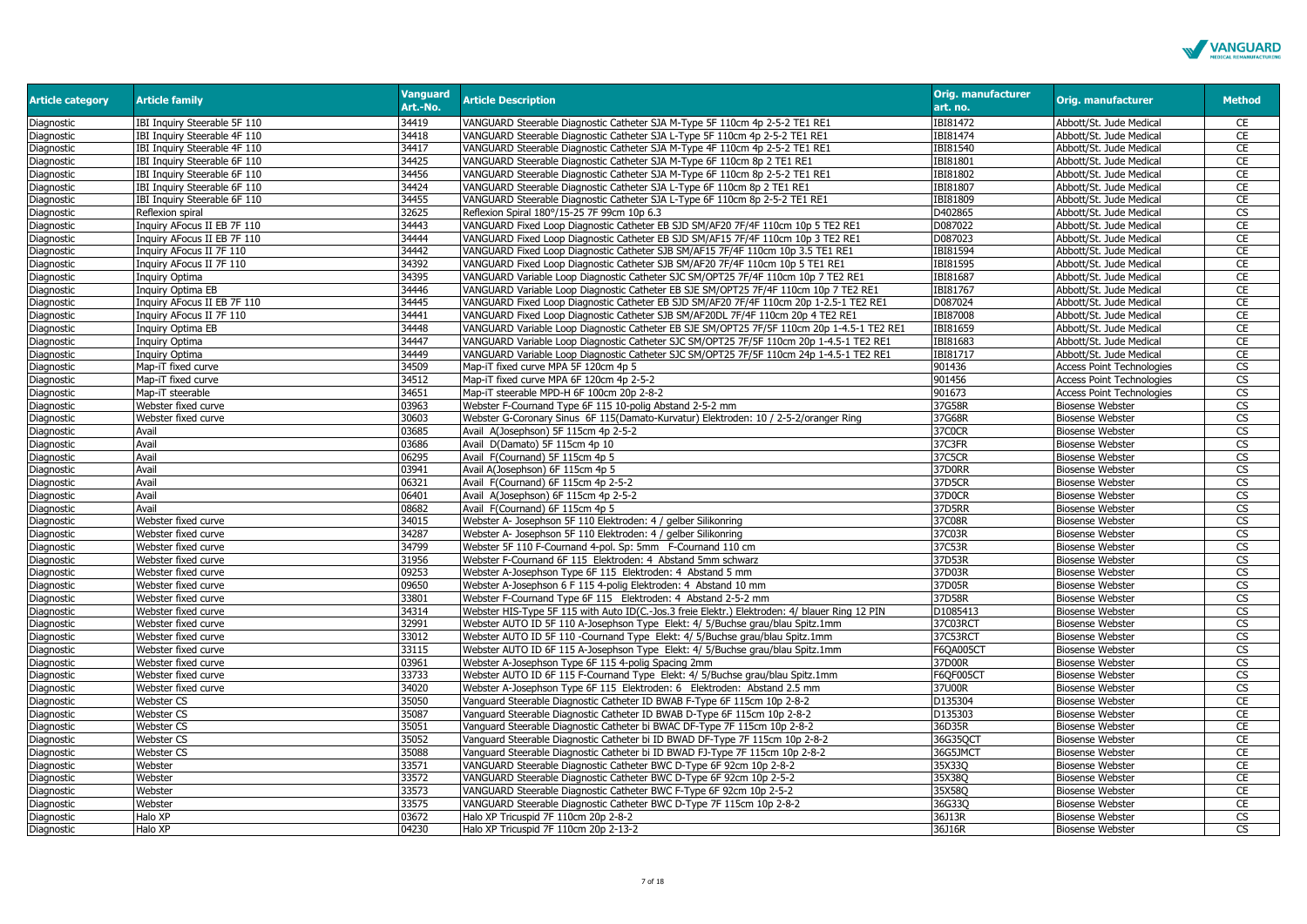

| <b>Article category</b> | <b>Article family</b>            | <b>Vanguard</b><br>Art.-No. | <b>Article Description</b>                                                                | <b>Orig. manufacturer</b><br>art. no. | <b>Orig. manufacturer</b> | <b>Method</b>           |
|-------------------------|----------------------------------|-----------------------------|-------------------------------------------------------------------------------------------|---------------------------------------|---------------------------|-------------------------|
| Diagnostic              | Halo XP                          | 33305                       | Halo XP AutoID Tricuspid 7F 110cm 20p 2-8-2                                               | 36J13RCT                              | <b>Biosense Webster</b>   | <b>CS</b>               |
| Diagnostic              | Halo XP                          | 04034                       | Halo XP Tricuspid 7F 110cm 20p 2-18-2-8-2                                                 | 36J14R                                | <b>Biosense Webster</b>   | CS                      |
| Diagnostic              | Ismus Cath                       | 34411                       | IsmusCath AutoID Ismus Cath 7F 110cm 20p 2-12-2                                           | 36Y32RCT                              | <b>Biosense Webster</b>   | CS                      |
| Diagnostic              | Webster Duo-Decapolar            | 34074                       | Webster Duo-Decapolar Large Curve-270 2-9-3613-9-3 (alt: 2-8-2602-8-2)                    | D728260R1                             | <b>Biosense Webster</b>   | CS                      |
| Diagnostic              | smusCath Ismus                   | 33942                       | VANGUARD Steerable Diagnostic Catheter BWE Isthmus 7F 110cm 20p 2-12-2                    | 36Y32R                                | <b>Biosense Webster</b>   | CE                      |
| Diagnostic              | CristaCath                       | 33941                       | VANGUARD Steerable Diagnostic Catheter BWF D-Type 7F 115cm 20p 1-3-1                      | 36Y39R                                | <b>Biosense Webster</b>   | CE                      |
| Diagnostic              | Webster                          | 33577                       | VANGUARD Steerable Diagnostic Catheter BWC D-Type 6F 92cm 4p 5                            | 36B33R                                | <b>Biosense Webster</b>   | CE                      |
| Diagnostic              | Webster                          | 33576                       | VANGUARD Steerable Diagnostic Catheter BWC D-Type 6F 92cm 4p 2-5-2                        | 36B38R                                | <b>Biosense Webster</b>   | CE                      |
| Diagnostic              | Webster                          | 33578                       | VANGUARD Steerable Diagnostic Catheter BWC D-Type 7F 115cm 4p 2-5-2                       | 36C38R                                | <b>Biosense Webster</b>   | CE                      |
| Diagnostic              | Webster                          | 33579                       | VANGUARD Steerable Diagnostic Catheter BWC D-Type 6F 92cm 6p 2.5-4-2.5-2.5-2.5            | 36E30Q                                | <b>Biosense Webster</b>   | CE                      |
| Diagnostic              | Webster                          | 33574                       | VANGUARD Steerable Diagnostic Catheter BWC D-Type 7F 115cm 8p 2                           | 36F30Q                                | <b>Biosense Webster</b>   | <b>CE</b>               |
| Diagnostic              | Webster                          | 33569                       | VANGUARD Steerable Diagnostic Catheter BWC D-Type 6F 92cm 8p 2-10-2-2-2-5-2               | 36S30Q                                | <b>Biosense Webster</b>   | CE                      |
| Diagnostic              | Webster                          | 33570                       | VANGUARD Steerable Diagnostic Catheter BWC D-Type 6F 92cm 8p 2                            | 36S31Q                                | <b>Biosense Webster</b>   | CE                      |
| Diagnostic              | Parahisian                       | 33787                       | VANGUARD Steerable Diagnostic Catheter BWD D-Type 7F 90cm 8p 2.5-10-2.5-2.5-2.5-2.5-2.5   | 36L00O                                | <b>Biosense Webster</b>   | CE                      |
| Diagnostic              | Lasso AutoID                     | 32990                       | Lasso AutoID D-Type/20 7F 115cm 10p 6                                                     | 35036RCT                              | <b>Biosense Webster</b>   | <b>CS</b>               |
| Diagnostic              | asso AutoID                      | 32965                       | Lasso AutoID D-Type/15 7F 115cm 10p 4.5                                                   | 35026RCT                              | <b>Biosense Webster</b>   | $\overline{\mathbb{C}}$ |
| Diagnostic              | Lasso fix                        | 33688                       | VANGUARD Fixed Loop Diagnostic Catheter BWL D-Type/12 7F/3F 115cm 10p 4                   | 35016R                                | <b>Biosense Webster</b>   | CE                      |
| Diagnostic              | asso fix                         | 33684                       | VANGUARD Fixed Loop Diagnostic Catheter BWL D-Type/15 7F/3F 115cm 10p 4.5                 | 35026R                                | <b>Biosense Webster</b>   | CE                      |
| Diagnostic              | Lasso fix                        | 33685                       | VANGUARD Fixed Loop Diagnostic Catheter BWL D-Type/20 7F/3F 115cm 10p 6                   | 35036R                                | <b>Biosense Webster</b>   | CE                      |
| Diagnostic              | asso fix                         | 33686                       | VANGUARD Fixed Loop Diagnostic Catheter BWL D-Type/25 7F/3F 115cm 10p 8                   | 35046R                                | <b>Biosense Webster</b>   | CE                      |
| Diagnostic              | Lasso fix                        | 33690                       | VANGUARD Fixed Loop Diagnostic Catheter BWL D-Type/15 7F/3F 115cm 20p 4.5                 | 35T26R                                | <b>Biosense Webster</b>   | CE                      |
| Diagnostic              | asso fix                         | 33689                       | VANGUARD Fixed Loop Diagnostic Catheter BWL D-Type/20 7F/3F 115cm 20p 6                   | 35T36R                                | <b>Biosense Webster</b>   | CE                      |
| Diagnostic              | asso fix                         | 33687                       | VANGUARD Fixed Loop Diagnostic Catheter BWL D-Type/25 7F/3F 115cm 20p 8                   | 35T46R                                | <b>Biosense Webster</b>   | CE                      |
| Diagnostic              | asso 2515 Nav eco                | 34413                       | VANGUARD Variable Loop Diagnostic Catheter NAV eco BWO D-Type/15-25 7F/4F 115cm 22p 2-6-2 | D134301                               | <b>Biosense Webster</b>   | CE                      |
| Diagnostic              | asso 2515 Nav eco                | 34436                       | VANGUARD Variable Loop Diagnostic Catheter NAV eco BWO D-Type/15-25 7F/4F 115cm 12p 8     | D134302                               | <b>Biosense Webster</b>   | CE                      |
| Diagnostic              | Lasso NAV eco Catheter           | 34437                       | VANGUARD Fixed Loop Diagnostic Catheter NAV eco BWN D-Type/15 7F/4F 115cm 10p 4.5         | D134901                               | <b>Biosense Webster</b>   | CE                      |
| Diagnostic              | asso NAV eco Catheter            | 34438                       | VANGUARD Fixed Loop Diagnostic Catheter NAV eco BWN D-Type/15 7F/4F 115cm 20p 4.5         | D134902                               | <b>Biosense Webster</b>   | CE                      |
| Diagnostic              | Lasso NAV eco Catheter           | 34439                       | VANGUARD Fixed Loop Diagnostic Catheter NAV eco BWN D-Type/20 7F/4F 115cm 10p 6           | D134903                               | <b>Biosense Webster</b>   | CE                      |
| Diagnostic              | Lasso NAV eco Catheter           | 34440                       | VANGUARD Fixed Loop Diagnostic Catheter NAV eco BWN D-Type/20 7F/4F 115cm 20p 6           | D134904                               | <b>Biosense Webster</b>   | CE                      |
| Diagnostic              | Lasso NAV eco Catheter           | 34846                       | VANGUARD Fixed Loop Diagnostic Catheter NAV eco BWN D-Type/25 7F/4F 115cm 10p 6           | D134905                               | <b>Biosense Webster</b>   | CE                      |
| Diagnostic              | 34437 Lasso NAV eco Package      | 35149                       | Vanguard Fixed Loop Diagnostic Catheter NAV eco BWN Patches Universal                     | D134901                               | <b>Biosense Webster</b>   | CE                      |
| Diagnostic              | 34438 Lasso NAV eco Package      | 35150                       | Vanguard Fixed Loop Diagnostic Catheter NAV eco BWN Patches Universal                     | D134902                               | <b>Biosense Webster</b>   | CE                      |
| Diagnostic              | 34439 Lasso NAV eco Package      | 35151                       | Vanguard Fixed Loop Diagnostic Catheter NAV eco BWN Patches Universal                     | D134903                               | <b>Biosense Webster</b>   | CE                      |
| Diagnostic              | 34440 Lasso NAV eco Package      | 35152                       | Vanguard Fixed Loop Diagnostic Catheter NAV eco BWN Patches Universal                     | D134904                               | <b>Biosense Webster</b>   | CE                      |
| Diagnostic              | 34846 Lasso NAV eco Package      | 35153                       | Vanguard Fixed Loop Diagnostic Catheter NAV eco BWN Patches Universal                     | D134905                               | <b>Biosense Webster</b>   | CE                      |
| Diagnostic              | 34413 Lasso 2515 NAV eco Package | 35169                       | Vanguard Variable Loop Diagnostic Catheter Nav eco BWO Patches Universal                  | D134301                               | <b>Biosense Webster</b>   | CE                      |
| Diagnostic              | 34436 Lasso 2515 NAV eco Package | 35170                       | Vanguard Variable Loop Diagnostic Catheter Nav eco BWO Patches Universal                  | D134302                               | <b>Biosense Webster</b>   | CE                      |
| Diagnostic              | MultiCath                        | 30468                       | MultiCath Josephson 6F 110cm 10p 2                                                        | 351186                                | <b>Biotronic AG</b>       | CS                      |
| Diagnostic              | MultiCath                        | 09460                       | MultiCath Josephson 6F 110cm 10p 2-5-2                                                    | 351192                                | <b>Biotronic AG</b>       | CS                      |
| Diagnostic              | MultiCath                        | 33197                       | MultiCath Josephson sp 5F 100cm 10p 2-5-2                                                 | 359388                                | <b>Biotronic AG</b>       | <b>CS</b>               |
| Diagnostic              | MultiCath                        | 09073                       | MultiCath Josephson 6F 110cm 10p 5                                                        | 351193                                | <b>Biotronic AG</b>       | CS                      |
| Diagnostic              | MultiCath                        | 33889                       | MultiCath Damato 6F 110cm 2p 5                                                            | 351190                                | <b>Biotronic AG</b>       | <b>CS</b>               |
| Diagnostic              | MultiCath Soft Tip               | 09043                       | MultiCath Soft Tip Josephson 6F 110cm 4p 5                                                | 351182                                | <b>Biotronic AG</b>       | CS                      |
| Diagnostic              | MultiCath Soft Tip               | 30587                       | MultiCath Soft Tip Cournand 6F 110cm 4p 5                                                 | 351183                                | <b>Biotronic AG</b>       | CS                      |
| Diagnostic              | MultiCath Soft Tip               | 31997                       | MultiCath Soft Tip Damato 6F 110cm 4p 5-5-5                                               | 351181                                | <b>Biotronic AG</b>       | <b>CS</b>               |
| Diagnostic              | MultiCath                        | 32127                       | MultiCath Josephson sp 4F 100cm 4p 2-5-2                                                  | 356727                                | <b>Biotronic AG</b>       | CS                      |
| Diagnostic              | MultiCath                        | 07812                       | MultiCath Josephson sp 5F 80cm 4p 2-5-2                                                   | 351171                                | <b>Biotronic AG</b>       | CS                      |
| Diagnostic              | MultiCath                        | 31036                       | MultiCath Josephson sp 5F 100cm 4p 2-5-2                                                  | 356433                                | <b>Biotronic AG</b>       | <b>CS</b>               |
| Diagnostic              | MultiCath                        | 31982                       | MultiCath Josephson sp 5F 100cm 4p 5                                                      | 356434                                | <b>Biotronic AG</b>       | CS                      |
| Diagnostic              | MultiCath                        | 07931                       | MultiCath Josephson 6F 110cm 4p 5                                                         | 351185                                | <b>Biotronic AG</b>       | CS                      |
| Diagnostic              | MultiCath                        | 30464                       | MultiCath Cournand 6F 110cm 4p 5                                                          | 351188                                | <b>Biotronic AG</b>       | <b>CS</b>               |
| Diagnostic              | MultiCath                        | 08169                       | MultiCath Josephson sp 5F 80cm 4p 2                                                       | 351170                                | <b>Biotronic AG</b>       | <b>CS</b>               |
| Diagnostic              | MultiCath                        | 32776                       | MultiCath Josephson sp 5F 80cm 6p 2-5-2                                                   | 351173                                | <b>Biotronic AG</b>       | $\overline{\text{cs}}$  |
| Diagnostic              | ViaCath                          | 30699                       | ViaCath NG 10/S/2-6-2                                                                     | 351200                                | <b>Biotronic AG</b>       | $\overline{\text{CS}}$  |
| Diagnostic              | ViaCath                          | 31108                       | ViaCath NG 10/L/2-6-2 10-polig Elektrodenabst. 2-6-2 /10                                  | 358797                                | <b>Biotronic AG</b>       | CS                      |
| Diagnostic              | ViaCath                          | 33325                       | ViaCath NG 10/XL/2-10-2mm Elektrodenabst.2-10-2 mm/110cm                                  | 370144                                | <b>Biotronic AG</b>       | CS                      |
|                         |                                  |                             |                                                                                           |                                       |                           |                         |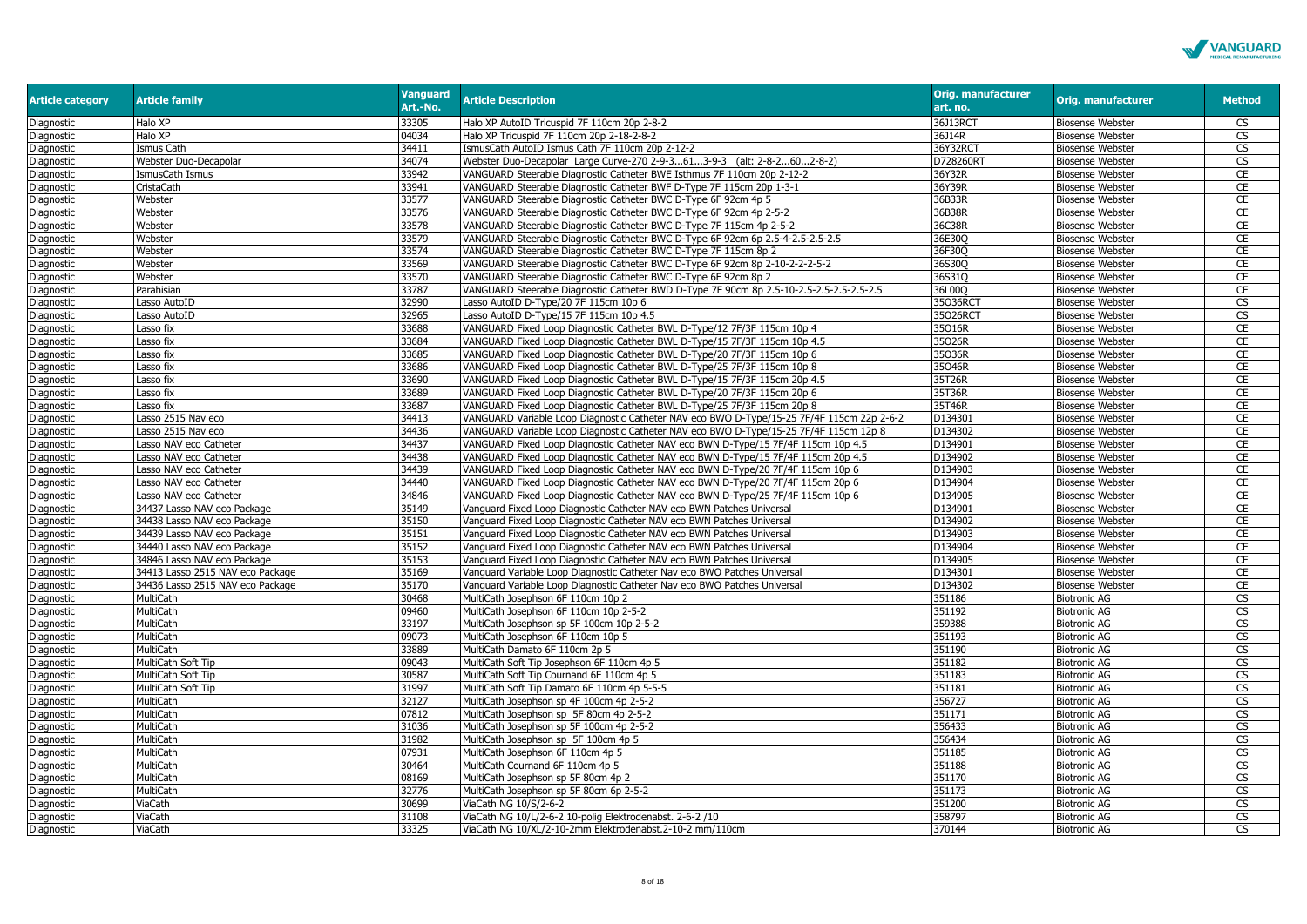

| <b>Article category</b> | <b>Article family</b> | <b>Vanguard</b><br>Art.-No. | <b>Article Description</b>                                                         | <b>Orig. manufacturer</b><br>art. no. | Orig. manufacturer       | <b>Method</b>           |
|-------------------------|-----------------------|-----------------------------|------------------------------------------------------------------------------------|---------------------------------------|--------------------------|-------------------------|
| Diagnostic              | ViaCath               | 33362                       | ViaCath NG 10/L/2-8-2 10-polig Elektrodenabst. 2-8-2 /10                           | 370309                                | <b>Biotronic AG</b>      | CS                      |
| Diagnostic              | ViaCath               | 08397                       | ViaCath 20/XL/2-8-2mm Elektrodenabst.2-8-2 mm                                      | 351201                                | <b>Biotronic AG</b>      | <b>CS</b>               |
| Diagnostic              | ViaCath               | 31804                       | ViaCath NG 4/S/5 110 cm Elektroden: 4/5mm                                          | 351197                                | <b>Biotronic AG</b>      | CS                      |
| Diagnostic              | ViaCath               | 31951                       | ViaCath NG 8/S/5 110 8-polig Elektroden: 8/5mm                                     | 351198                                | <b>Biotronic AG</b>      | CS                      |
| Diagnostic              | Viking                | 35387                       | Viking 10 5 Cournand 5F 115 Elektr. 10 / 5-5-5                                     | M0044000730                           | <b>Boston Scientific</b> | CS                      |
| Diagnostic              | Viking                | 35392                       | Viking 10 2 Josephson 5F 115 Elektroden 10 Elektrodenabstand 2mm                   | M0044000700                           | <b>Boston Scientific</b> | CS                      |
| Diagnostic              | Vikina                | 35395                       | Viking 10 2-5-2 CS 6F 65                                                           | M0044000990                           | <b>Boston Scientific</b> | <b>CS</b>               |
| Diagnostic              | Viking                | 03679                       | Viking Cournand 5F 115 Elektr. 10 /2-5-2                                           | M0044000750                           | <b>Boston Scientific</b> | CS                      |
| Diagnostic              | Vikina                | 04475                       | Viking Cournand 6F 115 10 Elektroden mit 2mm Abstand 10 Elektroden mit 2mm Abstand | M0044000310                           | <b>Boston Scientific</b> | <b>CS</b>               |
| Diagnostic              | Viking                | 06257                       | Viking Cournand 6F 115 10-polig Elekt. 9/ Abstand:2-5-2-5-2                        | M0044000350                           | <b>Boston Scientific</b> | $\overline{\text{cs}}$  |
| Diagnostic              | Viking                | 06430                       | Viking Cournand 6F 115 10-polig 9 Elektr./ Abst: 5mm                               | M0044000330                           | <b>Boston Scientific</b> | $\overline{\text{cs}}$  |
| Diagnostic              | Viking                | 07914                       | Viking CS Curve 5F 115 Elektroden: 10 /2-8-2-8                                     | M0044001030                           | <b>Boston Scientific</b> | <b>CS</b>               |
| Diagnostic              | Viking                | 08641                       | Viking Josephson 5F 115 Elektr. 10 /2-5-2                                          | M0044000740                           | <b>Boston Scientific</b> | CS                      |
| Diagnostic              | Vikina                | 32271                       | Viking Soft Tip CRD 6 F 110 10-polig 10 Elektroden mit 2mm Abstand                 | M0044005310                           | <b>Boston Scientific</b> | <b>CS</b>               |
| Diagnostic              | Viking                | 02660                       | Viking Cournand 6F 115 2 Elektroden, 1cm                                           | M0044000380                           | <b>Boston Scientific</b> | CS                      |
| Diagnostic              | Vikina                | 02803                       | Viking Josephson 5F 115 2 Elektroden, 1cm                                          | M0044000390                           | <b>Boston Scientific</b> | <b>CS</b>               |
| Diagnostic              | Vikina                | 05277                       | Viking Josephson 6F 115 2 Elektroden, 1cm                                          | M0044000370                           | <b>Boston Scientific</b> | <b>CS</b>               |
| Diagnostic              | Vikina                | 06996                       | Viking Cournand 5F 115 2-polig Elektr.2 /1cm                                       | M0044000400                           | <b>Boston Scientific</b> | $\overline{\text{cs}}$  |
| Diagnostic              | Viking                | 01248                       | Viking Josephson 6F 115 4 Elektroden mit 5mm Abstand                               | M0044000040                           | <b>Boston Scientific</b> | $\overline{\mathbb{C}}$ |
| Diagnostic              | Viking                | 02801                       | Viking Josephson 5F 115 4 Elektroden mit 5mm Abstand                               | M0044000440                           | <b>Boston Scientific</b> | CS                      |
| Diagnostic              | Vikina                | 03827                       | Viking Damato 5F 115 4 Elektroden mit 5mm Abstand                                  | M0044000460                           | <b>Boston Scientific</b> | $\overline{\text{cs}}$  |
| Diagnostic              | Viking                | 03828                       | Viking Cournand 5F 115 4 Elektroden mit 5mm Abstand                                | M0044000450                           | <b>Boston Scientific</b> | <b>CS</b>               |
| Diagnostic              | Viking                | 04110                       | Viking Josephson 6F 115 4 Elektroden mit 1cm Abstand                               | M0044000100                           | <b>Boston Scientific</b> | <b>CS</b>               |
| Diagnostic              | Vikina                | 05207                       | Viking Hisser 5F 115 4 Elektroden                                                  | M0044001230                           | <b>Boston Scientific</b> | <b>CS</b>               |
| Diagnostic              | Vikina                | 05804                       | Viking Soft Tip Josephson 6F 110 4 Elektroden mit 2mm Abstand                      | M0044005010                           | <b>Boston Scientific</b> | CS                      |
| Diagnostic              | Vikina                | 06480                       | Viking Hisser 5F 115 4 Elektroden / Elektrodenabst.5mm                             | M0044001240                           | <b>Boston Scientific</b> | $\overline{\mathbb{C}}$ |
| Diagnostic              | Viking                | 07115                       | Viking Hisser 6F 115 4-polig 2-5-2mm                                               | M0044001200                           | <b>Boston Scientific</b> | <b>CS</b>               |
| Diagnostic              | Viking                | 08066                       | Viking Hisser 6F 115 4-polig 4 Elektroden/5mm                                      | M0044001210                           | <b>Boston Scientific</b> | CS                      |
| Diagnostic              | Viking                | 08102                       | Viking Cournand 6F 115 4 Elektroden mit 2-5-2 Abstand                              | M0044000080                           | <b>Boston Scientific</b> | CS                      |
| Diagnostic              | Viking                | 09256                       | Viking Cournand 6 F 115 4-polig Elektr.: 4 / 5 mm                                  | M0044000050                           | <b>Boston Scientific</b> | CS                      |
| Diagnostic              | Viking                | 09919                       | Viking Josephson 5 F 115 4-polig 4 Elektroden mit 2-5-2 mm Abstand                 | M0044000470                           | <b>Boston Scientific</b> | <b>CS</b>               |
| Diagnostic              | Vikina                | 30862                       | Viking Soft Tip CRD 6F 110 4-polig 4 Elektroden mit 5mm Abstand                    | M0044005050                           | <b>Boston Scientific</b> | <b>CS</b>               |
| Diagnostic              | Viking                | 30976                       | Viking Soft Tip Jos 6F 110 4-polig 4 Elektroden mit 2-5-2 Abstand                  | M0044005070                           | <b>Boston Scientific</b> | $\overline{\mathbb{C}}$ |
| Diagnostic              | Vikina                | 31217                       | Viking Josephson 6F 115 4 Elektroden/2-5-2                                         | M0044000070                           | <b>Boston Scientific</b> | <b>CS</b>               |
| Diagnostic              | Viking                | 34646                       | VIKING Josephson 5F 115 4-polig 4-pol. Spac: 2mm Josephon                          | M0044000410                           | <b>Boston Scientific</b> | <b>CS</b>               |
| Diagnostic              | Viking                | 01876                       | Viking Cournand 6F 115 Elektr. 6 / Abstand 2-5-2                                   | M0044000200                           | <b>Boston Scientific</b> | $\overline{\text{cs}}$  |
| Diagnostic              | Viking                | 04111                       | Viking Josephson 6F 115 6 Elektroden mit 2 u. 5 mm Abstand                         | M0044000190                           | <b>Boston Scientific</b> | CS                      |
| Diagnostic              | Vikina                | 08705                       | Viking Cournand 5F 115 Elektr. 6 /5mm                                              | M0044000570                           | <b>Boston Scientific</b> | CS                      |
| Diagnostic              | Vikina                | 33042                       | Viking Josephson 6F 115 6 Elektroden mit 5 mm Abstand                              | M0044000160                           | <b>Boston Scientific</b> | <b>CS</b>               |
| Diagnostic              | Viking                | 07730                       | Viking Cournand 6F 115 Elektroden :8 /2                                            | M0044000240                           | <b>Boston Scientific</b> | <b>CS</b>               |
| Diagnostic              | Vikina                | 09277                       | Viking Crd 6 F 115 8-polig Elektroden: 8 / 5 mm                                    | M0044000260                           | <b>Boston Scientific</b> | <b>CS</b>               |
| Diagnostic              | Viking                | 31784                       | Viking Jos. 6 F 115 8-polig 8 Elektroden mit 2 mm Abstand                          | M0044000230                           | <b>Boston Scientific</b> | <b>CS</b>               |
| Diagnostic              | Viking                | 33806                       | Viking Josephson 6F 115 8 Elektroden mit 2-5mm Abstand                             | M0044000270                           | <b>Boston Scientific</b> | CS                      |
| Diagnostic              | Dynamic Tip           | 31990                       | Dynamic Tip Large 4.0 6F 110cm 10p 2-5-2                                           | M0046DYNTP0010                        | <b>Boston Scientific</b> | CS                      |
| Diagnostic              | Dynamic XT DECA       | 33263                       | VANGUARD Steerable Diagnostic Catheter BSA Lrg 4.0 6F 110cm 10p 2-5-2              | M0042011010                           | <b>Boston Scientific</b> | CE                      |
| Diagnostic              | Dynamic XT DECA       | 33382                       | VANGUARD Steerable Diagnostic Catheter BSA Lrg 4.0 6F 110cm 10p 2-6-2              | M0042011020                           | <b>Boston Scientific</b> | CE                      |
| Diagnostic              | EP-XT                 | 34992                       | VANGUARD Steerable Diagnostic Catheter BSB Lrg 4.0 6F 110cm 10p 2-5-2              | M0042010070                           | <b>Boston Scientific</b> | CE                      |
| Diagnostic              | Radia                 | 33347                       | Radia Extra Large 7F 95cm 20p 2-10-2                                               | M004320013G0                          | <b>Boston Scientific</b> | <b>CS</b>               |
| Diagnostic              | Radia                 | 33331                       | Radia Medium 7F 95cm 20p 2-7-2                                                     | M004320016G0                          | <b>Boston Scientific</b> | <b>CS</b>               |
| Diagnostic              | Orbiter ST            | 07018                       | Orbiter ST Small 7F 95cm 20p 2-10-2                                                | M0043200020                           | <b>Boston Scientific</b> | $\overline{\text{cs}}$  |
| Diagnostic              | Orbiter ST            | 05765                       | Orbiter ST Small 7F 95cm 20p 2-7-2                                                 | M0043200060                           | <b>Boston Scientific</b> | CS                      |
| Diagnostic              | Dynamic XT            | 33383                       | VANGUARD Steerable Diagnostic Catheter BSA Lrg 4.0 6F 110cm 4p 2-5-2               | M0042011030                           | <b>Boston Scientific</b> | CE                      |
| Diagnostic              | Dynamic XT            | 33384                       | VANGUARD Steerable Diagnostic Catheter BSA Lrg 4.0 6F 110cm 4p 5                   | M0042011040                           | <b>Boston Scientific</b> | CE                      |
| Diagnostic              | Dynamic XT            | 33389                       | VANGUARD Steerable Diagnostic Catheter BSA Lrg 4.0 6F 110cm 4p 10                  | M0042011100                           | <b>Boston Scientific</b> | CE                      |
| Diagnostic              | Dynamic XT            | 33390                       | VANGUARD Steerable Diagnostic Catheter BSA Lrg 4.0 6F 110cm 4p 2                   | M0042011120                           | <b>Boston Scientific</b> | CE                      |
| Diagnostic              | Dynamic XT            | 33391                       | VANGUARD Steerable Diagnostic Catheter BSA Lrg 4.0 6F 110cm 6p 5                   | M0042011130                           | <b>Boston Scientific</b> | <b>CE</b>               |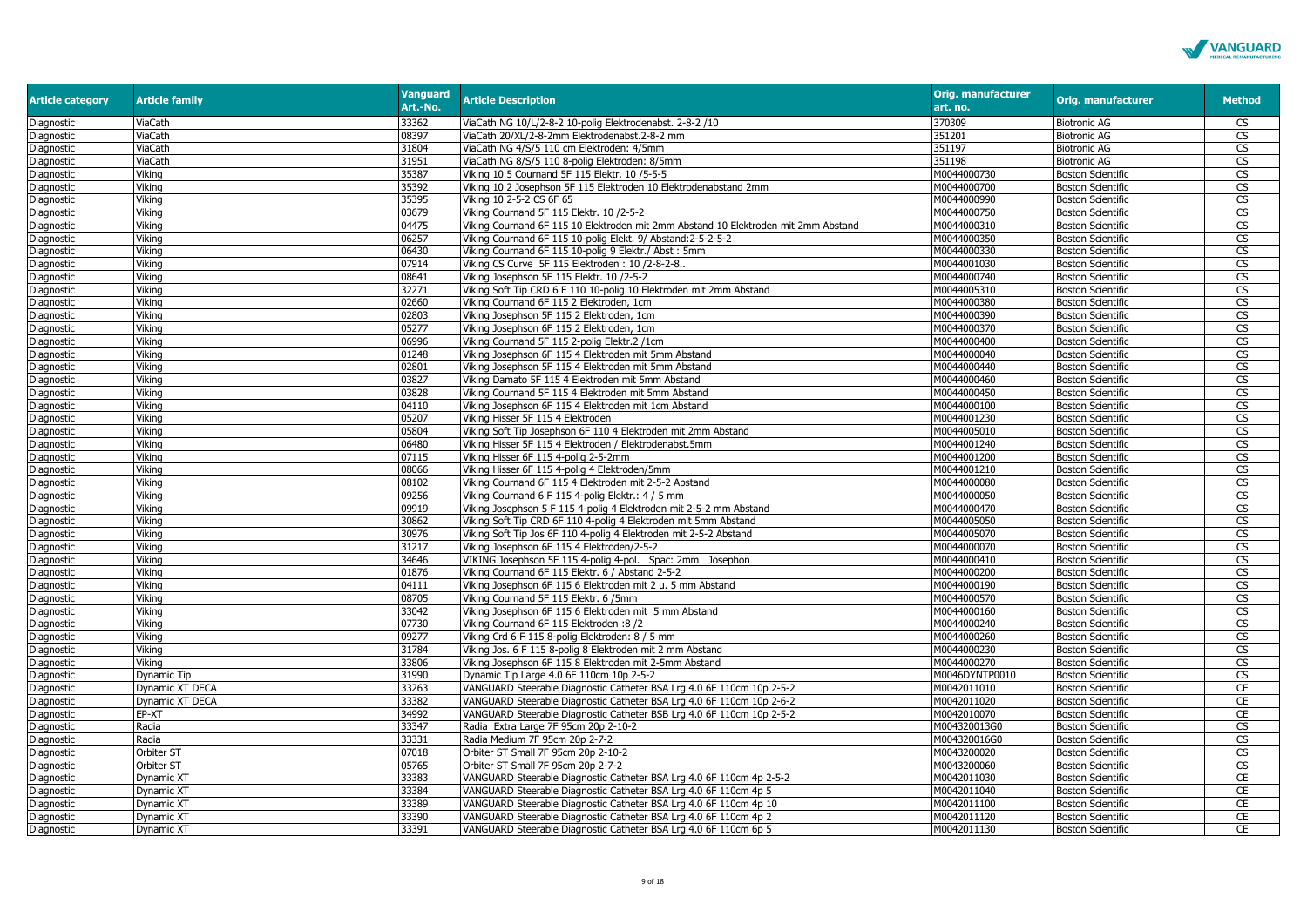

| <b>Article category</b>                   | <b>Article family</b>                     | <b>Vanguard</b><br>Art.-No. | <b>Article Description</b>                                            | <b>Orig. manufacturer</b><br>art. no.           | Orig. manufacturer       | <b>Method</b>           |
|-------------------------------------------|-------------------------------------------|-----------------------------|-----------------------------------------------------------------------|-------------------------------------------------|--------------------------|-------------------------|
| Diagnostic                                | Dynamic XT                                | 33385                       | VANGUARD Steerable Diagnostic Catheter BSA Lrg 4.0 6F 110cm 8p 2-5-2  | M0042011050                                     | <b>Boston Scientific</b> | CE                      |
| Diagnostic                                | Dynamic XT                                | 33386                       | VANGUARD Steerable Diagnostic Catheter BSA Lrg 4.0 6F 110cm 8p 2      | M0042011060                                     | <b>Boston Scientific</b> | CE                      |
| Diagnostic                                | Dynamic XT                                | 33387                       | VANGUARD Steerable Diagnostic Catheter BSA Lrg 4.0 6F 110cm 8p 5      | M0042011070                                     | <b>Boston Scientific</b> | CE                      |
| Diagnostic                                | Dynamic XT                                | 33388                       | VANGUARD Steerable Diagnostic Catheter BSA Lrg 4.0 6F 110cm 8p 2-10-2 | M0042011080                                     | <b>Boston Scientific</b> | CE                      |
| Diagnostic                                | EP-XT                                     | 34988                       | VANGUARD Steerable Diagnostic Catheter BSB Lrg 4.0 6F 110cm 8p 2-5-2  | M0042007940                                     | <b>Boston Scientific</b> | CE                      |
| Diagnostic                                | EP-XT                                     | 34989                       | VANGUARD Steerable Diagnostic Catheter BSB Lrg 4.0 6F 110cm 8p 2      | M0042007950                                     | <b>Boston Scientific</b> | CE                      |
| Diagnostic                                | EP-XT                                     | 34990                       | VANGUARD Steerable Diagnostic Catheter BSB Lrg 4.0 6F 110cm 8p 5      | M0042007960                                     | <b>Boston Scientific</b> | CE                      |
| Diagnostic                                | EP-XT                                     | 34991                       | VANGUARD Steerable Diagnostic Catheter BSB Lrg 4.0 6F 110cm 8p 2-10-2 | M0042007970                                     | <b>Boston Scientific</b> | CE                      |
| Diagnostic                                | Orbiter PV                                | 09144                       | Orbiter PV 14.5-25 7.5F/5F 105cm 14p 5-5-5                            | M0043201000                                     | <b>Boston Scientific</b> | <b>CS</b>               |
| Diagnostic                                | S-Cath S-Cath M                           | 34130                       | S-Cath 10F 65cm THR 12                                                | CS-2006                                         | Circa Sientific          | CS                      |
| Diagnostic                                | S-Cath S-Cath M                           | 35090                       | S-Cath M                                                              | CS-46EP                                         | Circa Sientific          | $\overline{\mathbb{C}}$ |
| Diagnostic                                | Torgr                                     | 06294                       | Torgr CS 5F 65 Elektroden: 10 Abstand:2.5.2                           | 041565CS                                        | Medtronic                | CS                      |
| Diagnostic                                | Torgr                                     | 04205                       | Torgr CS 5F 90 Elektroden: 10 Abstand:2.5.2                           | 041590CS                                        | Medtronic                | CS                      |
| Diagnostic                                | Torgr                                     | 02415                       | Torar                                                                 | 041002JM                                        | Medtronic                | <b>CS</b>               |
| Diagnostic                                | Torgr                                     | 07485                       | Torgr 6F 110cm Elekt. : 4/2-5-2 Cournand                              | 041002UM                                        | Medtronic                | <b>CS</b>               |
| Diagnostic                                | Torgr                                     | 04656                       | Torgr Damato 5F 80cm 4-polig                                          | 04120DS                                         | Medtronic                | <b>CS</b>               |
| Diagnostic                                | Torgr                                     | 05462                       | Torgr Josephson 5F 110 4-polig Elektroden: 4 Abstand: 2.5.2           | 04122JM                                         | Medtronic                | <b>CS</b>               |
| Diagnostic                                | Torgr                                     | 08459                       | Torgr 5F 110 Elektroden: 4 Abstand: 5mm                               | 04125JM                                         | Medtronic                | $\overline{\text{cs}}$  |
| Diagnostic                                | Soloist                                   | 32387                       | Soloist CL-Type 6F 110cm 4p 10                                        | 441016U                                         | Medtronic                | <b>CS</b>               |
| Diagnostic                                | Soloist                                   | 06132                       | Soloist J-Type 6F 110cm 4p 2-5-2                                      | 44216J                                          | Medtronic                | $\overline{\text{CS}}$  |
| Diagnostic                                | Soloist                                   | 03820                       | Soloist J-Type 6F 110cm 4p 5                                          | 44516J                                          | Medtronic                | <b>CS</b>               |
| Diagnostic                                | Soloist                                   | 04602                       | Soloist J-F-Type 6F 110cm 4p 5                                        | 44516JF                                         | Medtronic                | <b>CS</b>               |
| Diagnostic                                | <b>Sirius</b>                             | 34259                       | Sirius Classic 45 6F 110cm 10p 5                                      | 28427                                           | Osypka                   | CS                      |
| Diagnostic                                | <b>Sirius</b>                             | 34814                       | Sirius Flutter IS 100 7F 90cm 20p 2-12-2                              | 28436                                           | Osypka                   | <b>CS</b>               |
| Diagnostic                                | <b>Sirius</b>                             | 34351                       | Sirius Flutter IS 80 7F 90cm 20p 2-8-2                                | 28435                                           | Osypka                   | $\overline{\text{cs}}$  |
| Diagnostic                                | Reflexion spiral                          | 34313                       | Reflexion Spiral Variable Radius 7F                                   | D402893                                         | St. Jude Medical         | $\overline{\mathbb{C}}$ |
| Diagnostic                                | Advisor FL SE                             | 34847                       | Advisor FL SE D-Type/15 8F/4F 115cm 12p 3(4)                          | D-AVSE-D10-F15                                  | Abbott/St. Jude Medical  | CS                      |
| Diagnostic                                | Advisor FL SE                             | 34480                       | Advisor FL SE D-Type/20 8F/4F 115cm 12p 5(4)                          | D-AVSE-D10-F20                                  | Abbott/St. Jude Medical  | <b>CS</b>               |
| Diagnostic                                | Advisor FL SE                             | 34466                       | Advisor FL SE F-D-Type/15 8F/4F 115cm 12p 3(4)                        | D-AVSE-DF10-F15                                 | Abbott/St. Jude Medical  | $\overline{\text{cs}}$  |
| Diagnostic                                | Advisor FL SE                             | 34936                       | Advisor FL SE F-D-Type/20 8F/4F 115cm 12p 5(4)                        | D-AVSE-DF10-F20                                 | Abbott/St. Jude Medical  | CS                      |
| Diagnostic                                |                                           | 2000009493                  | Electrophysiology diagnostic electrodes 15 mm loop                    | EE3DLS15004P                                    | Hagmed                   | New product             |
| Diagnostic                                |                                           |                             | 2000009494 Electrophysiology diagnostic electrodes 20 mm loop         | <b>EE3DLS20005P</b>                             | Hagmed                   | New product             |
| Diagnostic                                |                                           | 2000009515                  | Electrophysiology diagnostic electrodes 25 mm loop                    | <b>EE3DLS25007P</b>                             | Hagmed                   | New product             |
| Accessories                               | CARTO 3 System External Reference Patches | 35802                       | VANGUARD Reference Patches Universal                                  | CREFP6                                          | <b>Biosense Webster</b>  | New product             |
| Accessories                               | Stockert Schlauchset TS 025               | 2000010066                  | Schlauchset für SmartAblate Pumpe KODEX-EPD RFG-Pumpe                 | 16100                                           | Stockert GmbH            | New product             |
| Needles and Introducer SWARTZ             |                                           | 34359                       | SWARTZ lamp 90° 8F 63cm                                               | Bestandteil aus 407356                          | Abbott/St. Jude Medical  | CS                      |
| Needles and Introducer SWARTZ             |                                           | 34269                       | SWARTZ SLO 50° 8F 63cm                                                | Bestandteil aus 407449                          | Abbott/St. Jude Medical  | CS                      |
| Needles and Introducer SWARTZ             |                                           | 33859                       | SWARTZ SLO 50° 8.5F 63cm                                              | Bestandteil aus 407451                          | Abbott/St. Jude Medical  | CS                      |
| Needles and Introducer Agilis             |                                           | 33365                       | Agilis NxT Medium Curl Dual-Reach 8.5F 71cm                           | Bestandteil aus 408310                          | Abbott/St. Jude Medical  | <b>CS</b>               |
| Needles and Introducer Agilis             |                                           | 30788                       | Agilis NxT Small Curl Dual-Reach 8.5F 71cm                            | Bestandteil aus 408309                          | Abbott/St. Jude Medical  | CS                      |
| Needles and Introducer Agilis             |                                           | 33272                       | Agilis NxT Large Curl Dual-Reach 8.5F 71cm                            | Bestandteil aus G408324                         | Abbott/St. Jude Medical  | <b>CS</b>               |
| Needles and Introducer Agilis             |                                           | 33366                       | Agilis NxT Small Curl Dual-Reach 8.5F 61cm                            | Bestandteil aus G408318                         | Abbott/St. Jude Medical  | <b>CS</b>               |
| Needles and Introducer Agilis             |                                           | 34225                       | Agilis NxT Large Curl Dual-Reach 8.5F 82cm                            | Bestandteil aus G408332                         | Abbott/St. Jude Medical  | $\overline{\text{cs}}$  |
| Needles and Introducer Agilis             |                                           | 35021                       | Agilis NxT Small Curl Dual-Reach 8.5F 71cm                            | Bestandteil aus G408320                         | Abbott/St. Jude Medical  | <b>CS</b>               |
| Needles and Introducer Agilis             |                                           | 33868                       | Agilis NxT Medium Curl Dual-Reach 8.5F 61cm                           | Bestandteil aus G408319 Abbott/St. Jude Medical |                          | <b>CS</b>               |
|                                           |                                           | 04176                       | Transseptale Nadel BRK 71cm                                           |                                                 |                          | <b>CS</b>               |
| Needles and Introducer Transseptale Nadel |                                           | 05294                       |                                                                       | 407200<br>407201                                | Abbott/St. Jude Medical  | CS                      |
| Needles and Introducer Transseptale Nadel |                                           |                             | Transseptale Nadel BRK-1 71cm                                         |                                                 | Abbott/St. Jude Medical  |                         |
| Needles and Introducer Transseptale Nadel |                                           | 05295                       | Transseptale Nadel BRK 89cm                                           | 407205                                          | Abbott/St. Jude Medical  | <b>CS</b>               |
| Needles and Introducer Transseptale Nadel |                                           | 34378                       | Transseptale Nadel BRK-1 89cm                                         | G407215                                         | Abbott/St. Jude Medica   | <b>CS</b>               |
| Needles and Introducer Transseptale Nadel |                                           | 30392                       | Transseptale Nadel BRK 98cm                                           | 407206                                          | Abbott/St. Jude Medical  | <b>CS</b>               |
| Needles and Introducer Transseptale Nadel |                                           | 30855                       | Transseptale Nadel BRK-1 98cm                                         | 407207                                          | Abbott/St. Jude Medical  | CS                      |
| Needles and Introducer Transseptale Nadel |                                           | 33011                       | Transseptale Nadel BRK 71cm XS                                        | G407208                                         | Abbott/St. Jude Medical  | <b>CS</b>               |
| Needles and Introducer Transseptale Nadel |                                           | 32573                       | Transseptale Nadel BRK-1 71cm XS                                      | G407209                                         | Abbott/St. Jude Medical  | $\overline{\text{cs}}$  |
| Needles and Introducer Transseptale Nadel |                                           | 34195                       | Transseptale Nadel BRK 89cm XS                                        | G407210                                         | Abbott/St. Jude Medical  | CS                      |
| Needles and Introducer Transseptale Nadel |                                           | 33507                       | Transseptale Nadel BRK 98cm XS                                        | G407211                                         | Abbott/St. Jude Medical  | <b>CS</b>               |
| Needles and Introducer Transseptale Nadel |                                           | 32748                       | Transseptale Nadel BRK-1 98cm XS                                      | G407212                                         | Abbott/St. Jude Medical  | CS                      |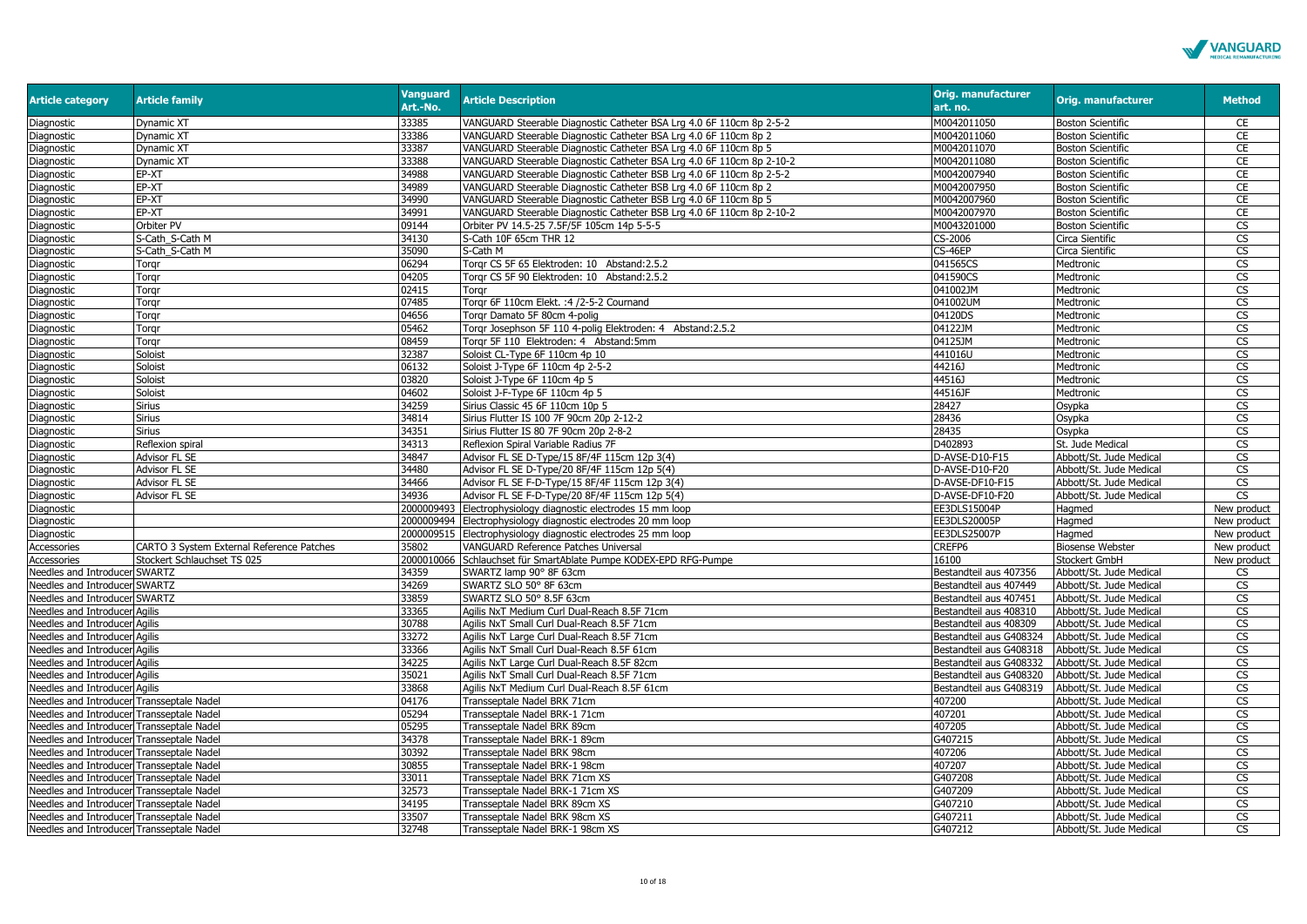

| <b>Article category</b>                   | <b>Article family</b>   | <b>Vanguard</b><br>Art.-No. | <b>Article Description</b>                                           | <b>Orig. manufacturer</b><br>art. no. | Orig. manufacturer               | <b>Method</b>            |
|-------------------------------------------|-------------------------|-----------------------------|----------------------------------------------------------------------|---------------------------------------|----------------------------------|--------------------------|
| Needles and Introducer Transseptale Nadel |                         | 35505                       | Transseptale Nadel BRK-1 89cm XS                                     | G407216                               | Abbott/St. Jude Medical          | CS                       |
| Needles and Introducer Transseptale Nadel |                         | 35410                       | Bestandteil aus BRK-1 71cm                                           | Bestandteil aus 407201                | Abbott/St. Jude Medical          | $\overline{\text{cs}}$   |
| Needles and Introducer Transseptale Nadel |                         | 35412                       | Bestandteil aus BRK-1 98cm                                           | Bestandteil aus 407207                | Abbott/St. Jude Medical          | CS                       |
| Needles and Introducer Transseptale Nadel |                         | 33879                       | Bestandteil aus BRK 71cm XS                                          | Bestandteil aus G407208               | Abbott/St. Jude Medical          | $\overline{\text{cs}}$   |
| Needles and Introducer Transseptale Nadel |                         | 35411                       | Bestandteil aus BRK-1 71cm XS                                        | Bestandteil aus G407209               | Abbott/St. Jude Medical          | $\overline{\text{cs}}$   |
| Needles and Introducer Transseptale Nadel |                         | 35788                       | Bestandteil aus BRK 71cm                                             | Bestandteil aus 407200                | Abbott/St. Jude Medical          | $\overline{\text{CS}}$   |
| Needles and Introducer Transseptale Nadel |                         | 35789                       | Transseptale Nadel ohne Mandrin BRK 18G 89cm 50°                     | Bestandteil aus 407205                | Abbott/St. Jude Medical          | <b>CS</b>                |
| Needles and Introducer Transseptale Nadel |                         | 35790                       | Bestandteil aus BRK 98cm                                             | Bestandteil aus 407206                | Abbott/St. Jude Medical          | CS                       |
| Needles and Introducer Transseptale Nadel |                         | 35791                       | Transseptale Nadel ohne Mandrin BRK 18G 89cm XS 30°                  | Bestandteil aus G407210               | Abbott/St. Jude Medical          | $\mathsf{CS}\,$          |
| Needles and Introducer Transseptale Nadel |                         | 35792                       | Bestandteil aus BRK 98cm XS                                          | Bestandteil aus G407211               | Abbott/St. Jude Medical          | $\overline{\mathsf{CS}}$ |
| Needles and Introducer Transseptale Nadel |                         | 35793                       | Bestandteil aus BRK-1 98cm XS                                        | Bestandteil aus G407212               | Abbott/St. Jude Medical          | $\overline{\text{CS}}$   |
| Needles and Introducer Transseptale Nadel |                         | 35794                       | Transseptale Nadel ohne Mandrin BRK-1 18G 89cm 50°                   | Bestandteil aus G407215               | Abbott/St. Jude Medical          | CS                       |
| Needles and Introducer Transseptale Nadel |                         | 35795                       | Bestandteil aus BRK-1 89cm XS                                        | Bestandteil aus G407216               | Abbott/St. Jude Medical          | CS                       |
| Needles and Introducer                    |                         | 33661                       | Endoscope 18-1447                                                    | 18-1447                               | CardioFocus                      | Reusable                 |
| Ultrasound                                | Ultrasound ICE Catheter | 33951                       | ViewFlex Xtra; ICE Catheter 90cm; 9F                                 | D087031                               | Abbott/St. Jude Medical          | CS                       |
| Ultrasound                                | AcuNav                  | 06415                       | AcuNav 10F 90cm                                                      | 8255790                               | <b>Siemens Medical Solutions</b> | CS                       |
| Ultrasound                                | AcuNav                  | 33229                       | AcuNav 8F 90cm                                                       | 10135936                              | Siemens Medical Solutions        | CS                       |
| Ultrasound                                | AcuNav                  | 32746                       | AcuNav 10F 90cm                                                      | 10043342                              | Siemens Medical Solutions        | $\overline{\text{CS}}$   |
| Ultrasound                                | AcuNav                  | 33252                       | AcuNav 8F 90cm                                                       | 10135910                              | Siemens Medical Solutions        | $\overline{\text{cs}}$   |
| Cable                                     |                         | 36003                       | EnSite X EP System, Catheter Connector Cable                         | A-ENS-MAGEXT-CBL                      | <b>Abbott Medical</b>            | Reusable                 |
| Cable                                     |                         | 08708                       | Response 150 cm Black schwarzer Stecker (10 Cable)                   | 401552                                | Abbott/St. Jude Medical          | Reusable                 |
| Cable                                     |                         | 06276                       | Response 150 cm Red schwarzer Stecker                                | 401557                                | Abbott/St. Jude Medical          | Reusable                 |
| Cable                                     |                         | 31389                       | Response 150 cm Black black und red                                  | 401661                                | Abbott/St. Jude Medical          | Reusable                 |
| Cable                                     |                         | 05490                       | PatientenCable 2.4 m                                                 | 401758                                | Abbott/St. Jude Medical          | Reusable                 |
| Cable                                     |                         | 06165                       | Supreme 150 4-polig Black 4-Pins                                     | 401880                                | Abbott/St. Jude Medical          | Reusable                 |
| Cable                                     |                         | 06882                       | Supreme 150 4-polig Grey 4-Pins                                      | 401882                                | Abbott/St. Jude Medical          | Reusable                 |
| Cable                                     |                         | 03665                       | Supreme 210 cm Black Black                                           | 401886                                | Abbott/St. Jude Medical          | Reusable                 |
| Cable                                     |                         | 32388                       | Response 150 cm Black schwarzer Stecker                              | 401970                                | Abbott/St. Jude Medical          | Reusable                 |
| Cable                                     |                         | 33871                       | Response 150 cm Black schwarzer Stecker mit 6 Pin                    | 401971                                | Abbott/St. Jude Medical          | Reusable                 |
| Cable                                     |                         | 04178                       | Response 150 cm Black schwarzer Stecker                              | 401972                                | Abbott/St. Jude Medical          | Reusable                 |
| Cable                                     |                         | 30644                       | Response 150 cm Blue schwarzer Stecker                               | 401973                                | Abbott/St. Jude Medical          | Reusable                 |
| Cable                                     |                         | 35548                       | Response 150 cm Grey 4 geschütze PIN                                 | 401974                                | Abbott/St. Jude Medical          | Reusable                 |
| Cable                                     |                         | 07756                       | Response 150 cm Red - Rot                                            | 401975                                | Abbott/St. Jude Medical          | Reusable                 |
| Cable                                     |                         | 04117                       | Response 210 cm Black schwarzer Stecker                              | 401976                                | Abbott/St. Jude Medical          | Reusable                 |
| Cable                                     |                         | 07908                       | Response 150 cm Rot schwarzer Stecker                                | 401977                                | Abbott/St. Jude Medical          | Reusable                 |
| Cable                                     |                         | 07159                       | Supreme 150 4-polig Black 4-Pins                                     | 401980                                | Abbott/St. Jude Medical          | Reusable                 |
| Cable                                     |                         | 03667                       | Supreme 150 cm Blue Blue                                             | 401981                                | Abbott/St. Jude Medical          | Reusable                 |
| Cable                                     |                         | 07158                       | Supreme 150 4-polig grau Grey 4-Pins                                 | 401982                                | Abbott/St. Jude Medical          | Reusable                 |
| Cable                                     |                         | 03669                       | Supreme 150 cm Red Red - Rot                                         | 401983                                | Abbott/St. Jude Medical          | Reusable                 |
| Cable                                     |                         | 31651                       | Supreme 150 cm Black 6-Pins                                          | 401984                                | Abbott/St. Jude Medical          | Reusable                 |
| Cable                                     |                         | 03666                       | Supreme 150 cm Black 10-Pins                                         | 401985                                | Abbott/St. Jude Medical          | Reusable                 |
| Cable                                     |                         | 03731                       | Supreme 210 cm Black Black                                           | 401986                                | Abbott/St. Jude Medical          | Reusable                 |
| Cable                                     |                         | 32938                       | Safire 150cm Catheter Extension Cable                                | 402560                                | Abbott/St. Jude Medical          | Reusable                 |
| Cable                                     |                         | 33025                       | Safire 300cm grau/gelb - schwarzer Stecker                           | 402561                                | Abbott/St. Jude Medical          | Reusable                 |
| Cable                                     |                         | 31347                       | Safire M 150 cm silber - schwarzer Stecker                           | 402562                                | Abbott/St. Jude Medical          | Reusable                 |
| Cable                                     |                         | 33310                       | Safire 300cm silber - schwarzer Stecker                              | 402563                                | Abbott/St. Jude Medical          | Reusable                 |
| Cable                                     |                         | 30715                       | Safire 150cm Catheter Extension Cable                                | 402566                                | Abbott/St. Jude Medical          | Reusable                 |
| Cable                                     |                         | 30848                       | Safire 300cm grau/rot - schwarzer Stecker                            | 402567                                | Abbott/St. Jude Medical          | Reusable                 |
| Cable                                     |                         | 31864                       | Electrophysiology Extension CableBipolar Bipolar - Farbe Blau-210 cm | 402854                                | Abbott/St. Jude Medical          | Reusable                 |
| Cable                                     |                         | 08577                       | Model 4051A Surgical Cable                                           | 4051A                                 | Abbott/St. Jude Medical          | Reusable                 |
| Cable                                     |                         | 33739                       | Electrophysiology Cable 1611 SJM Ablation Catheter                   | A402892                               | Abbott/St. Jude Medical          | Reusable                 |
| Cable                                     |                         | 35611                       | Therapy ComfortGrip grau/gelb - schwarzer Stecker                    | ATCG402561                            | Abbott/St. Jude Medical          | Reusable                 |
| Cable                                     |                         | 34750                       | AdapterCable EnligHTN 14-/14-pol. Redel/Redel 85641                  | ENLCC01                               | Abbott/St. Jude Medical          | Reusable                 |
| Cable                                     |                         | 35370                       | AdapterCable EnligHTN 1641A                                          | ENLCC02                               | Abbott/St. Jude Medical          | Reusable                 |
| Cable                                     |                         | 05067                       | IBI Inquiry Catheter VerlängerungsCable                              | IBI1904                               | Abbott/St. Jude Medical          | Reusable                 |
| Cable                                     |                         | 34616                       | IBI 2101-C 250cm                                                     | IBI85201                              | Abbott/St. Jude Medical          | Reusable                 |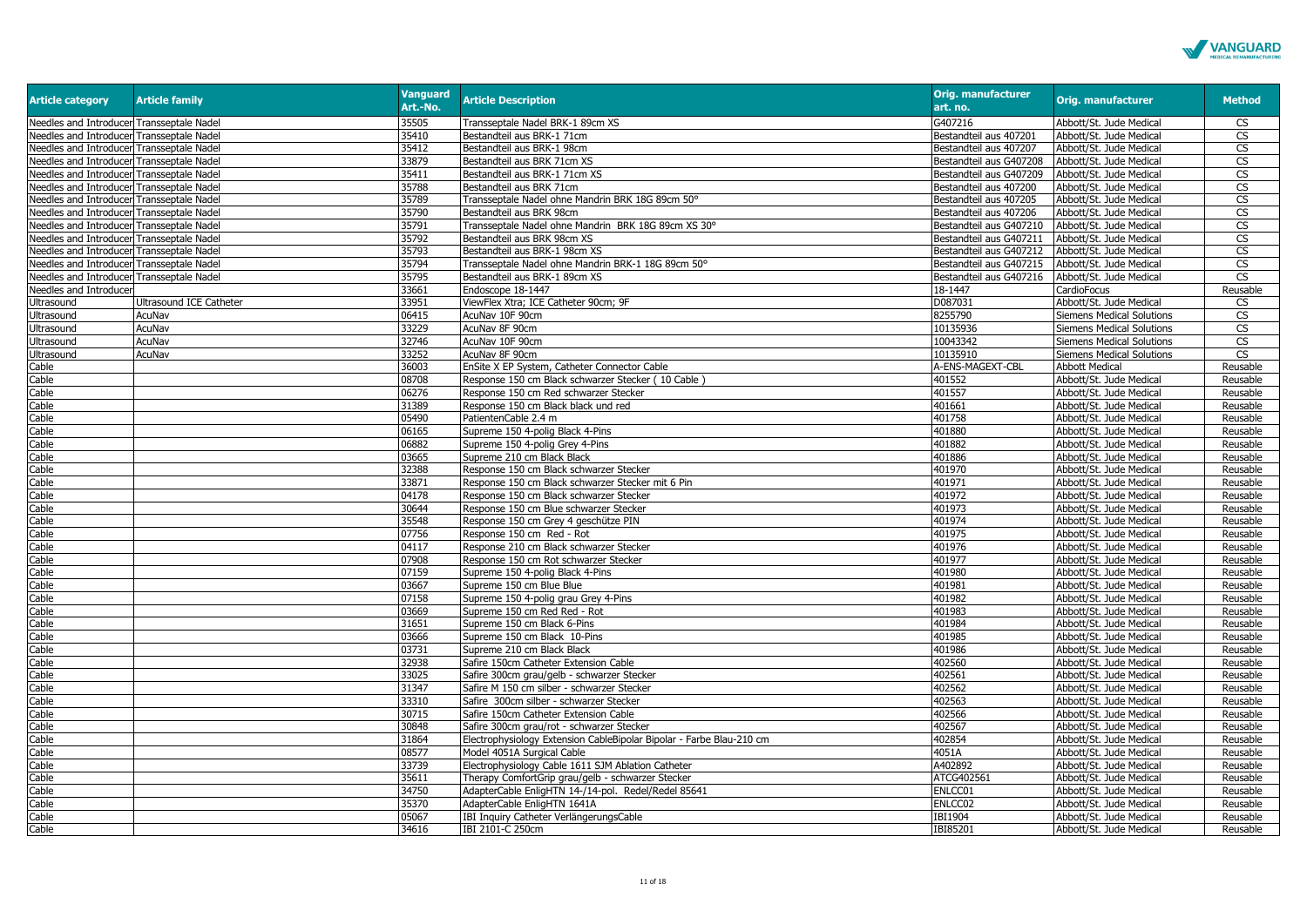

| <b>Article category</b> | <b>Article family</b> | <b>Vanguard</b><br>Art.-No. | <b>Article Description</b>                                    | <b>Orig. manufacturer</b><br>art. no. | <b>Orig. manufacturer</b>        | <b>Method</b> |
|-------------------------|-----------------------|-----------------------------|---------------------------------------------------------------|---------------------------------------|----------------------------------|---------------|
| Cable                   |                       | 33006                       | IBI "Cable" 1641 grün-gelb bds. 14-pol. Stifte                | IBI85641                              | Abbott/St. Jude Medical          | Reusable      |
| Cable                   |                       | 33007                       | IBI "Cable" 1641-A grün-gelb                                  | IBI85644                              | Abbott/St. Jude Medical          | Reusable      |
| Cable                   |                       | 34191                       | Electrophysiology Cable 1684-TH                               | IBI85684                              | Abbott/St. Jude Medical          | Reusable      |
| Cable                   |                       | 32613                       | IBI "Cable" 1713-WA                                           | IBI85709                              | Abbott/St. Jude Medical          | Reusable      |
| Cable                   |                       | 30088                       | IBI "Cable" grün / 1711-M                                     | IBI85711                              | Abbott/St. Jude Medical          | Reusable      |
| Cable                   |                       | 33009                       | IBI "Cable" 1719-W grau-gelb                                  | IBI85719                              | Abbott/St. Jude Medical          | Reusable      |
| Cable                   |                       | 34618                       | AdapterCable 1739-W 10pol./14pol. 250 cm                      | IBI85739                              | Abbott/St. Jude Medical          | Reusable      |
| Cable                   |                       | 33635                       | IBI "Cable" 1760-M grün-gelb; 10er Buchse, 14-Stifte          | IBI85760                              | Abbott/St. Jude Medical          | Reusable      |
| Cable                   |                       | 33010                       | IBI "Cable" 1762-W grau-gelb                                  | IBI85762                              | Abbott/St. Jude Medical          | Reusable      |
| Cable                   |                       | 33046                       | IBI "Cable" 1764-W grau-gelb                                  | IBI85764                              | Abbott/St. Jude Medical          | Reusable      |
| Cable                   |                       | 33008                       | IBI "Cable" 1769-BS grau-gelb                                 | IBI85769                              | Abbott/St. Jude Medical          | Reusable      |
| Cable                   |                       | 33811                       | IBI 1804-S orange                                             | IBI85809                              | Abbott/St. Jude Medical          | Reusable      |
| Cable                   |                       | 30667                       | IBI 1910-S 1.5m grau 10-polig                                 | IBI85930                              | Abbott/St. Jude Medical          | Reusable      |
| Cable                   |                       | 30555                       | IBI 1910-S 2.5m orange                                        | IBI85942                              | Abbott/St. Jude Medical          | Reusable      |
| Cable                   |                       | 30254                       | IBI 1904-SA orange                                            | IBI85953                              | Abbott/St. Jude Medical          | Reusable      |
| Cable                   |                       | 32665                       | IBI 1910-SA orange                                            | IBI85954                              | Abbott/St. Jude Medical          | Reusable      |
| Cable                   |                       | 31178                       | IBI 1914-SA 1.5m/5ft orange/Anschlüsse lila-weiß              | IBI85955                              | Abbott/St. Jude Medical          | Reusable      |
| Cable                   |                       | 33794                       | IBI Cable 1689 grün-gelb                                      | IBI85643                              | Abbott/St. Jude Medical          | Reusable      |
| Cable                   |                       | 33304                       | IBI "Cable" 1711-MA VerbindungsCable, elektrisch              | IBI85708                              | Abbott/St. Jude Medical          | Reusable      |
| Cable                   |                       | 32899                       | IBI "Cable" 1713-W grün-rot                                   | IBI85713                              | Abbott/St. Jude Medical          | Reusable      |
| Cable                   |                       | 32761                       | IBI 1924-S IBI Inquiry 24-polig grau/orange                   | IBI85931                              | Abbott/St. Jude Medical          | Reusable      |
| Cable                   |                       | 31773                       | Livewire TC Katheter-VerlängerungsCable                       | 402519                                | Abbott/St. Jude Medical          |               |
| Cable                   |                       | 33034                       | Livewire TC gelbes Katheter-VerlängerungsCable                | 402544                                |                                  | Reusable      |
| Cable                   |                       | 34268                       | Livewire TC blaues Katheter-VerlängerungsCable                | 402505                                | Abbott/St. Jude Medical          | Reusable      |
|                         |                       | 34754                       |                                                               | 402543                                | Abbott/St. Jude Medical          | Reusable      |
| Cable                   |                       |                             | Livewire TC 150cm 14-polig gelbes Katheter-VerlängerungsCable |                                       | Abbott/St. Jude Medical          | Reusable      |
| Cable                   |                       | 34516                       | Sensor Enabled Ablation Connection Cable                      | AFASECBL4                             | Abbott/St. Jude Medical          | Reusable      |
| Cable                   |                       | 34787                       | Sensor Enabled Diagnostic Catheter Cable                      | D-AVSE-CBL12                          | Abbott/St. Jude Medical          | Reusable      |
| Cable                   |                       | 35075                       | Sensor Enabled Diagnostic Catheter Cable HD/VL                | D-AVSE-CBL22                          | Abbott/St. Jude Medical          | Reusable      |
| Cable                   |                       | 32775                       | Catheter Interface Cable                                      | 990004                                | Ablation Frontiers Inc.          | Reusable      |
| Cable                   |                       | 34103                       | Map-iT Mapping Catheter Extension Cable                       | 901956                                | <b>Access Point Technologies</b> | Reusable      |
| Cable                   |                       | 34507                       | AdapterCable MAP-IT 10-pol. Redel Protected                   | 901957                                | <b>Access Point Technologies</b> | Reusable      |
| Cable                   |                       | 32515                       | Xtrem Extension Cable (ALCIS 2040-B2-CE3RU-10-150) XA 298     | XACD0150                              | Alcis                            | Reusable      |
| Cable                   |                       | 33792                       | Xtrem Extension Cable (ALCIS 2040-B1-CE-10-150/ XA 352)       | <b>XACDSU</b>                         | <b>Alcis</b>                     | Reusable      |
| Cable                   |                       | 30501                       | Xtrem Extension Cable (ALCIS 2040-B2-CE3RU-04-150/XA296)      | <b>XACO0150</b>                       | <b>Alcis</b>                     | Reusable      |
| Cable                   |                       | 30575                       | Xtrem Extension Cable 150                                     | XACQ0150-JXXA991                      | <b>Alcis</b>                     | Reusable      |
| Cable                   |                       | 33111                       | Ardian Extension Cable 3m                                     | <b>RDN004</b>                         | Ardian Inc.                      | Reusable      |
| Cable                   |                       | 06605                       | Arrow ECG Extension Cabel 104 ohne Anschlüsse                 | EK04730B                              | Arrow International, Inc.        | Reusable      |
| Cable                   |                       | 04120                       | BMC Catheter Connector Cables Länge: 10 feet                  | <b>RFP101</b>                         | Baylis Medical Company Inc.      | Reusable      |
| Cable                   |                       | 34401                       | Baylis RFP-100A Connector Cables RFX-BAY-TS                   | <b>RFXBAYTS</b>                       | Baylis Medical Company Inc.      | Reusable      |
| Cable                   |                       | 04887                       | Cable for Celsius 3m                                          | 39E43R                                | <b>Biosense Webster</b>          | Reusable      |
| Cable                   |                       | 03804                       | Interface Cable 152 cm Hypertronics Male (red)                | 39E58M                                | <b>Biosense Webster</b>          | Reusable      |
| Cable                   |                       | 04008                       | Interface Cable 152 cm Hypertronics Male (blue)               | 39E59M                                | <b>Biosense Webster</b>          | Reusable      |
| Cable                   |                       | 05849                       | TC/THR Cable 3m grün - für 8mm Ablation                       | 39E68R                                | <b>Biosense Webster</b>          | Reusable      |
| Cable                   |                       | 03668                       | <b>Interface Cable</b>                                        | 39F07R                                | <b>Biosense Webster</b>          | Reusable      |
| Cable                   |                       | 30119                       | Interface Cable 152 cm Hypertronics Male (grün)               | 39F12M                                | <b>Biosense Webster</b>          | Reusable      |
| Cable                   |                       | 04663                       | Conn Celsius DS HAT300 3m                                     | 39F23R                                | <b>Biosense Webster</b>          | Reusable      |
| Cable                   |                       | 06841                       | Quick Cable                                                   | 39F40R                                | <b>Biosense Webster</b>          | Reusable      |
| Cable                   |                       | 07166                       | QwikCable                                                     | 39F-40R                               | <b>Biosense Webster</b>          | Reusable      |
| Cable                   |                       | 04119                       | <b>OwikCable</b>                                              | 39F41R                                | <b>Biosense Webster</b>          | Reusable      |
| Cable                   |                       | 31786                       | <b>OwikCable</b>                                              | 39F43R                                | <b>Biosense Webster</b>          | Reusable      |
| Cable                   |                       | 05942                       | <b>OwikCable</b>                                              | 39F44R                                | <b>Biosense Webster</b>          | Reusable      |
| Cable                   |                       | 31999                       | OwikCable 8 Stecker                                           | 39F-44R                               | <b>Biosense Webster</b>          | Reusable      |
| Cable                   |                       | 03661                       | OwikCable Autoclavable Cable                                  | 39F54R                                | <b>Biosense Webster</b>          | Reusable      |
| Cable                   |                       | 34487                       | AdapterCable 4-pol. RC/TPC protected                          | 39F55R                                | <b>Biosense Webster</b>          | Reusable      |
| Cable                   |                       | 32452                       | Interface Cable 305 cm rot - einseitig                        | C10MR10MSTKS                          | <b>Biosense Webster</b>          | Reusable      |
| Cable                   |                       | 03660                       | Non-Autoclavable Cable                                        | C3FF                                  | <b>Biosense Webster</b>          | Reusable      |
|                         |                       |                             |                                                               |                                       |                                  |               |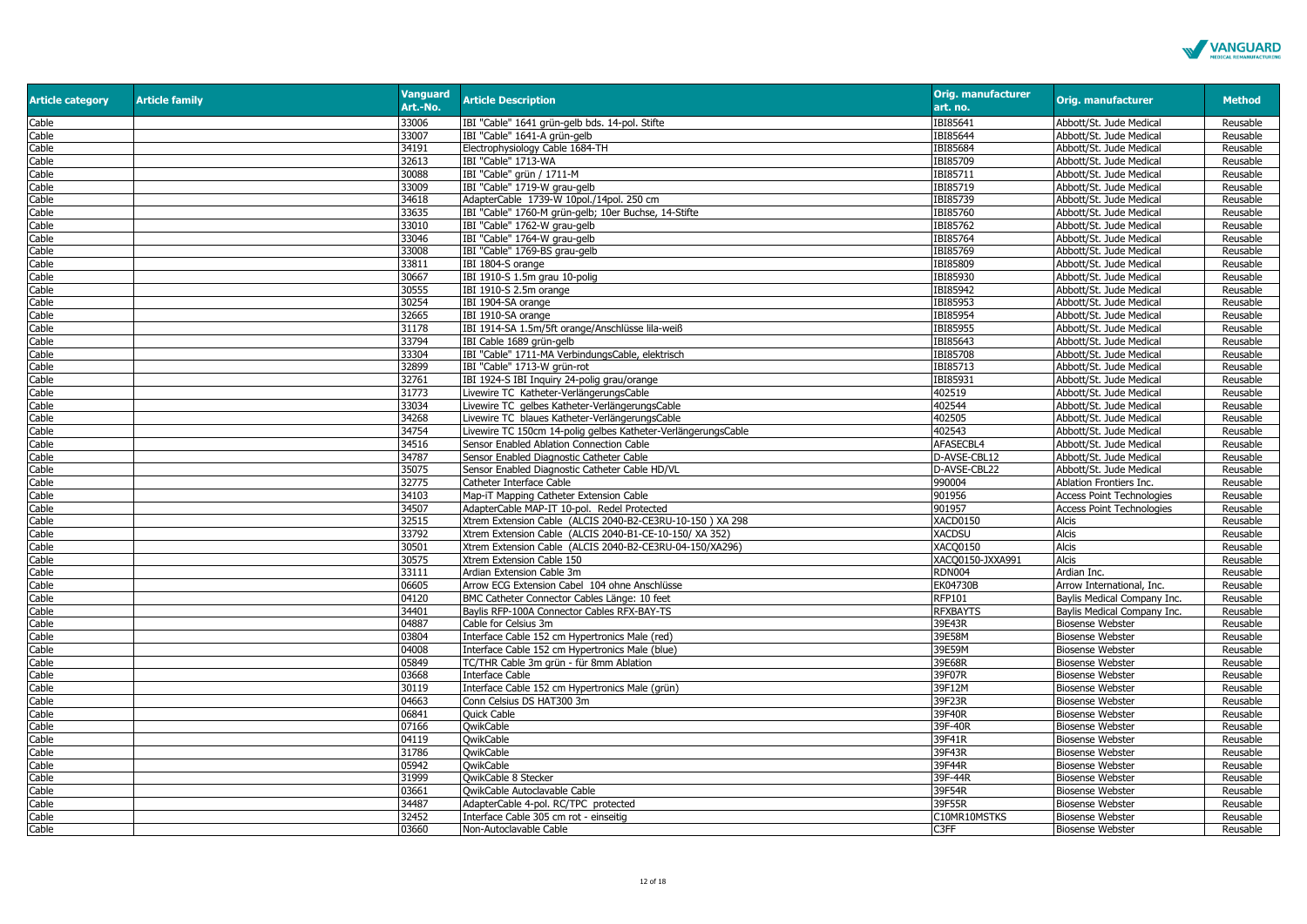

| <b>Article category</b> | <b>Article family</b> | <b>Vanguard</b><br>Art.-No. | <b>Article Description</b>                                                     | <b>Orig. manufacturer</b><br>art. no. | Orig. manufacturer      | <b>Method</b> |
|-------------------------|-----------------------|-----------------------------|--------------------------------------------------------------------------------|---------------------------------------|-------------------------|---------------|
| Cable                   |                       | 06843                       | Interface Cable 122 cm                                                         | C4FST6                                | <b>Biosense Webster</b> | Reusable      |
| Cable                   |                       | 34667                       | Interface 305cm 34/10 34 Pin-Blue/10 Pin-Black                                 | D128624                               | <b>Biosense Webster</b> | Reusable      |
| Cable                   |                       | 34049                       | Interface Cable 305 cm                                                         | D128709                               | <b>Biosense Webster</b> | Reusable      |
| Cable                   |                       | 34506                       | SMARTABLATE System Interface 305cm 10/26 10Pin red/26Pin red                   | D130302                               | <b>Biosense Webster</b> | Reusable      |
| Cable                   |                       | 34668                       | SmartAblate?System Interface 305 10/26 10Pin red / 26Pin red                   | D130303                               | <b>Biosense Webster</b> | Reusable      |
| Cable                   |                       | 34669                       | Interface Cable 34 Pin Rot-Orange, 305cm (10ft)                                | D133701                               | <b>Biosense Webster</b> | Reusable      |
| Cable                   |                       | 34063                       | AdapterCable Carto 3 System Interface dunkel-blau Schwarz 10; hellblau-grau 34 | <b>CB3410CT</b>                       | <b>Biosense Webster</b> | Reusable      |
| Cable                   |                       | 33184                       | Carto 3 System Interface Cable dunkelblau-schwarz 12; hellblau-grau 34         | CB3412CT                              | <b>Biosense Webster</b> | Reusable      |
| Cable                   |                       | 33982                       | Carto 3 System Interface 305cm 34/34 dunkel-blau grau 34; hellblau-grau 34     | CB3434CT                              | <b>Biosense Webster</b> | Reusable      |
| Cable                   |                       | 35067                       | CARTO 3 SYSTEM 305cm 20/25 grün 20; schwarz 25 Pin                             | CG2025CT                              | <b>Biosense Webster</b> | Reusable      |
| Cable                   |                       | 33981                       | AdapterCable Carto 3 System Interface 34 Pin -Red; 25 Pin -Red                 | CR3425CT                              | <b>Biosense Webster</b> | Reusable      |
| Cable                   |                       | 33632                       | AdapterCable Carto 3 System Interface rot- grau 34; rot-grau 34                | <b>CR3434CT</b>                       | <b>Biosense Webster</b> | Reusable      |
| Cable                   |                       | 34666                       | CARTO 3 SYSTEM INTERFACE 305 12/10 12 Pin yellow / 10 Pin black                | <b>CY1210CT</b>                       | <b>Biosense Webster</b> | Reusable      |
| Cable                   |                       | 33185                       | AdapterCable Carto 3 System Interface 12 Pin -Yellow ; 12 Pin -Blue            | CY1212CT                              | <b>Biosense Webster</b> | Reusable      |
| Cable                   |                       | 34901                       | Carto 3 System Interface 305cm 20/26 20 Pin-Gray/26 Pin-Red                    | D129704                               | <b>Biosense Webster</b> | Reusable      |
| Cable                   |                       | 33894                       | CARTO 3 SYSTEM eco 274cm 34/34 dunkel-blau grau 34; hellblau-grau 34           | D134401                               | <b>Biosense Webster</b> | Reusable      |
| Cable                   |                       | 02935                       | MPK-4 Pat.Cable für MultiCath 4 und MAPCath                                    | 115012                                | <b>Biotronic AG</b>     | Reusable      |
| Cable                   |                       | 05080                       | MPK-10 1,5 m                                                                   | 120770                                | <b>Biotronic AG</b>     | Reusable      |
| Cable                   |                       | 02934                       | MPK-2 Pat.Cable für MultiCath 2                                                | 121338                                | <b>Biotronic AG</b>     | Reusable      |
| Cable                   |                       | 30915                       | PK-55                                                                          | 123075                                | <b>Biotronic AG</b>     | Reusable      |
| Cable                   |                       | 07993                       | PK-67-L-PatientenCable Länge:2.6m                                              | 123672                                | <b>Biotronic AG</b>     | Reusable      |
| Cable                   |                       | 02936                       | PK-85/2.0m Pat.Cable für AbControl MDS                                         | 128473                                | <b>Biotronic AG</b>     | Reusable      |
| Cable                   |                       | 05172                       | PK-88/2.0m Pat.Cable für AbControl MDS                                         | 128485                                | <b>Biotronic AG</b>     | Reusable      |
| Cable                   |                       | 07500                       | PK-90/2m                                                                       | 128493                                | <b>Biotronic AG</b>     | Reusable      |
| Cable                   |                       | 05083                       | PK-83 1.5 m                                                                    | 128562                                | <b>Biotronic AG</b>     | Reusable      |
| Cable                   |                       | 34902                       | PK-83 250cm 2 Adapter berührgeschützt mit 2 mm Stiften                         | 128563                                | <b>Biotronic AG</b>     | Reusable      |
| Cable                   |                       | 30231                       | PK-81 1.5 m                                                                    | 128566                                | <b>Biotronic AG</b>     | Reusable      |
| Cable                   |                       | 06166                       | AlCath PK-111/2.0m                                                             | 330080                                | <b>Biotronic AG</b>     | Reusable      |
| Cable                   |                       | 09183                       | PK-112/ 2.0m                                                                   | 330081                                | <b>Biotronic AG</b>     | Reusable      |
| Cable                   |                       | 05079                       | PK-119 2,5 m                                                                   | 335183                                | <b>Biotronic AG</b>     | Reusable      |
| Cable                   |                       | 08494                       | PK-122/2.5m PatientenCable für AbControl MDS                                   | 335186                                | <b>Biotronic AG</b>     | Reusable      |
| Cable                   |                       | 09663                       | PK-123/2.5m PatientenCable für AbControl MDS                                   | 335187                                | <b>Biotronic AG</b>     | Reusable      |
| Cable                   |                       | 05231                       | MPK-10 2,0 m Stecker 10 polig                                                  | 335804                                | <b>Biotronic AG</b>     | Reusable      |
| Cable                   |                       | 05077                       | MPK-4 2,0 m                                                                    | 335805                                | <b>Biotronic AG</b>     | Reusable      |
| Cable                   |                       | 08104                       | PK-126/2.5m AbControl MDS                                                      | 335872                                | <b>Biotronic AG</b>     | Reusable      |
| Cable                   |                       | 34826                       | PK-155/2.0 Set 200cm 2-pol. / 2 Krokodilklemmen                                | 337358                                | <b>Biotronic AG</b>     | Reusable      |
| Cable                   |                       | 35019                       | PK-83-B 1.5 m                                                                  | 347606                                | <b>Biotronic AG</b>     | Reusable      |
| Cable                   |                       | 32978                       | MPK-10-R 2,0 m Stecker 10 polig/Cable weiß oder grau                           | 353173                                | <b>Biotronic AG</b>     | Reusable      |
| Cable                   |                       | 33221                       | MPK-4-R 2,0 m Redel Stecker - schwarz                                          | 353177                                | <b>Biotronic AG</b>     | Reusable      |
| Cable                   |                       | 32901                       | PK-141/2.8m PatientenCable mit 4 Krokodilklemmen                               | 353181                                | <b>Biotronic AG</b>     | Reusable      |
| Cable                   |                       | 33518                       | PK-142 / 2.5m                                                                  | 362442                                | <b>Biotronic AG</b>     | Reusable      |
| Cable                   |                       | 33965                       | Model 3150 PatientenCable mit 4 Krokodilklemmen                                | 365782                                | <b>Biotronic AG</b>     | Reusable      |
| Cable                   |                       | 03945                       | Herzdraht VerlängerungsCable 2 m                                               | 408195                                | <b>Biotronic AG</b>     | Reusable      |
| Cable                   |                       | 06482                       | VascoStim PRO R Cable100cm Stecker schwarz                                     | 508142                                | <b>Biotronic AG</b>     | Reusable      |
| Cable                   |                       | 07838                       | VascoStim TC - DT                                                              | 528284                                | <b>Biotronic AG</b>     | Reusable      |
| Cable                   |                       | 07994                       | Patient Pacing Cable 6646 Guidant                                              | 6646                                  | <b>Biotronic AG</b>     | Reusable      |
| Cable                   |                       | 09005                       | Patient Test Cable 6652                                                        | 6652                                  | <b>Biotronic AG</b>     | Reusable      |
| Cable                   |                       | 06527                       | <b>AbControl MDS</b>                                                           | <b>PK119</b>                          | <b>Biotronic AG</b>     | Reusable      |
| Cable                   |                       | 09811                       | PK-155 Länge ca. 190cm                                                         | <b>PK155</b>                          | <b>Biotronic AG</b>     | Reusable      |
| Cable                   |                       | 08509                       | PK-185/2.5m AbControl MDS                                                      | <b>PK185</b>                          | <b>Biotronic AG</b>     | Reusable      |
| Cable                   |                       | 08105                       | PK-185/1.9m AbControl MDS                                                      | <b>PK185</b>                          | <b>Biotronic AG</b>     | Reusable      |
| Cable                   |                       | 07880                       | Biotronik PK-24                                                                | <b>PK24</b>                           | <b>Biotronic AG</b>     | Reusable      |
| Cable                   |                       | 07878                       | Biotronik PK-25                                                                | <b>PK25</b>                           | <b>Biotronic AG</b>     | Reusable      |
| Cable                   |                       | 08115                       | VerlängerungsCable PK-55 PK-55                                                 | <b>PK55</b>                           | <b>Biotronic AG</b>     | Reusable      |
| Cable                   |                       | 08266                       | PK-85/2m Biotronik /AlCath                                                     | <b>PK85</b>                           | <b>Biotronic AG</b>     | Reusable      |
| Cable                   |                       | 07499                       | PK-87/2m                                                                       | <b>PK87</b>                           | <b>Biotronic AG</b>     | Reusable      |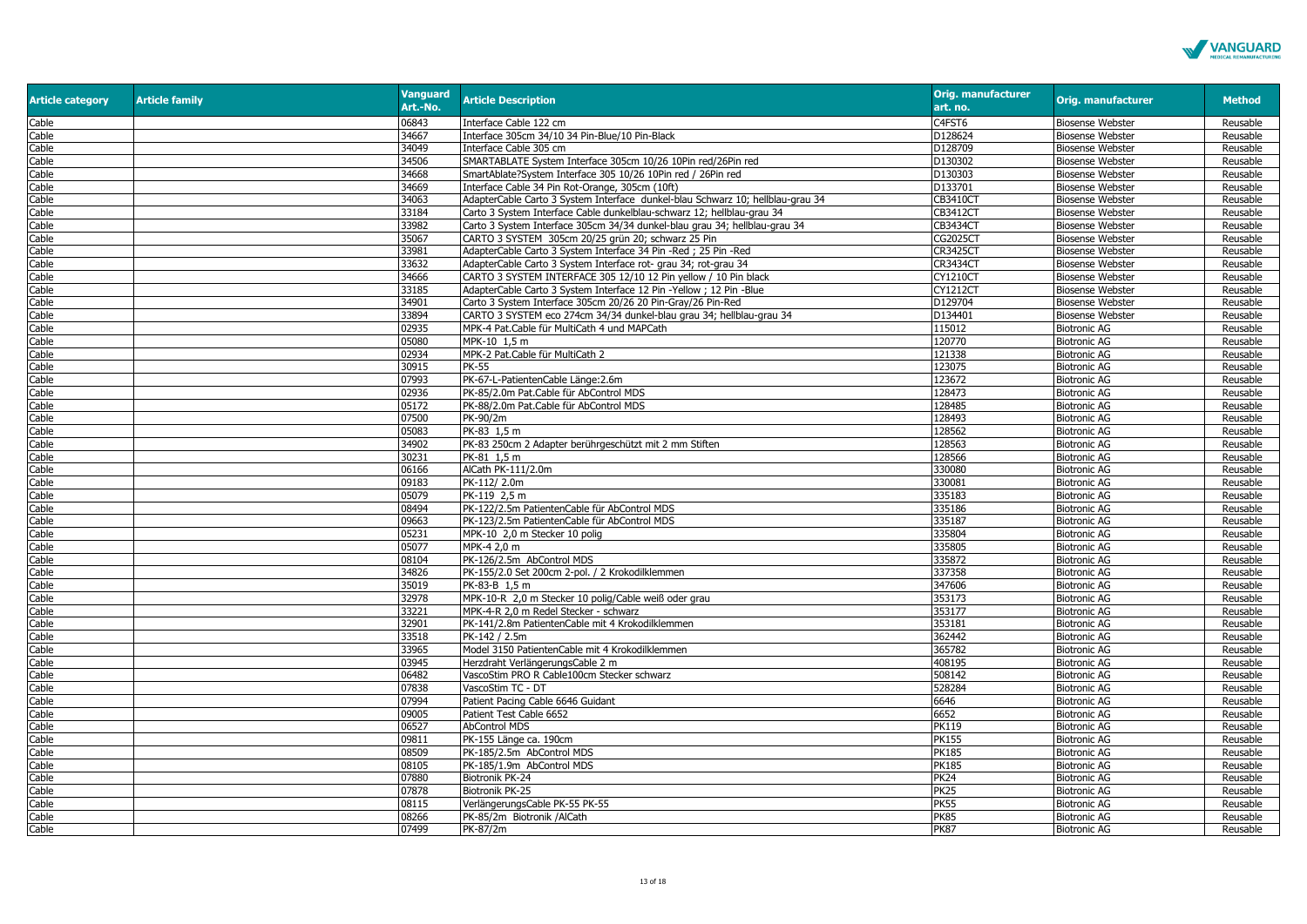

| <b>Article category</b> | <b>Article family</b> | <b>Vanguard</b><br>Art.-No. | <b>Article Description</b>                                                                                                        | <b>Orig. manufacturer</b><br>art. no. | <b>Orig. manufacturer</b> | <b>Method</b> |
|-------------------------|-----------------------|-----------------------------|-----------------------------------------------------------------------------------------------------------------------------------|---------------------------------------|---------------------------|---------------|
| Cable                   |                       | 35195                       | TX-HAT500-BIO 250cm AlCath Biotronik an HAT500                                                                                    | 82012                                 | <b>Biotronic AG</b>       | Reusable      |
| Cable                   |                       | 03664                       | Elektrode Cable Stifte 10                                                                                                         | M004006590                            | <b>Boston Scientific</b>  | Reusable      |
| Cable                   |                       | 04121                       | Elektrode Cable Stifte 10 Protected Pin                                                                                           | M004006590P0                          | <b>Boston Scientific</b>  | Reusable      |
| Cable                   |                       | 01997                       | Elektrode Cable Stifte 4                                                                                                          | M004008568                            | <b>Boston Scientific</b>  | Reusable      |
| Cable                   |                       | 04112                       | Elektrode Cable Stifte 4 Protected Pin                                                                                            | M004008568P0                          | <b>Boston Scientific</b>  | Reusable      |
| Cable                   |                       | )6997                       | Easy Mate Cable 4Pin                                                                                                              | M004200088                            | <b>Boston Scientific</b>  | Reusable      |
| Cable                   |                       | )7083                       | Easy Mate 4 Cable Protected 4 Pin                                                                                                 | M004200088P0                          | <b>Boston Scientific</b>  | Reusable      |
| Cable                   |                       | 08867                       | Easy-Mate 6 Cable Protected 6 Pin                                                                                                 | M004200089P0                          | <b>Boston Scientific</b>  | Reusable      |
| Cable                   |                       | )3655                       | Elektrode Cable Stifte 11mm                                                                                                       | M004200774                            | <b>Boston Scientific</b>  | Reusable      |
| Cable                   |                       | 05076                       | Elektrode Cable Stifte 8 Protected Pin                                                                                            | M004200774P0                          | <b>Boston Scientific</b>  | Reusable      |
| Cable                   |                       | 33381                       | Cable Blazer Dx Catheter 152cm                                                                                                    | M00420S0                              | <b>Boston Scientific</b>  | Reusable      |
| Cable                   |                       | 03659                       | TempLink 6Pin 122                                                                                                                 | M004210051                            | <b>Boston Scientific</b>  | Reusable      |
| Cable                   |                       | 33171                       | TempLink 6 Pin 122                                                                                                                | M004210051A                           | <b>Boston Scientific</b>  | Reusable      |
| Cable                   |                       | 09762                       | TempLink 6 Pin 122                                                                                                                | M004210051P                           | <b>Boston Scientific</b>  | Reusable      |
| Cable                   |                       | 30415                       | TempLink 6Pin 213                                                                                                                 | M004210052A0                          | <b>Boston Scientific</b>  | Reusable      |
| Cable                   |                       | )9476                       | TempLink 6 Pin 213 cm grau                                                                                                        | M004210052P                           | <b>Boston Scientific</b>  | Reusable      |
| Cable                   |                       | 05750                       | TempLink 10 Ft. 305 cm                                                                                                            | M004210055                            | <b>Boston Scientific</b>  | Reusable      |
| Cable                   |                       | 05279                       | TempLink 305cm                                                                                                                    | M004210055A0                          | <b>Boston Scientific</b>  | Reusable      |
| Cable                   |                       | 07910                       | TempLink M 7 Ft. Länge : 213                                                                                                      | M004210078MA0                         | <b>Boston Scientific</b>  | Reusable      |
| Cable                   |                       | 34286                       | TempLink Länge: 305cm                                                                                                             | M004210079A0                          | <b>Boston Scientific</b>  | Reusable      |
| Cable                   |                       | 09419                       | High Density Mapping 213 cm graues Cable (grau) 213 cm Mash-Cable                                                                 | M004330050G                           | <b>Boston Scientific</b>  | Reusable      |
| Cable                   |                       | 09420                       | High Density Mapping 213 cm graues Cable (gelb) 213 cm Mash-Cable                                                                 | M004330050Y                           | <b>Boston Scientific</b>  | Reusable      |
| Cable                   |                       | 31288                       | HD Mesh Ablator Extension Cable rot                                                                                               | M004330051A                           | <b>Boston Scientific</b>  | Reusable      |
| Cable                   |                       | 06502                       | Orbiter ST Extension Cable graues Cable (blau) Pin 24/ 4ft (125cm)                                                                | M004390003P0                          | <b>Boston Scientific</b>  | Reusable      |
| Cable                   |                       | 06071                       | Orbiter ST Extension Cable graues Cable Pin 24/7ft (210cm)                                                                        | M004390004P0                          | <b>Boston Scientific</b>  | Reusable      |
|                         |                       | 33484                       |                                                                                                                                   | M004390008P0                          |                           |               |
| Cable                   |                       | 31259                       | Orbiter PV Extension Cable graues Cable Pin 14/ 6ft (185cm)<br>Orbiter ST Extension Cable graues Cable (blau) Pin 14/ 6ft (183cm) | M004390009PA0                         | <b>Boston Scientific</b>  | Reusable      |
| Cable                   |                       |                             |                                                                                                                                   | M0044511024                           | <b>Boston Scientific</b>  | Reusable      |
| Cable                   |                       | 03502                       | Connecting Cables for GDC                                                                                                         |                                       | <b>Boston Scientific</b>  | Reusable      |
| Cable                   |                       | 31555                       | Oktapolares Cable 5441S                                                                                                           | M0045441S                             | <b>Boston Scientific</b>  | Reusable      |
| Cable                   |                       | 09139                       | Quadripolar cable Rotary to Pins                                                                                                  | M0045444S                             | <b>Boston Scientific</b>  | Reusable      |
| Cable                   |                       | 03753                       | Dekapolares Cable                                                                                                                 | M0045454                              | <b>Boston Scientific</b>  | Reusable      |
| Cable                   |                       | 30294                       | Dekapolares Cable                                                                                                                 | M0045454S0                            | <b>Boston Scientific</b>  | Reusable      |
| Cable                   |                       | 03803                       | Thermistor-KatheteradapterCable                                                                                                   | M0045455                              | <b>Boston Scientific</b>  | Reusable      |
| Cable                   |                       | 08871                       | SureLink 210 cm 10-polig graues Cable 10 Pin                                                                                      | M004560001A0                          | <b>Boston Scientific</b>  | Reusable      |
| Cable                   |                       | 05744                       | SureLink 210 cm 10-polig graues Cable 10 Pin                                                                                      | M004560001P0                          | <b>Boston Scientific</b>  | Reusable      |
| Cable                   |                       | 33248                       | Surelink graues Cable 4 Pin                                                                                                       | M004560002A0                          | <b>Boston Scientific</b>  | Reusable      |
| Cable                   |                       | 33431                       | Surelink blaues Cable                                                                                                             | M004560002BP0                         | <b>Boston Scientific</b>  | Reusable      |
| Cable                   |                       | 05036                       | Surelink 4Pins 122 graues Cable 4 Pin                                                                                             | M004560002P0                          | <b>Boston Scientific</b>  | Reusable      |
| Cable                   |                       | 01875                       | Surelink rotes Cable                                                                                                              | M004560002R                           | <b>Boston Scientific</b>  | Reusable      |
| Cable                   |                       | 34142                       | Surelink Cables 122 rotes Cable                                                                                                   | M004560002RA0                         | <b>Boston Scientific</b>  | Reusable      |
| Cable                   |                       | 30613                       | Surelink Cables 120 rotes Cable                                                                                                   | M004560002RP0                         | <b>Boston Scientific</b>  | Reusable      |
| Cable                   |                       | 34663                       | SURELINK grau 210 cm 4-polig Redel/Tip-Pin protected                                                                              | M004560003A0                          | <b>Boston Scientific</b>  | Reusable      |
| Cable                   |                       | 35393                       | SureLink 4 210 cm Redel/Tip-Pin protected                                                                                         | M004560003P0                          | <b>Boston Scientific</b>  | Reusable      |
| Cable                   |                       | 06256                       | SureLink 125 cm 10-polig graues Cable 10 Pin                                                                                      | M004560004A0                          | <b>Boston Scientific</b>  | Reusable      |
| Cable                   |                       | 06070                       | Surelink 125cm graues Cable 10 Pin                                                                                                | M004560004P0                          | <b>Boston Scientific</b>  | Reusable      |
| Cable                   |                       | 36002                       | Surelink™ 125 cm 4 PIN                                                                                                            | M004560002YA0                         | <b>Boston Scientific</b>  | Reusable      |
| Cable                   |                       | 30073                       | 820T APM Thermistor-KatheteradapterCable                                                                                          | M004603S                              | <b>Boston Scientific</b>  | Reusable      |
| Cable                   |                       | 06921                       | Thermistor-KatheterCable 10 ft 9-polig                                                                                            | M0046130                              | <b>Boston Scientific</b>  | Reusable      |
| Cable                   |                       | 34168                       | Cable, IntellaTip Mifi XP 12 Pin Stecker mit 9 Pin und 4 Pin Stecker                                                              | M0046200                              | <b>Boston Scientific</b>  | Reusable      |
| Cable                   |                       | 34451                       | IntellaTip MiFi 0I 305cm 10/4-polig 10 Pin Stecker mit 10 Pin und 4 Pin Stecker                                                   | M0046210                              | <b>Boston Scientific</b>  | Reusable      |
| Cable                   |                       | 09289                       | <b>Temp Link</b>                                                                                                                  | M0046210061A                          | <b>Boston Scientific</b>  | Reusable      |
| Cable                   |                       | 06922                       | Thermistor-KatheterCable Länge: ca 90 cm                                                                                          | M0046510                              | <b>Boston Scientific</b>  | Reusable      |
| Cable                   |                       | 35038                       | PSA-Cable 4 Krokodilklemmen (2schwarz, 2 rot)                                                                                     | M0046763                              | <b>Boston Scientific</b>  | Reusable      |
| Cable                   |                       | 33718                       | Cable Blazer 305 cm Open-Irrigated Ablation Catheter                                                                              | M0046910                              | <b>Boston Scientific</b>  | Reusable      |
| Cable                   |                       | 07470                       | Constellation Cable Stift-VerbindungsCable " A "                                                                                  | M004901AS                             | <b>Boston Scientific</b>  | Reusable      |
| Cable                   |                       | 34665                       | EPU-Cable CONNECT "B" Constellation 44-pol. 32-Pin (E=9,F=8,G=8,H=8/=33)                                                          | M004901BS                             | <b>Boston Scientific</b>  | Reusable      |
|                         |                       |                             |                                                                                                                                   |                                       |                           |               |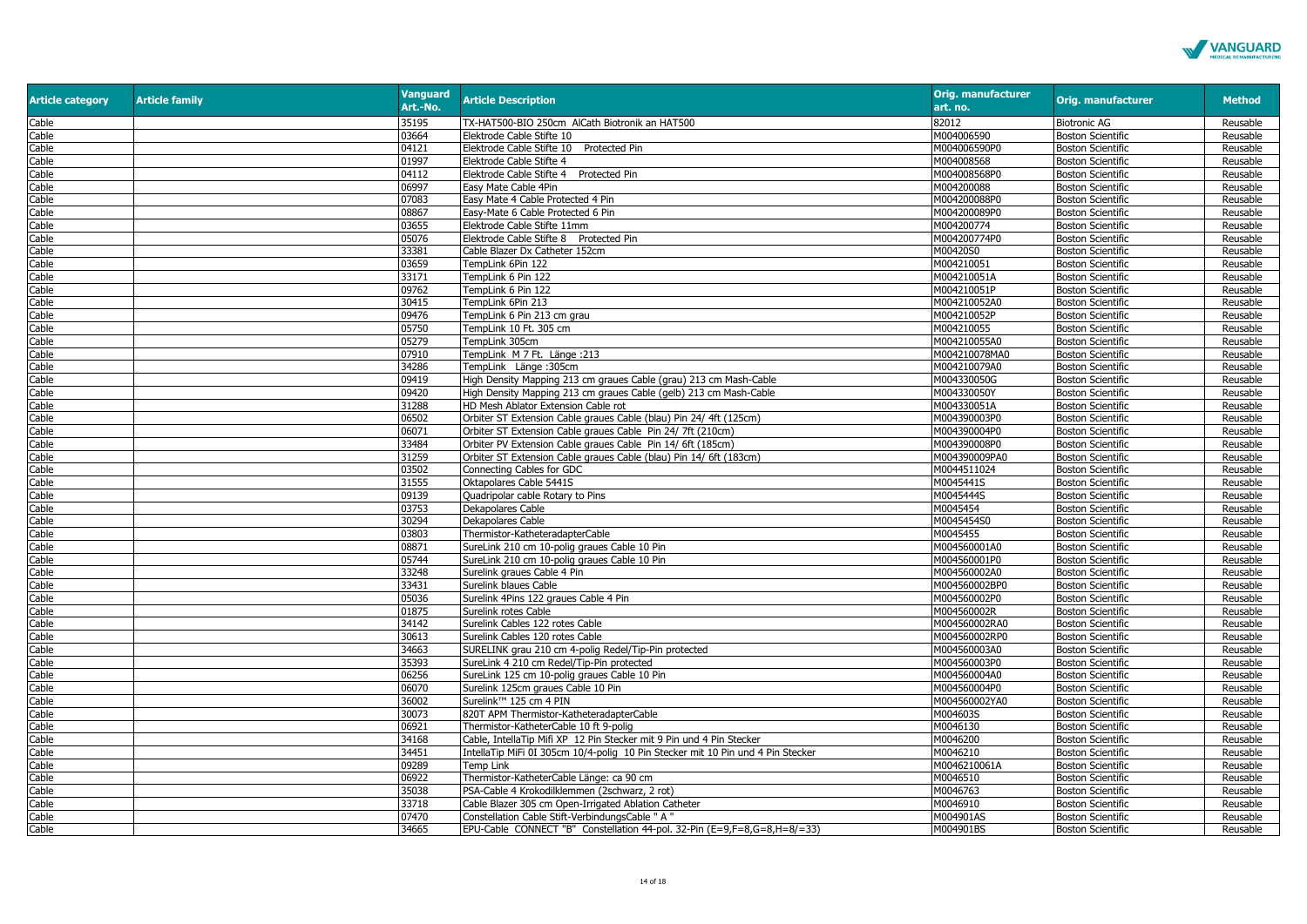

| <b>Article category</b> | <b>Article family</b>                    | <b>Vanguard</b><br>Art.-No. | <b>Article Description</b>                                                         | <b>Orig. manufacturer</b><br>art. no. | Orig. manufacturer                 | <b>Method</b>        |
|-------------------------|------------------------------------------|-----------------------------|------------------------------------------------------------------------------------|---------------------------------------|------------------------------------|----------------------|
| Cable                   |                                          | 34452                       | Cable, IntellaNav 200cm (6.6ft) Catheter to Rhythmia Mapping System                | M004RARC010                           | <b>Boston Scientific</b>           | Reusable             |
| Cable                   |                                          | 35772                       | SureLink blau 125 cm 4 PIN blaues Cable                                            | M004560002BA0                         | <b>Boston Scientific</b>           | Reusable             |
| Cable                   |                                          | 35803                       | SMARTFREEZE 107 cm                                                                 | M004CRBS5100                          | <b>Boston Scientific</b>           | Reusable             |
| Cable                   |                                          | 35769                       | POLARMAP 183 cm                                                                    | M004CRBS6200                          | <b>Boston Scientific</b>           | Reusable             |
| Cable                   |                                          | 03752                       | 16-Pin Single Connector                                                            | 10161020                              | Cardima                            | Reusable             |
| Cable                   |                                          | 30984                       | Alert System Interface Cable                                                       | <b>ALC110</b>                         | Dot Medical Products Ltd           | Reusable             |
| Cable                   |                                          | 34490                       | HZV-Cable Set 3-teilig Intermedi.- Kath.- Therm.- Cable                            | 3368458                               | Dräger                             | Reusable             |
| Cable                   |                                          | 35383                       | OC Catheter TO Intermediate Cable 25cm HZV - KatheterCable                         | 8419160                               | Dräger                             | Reusable             |
| Cable                   |                                          | 30719                       | Electrophysiology Cable Modell Nummer: EPC-10MLS                                   | EPC10MLSMP10LS                        | EPMed Systems, Inc.                | Reusable             |
| Cable                   |                                          | 34494                       | TOUCH PROOF 4-polig 150 FIAB F5406/4TPS                                            | FIABF54064TPS                         | FIAB                               | Reusable             |
| Cable                   |                                          | 34792                       | Invasive Cardiac Output 360 11-polig 11-pol. Invasive Card.- Output Cable          | 2025248001                            | <b>GE Medical Systems S.A.</b>     | Reusable             |
| Cable                   |                                          | 35080                       | Invasive Cardiac Output 270 11-polig 11-pol. Invasive Card.- Output Cable          | 2025248002                            | GE Medical Systems S.A.            | Reusable             |
| Cable                   |                                          | 34670<br>07274              | Cardiac Output Probes 90 Injectate Probe CO-Set In-Line                            | 9446910                               | GE Medical Systems S.A.            | Reusable             |
| Cable                   |                                          | 07273                       | Pacing Cables graues Cable mit 8Klemmen<br>Pacing Cables graues Cable mit 8Klemmen | ETC023001<br>ETC024001                | Guidant<br>Guidant                 | Reusable<br>Reusable |
| Cable<br>Cable          |                                          | 30975                       | Optimizer System Lead Extension Cable                                              | 10021                                 |                                    | Reusable             |
| Cable                   |                                          | 33984                       | EasyCool Cable E L 250cm 9-polar (grau ,orange)                                    | 100015                                | <b>Impulse Dynamics</b><br>MedFact | Reusable             |
| Cable                   |                                          | 35001                       | BSC-Connect TM Adapter Cable 25cm to IBI-RF-Ablation-Generator                     | 100414                                | MedFact                            | Reusable             |
| Cable                   |                                          | 32851                       | Easy Connect RFP 300cm 4-polig                                                     | <b>RFP102</b>                         | MedFact                            | Reusable             |
| Cable                   |                                          | 04123                       | Medtronic RF Catheter ATAKR grün                                                   | 05106S                                | Medtronic                          | Reusable             |
| Cable                   |                                          | 08149                       | Medtronic Model 05116 grün                                                         | 5116                                  | Medtronic                          | Reusable             |
| Cable                   |                                          | 04122                       | Medtronic Catheter ECG Pole: 4                                                     | 05504SP                               | Medtronic                          | Reusable             |
| Cable                   |                                          | 07877                       | Medtronic Catheter ECG 4-polig Pole: 4                                             | 05508SP                               | Medtronic                          | Reusable             |
| Cable                   |                                          | )9906                       | Catheter ECG KatheteranschlussCable 10 P                                           | 05514S                                | Medtronic                          | Reusable             |
| Cable                   |                                          | 05754                       | KatheteranschlussCable 10 polig 130                                                | 05514SP                               | Medtronic                          | Reusable             |
| Cable                   |                                          | )7879                       | KatheteranschlussCable 10 Pol                                                      | 05518S                                | Medtronic                          | Reusable             |
| Cable                   |                                          | )7971                       | KatheteranschlussCable 10 Pol                                                      | 05518SP                               | Medtronic                          | Reusable             |
| Cable                   |                                          | )7882                       | Analyzer- Cable 2292                                                               | 2292                                  | Medtronic                          | Reusable             |
| Cable                   |                                          | 04124                       | Medtronic CardioRhytm Adaptor Cable Assy qrün                                      | 2840                                  | Medtronic                          | Reusable             |
| Cable                   |                                          | 05882                       | Medtronic TC                                                                       | 39E25R                                | Medtronic                          | Reusable             |
| Cable                   |                                          | 05929                       | KatheteranschlussCable 183cm 4-polig                                               | 4819                                  | Medtronic                          | Reusable             |
| Cable                   |                                          | 03754                       | Chirurgisches Cable 5410                                                           | 5410                                  | Medtronic                          | Reusable             |
| Cable                   |                                          | 34154                       | 5433V Cable                                                                        | 5433V                                 | Medtronic                          | Reusable             |
| Cable                   |                                          | 03826                       | AnschlussCable                                                                     | 5456                                  | Medtronic                          | Reusable             |
| Cable                   |                                          | )7900                       | Chirurgisches Cable 5807                                                           | 5807                                  | Medtronic                          | Reusable             |
| Cable                   |                                          | 09288                       | Chirurgisches Cable 5832                                                           | 5832                                  | Medtronic                          | Reusable             |
| Cable                   | Cryoablation Connection Cable            | 06362                       | Ablation Connection Cable 1.22m Schwarz 16-polig                                   | 2035U                                 | Medtronic                          | CS                   |
| Cable                   | Cryoablation Connection Cable            | 31188                       | Ablation Connection Cable 1.22m Schwarz 16-polig                                   | 2035UC                                | Medtronic                          | <b>CS</b>            |
| Cable                   | CRYOCATH 196 cm 8-polig                  | 35588                       | VANGUARD Diagnostic Catheter Cable MTB 196cm 8                                     | 990066                                | Medtronic                          | CE                   |
| Cable                   | Catheter Connecting Cable 196cm 10-polig | 35587                       | VANGUARD Diagnostic Catheter Cable MTB 196cm 10                                    | 2ACHC                                 | Medtronic                          | $\overline{CE}$      |
| Cable                   | AdapterCable for HF Catheter             | 35590                       | VANGUARD Ablation Catheter Cable MTC 183cm 7 TC                                    | 4825                                  | Medtronic                          | <b>CE</b>            |
| Cable                   |                                          | 08415                       | Extension Cable TEC-10C                                                            | 8501108                               | Millar Instruments, INC.           | Reusable             |
| Cable                   |                                          | 33673                       | Extension Cable TEC-10D                                                            | 8501308                               | Millar Instruments, INC.           | Reusable             |
| Cable                   |                                          | )7933                       | PEC-10C                                                                            | 8505089                               | Millar Instruments, INC.           | Reusable             |
| Cable                   |                                          | 34147                       | ATAR D-V2 L.250cm                                                                  | ATARDV2                               | Oscor Inc.                         | Reusable             |
| Cable                   |                                          | 34671<br>34865              | PK-147 250cm für BIOTRONIK Qubic RF / AlCath Trignum<br>PK-150 Länge ca. 250cm     | 398853<br>402668                      | Osypka                             | Reusable             |
| Cable<br>Cable          |                                          | 08194                       | Adapter 350-10 Adapter 10-Pin für D350 VerbindungsCable                            | 53822                                 | Osypka                             | Reusable<br>Reusable |
| Cable                   |                                          | 34813                       | DiagnosticCable 10-polig 230cm DX10/10-A VerbindungsCable FINDER/SIRIUS            | 53827                                 | Osypka                             | Reusable             |
| Cable                   |                                          | 04905                       | AnschlußCable für Osypka Cereblate D369                                            | 81942                                 | Osypka<br>Osypka                   | Reusable             |
| Cable                   |                                          | 04203                       | D <sub>2</sub> -SP                                                                 | 81973                                 | Osypka                             | Reusable             |
| Cable                   |                                          | 35571                       | D2P-SP blau                                                                        | 81986BL                               | Osypka                             | Reusable             |
| Cable                   |                                          | 34124                       | D <sub>2</sub> P-SP                                                                | 81986WS                               | Osypka                             | Reusable             |
| Cable                   |                                          | 09998                       | D 379 slimline Länge : 1,50 m                                                      | 81995                                 | Osypka                             | Reusable             |
| Cable                   |                                          | 34412                       | D 389-CW 2 m                                                                       | 82000                                 | Osypka                             | Reusable             |
| Cable                   |                                          | 34400                       | D 389-IBI slimline 2 m                                                             | 82001                                 | Osypka                             | Reusable             |
|                         |                                          |                             |                                                                                    |                                       |                                    |                      |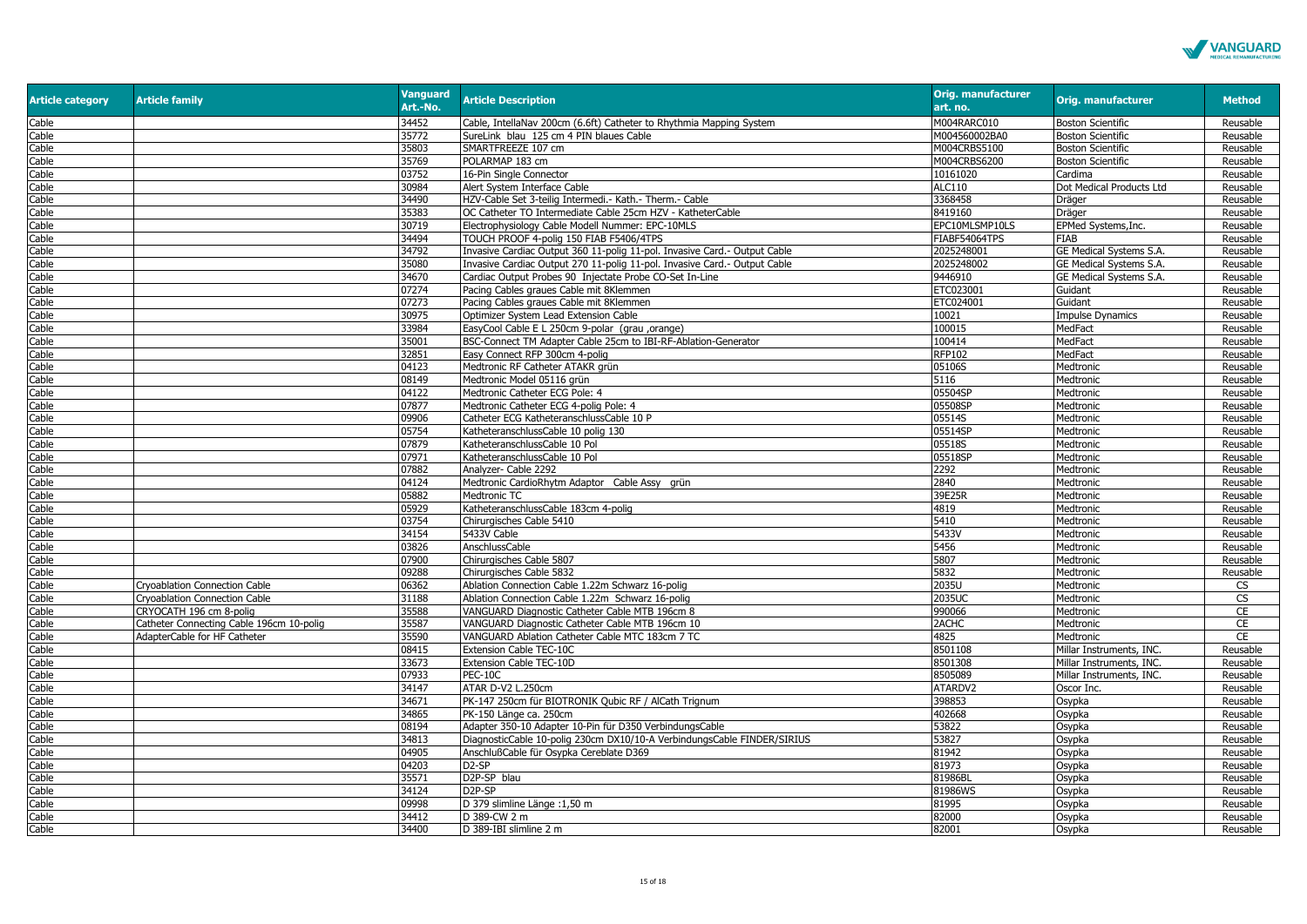

| <b>Article category</b> | <b>Article family</b>    | <b>Vanguard</b><br>Art.-No. | <b>Article Description</b>                                                 | <b>Orig. manufacturer</b><br>art. no. | <b>Orig. manufacturer</b>        | <b>Method</b> |
|-------------------------|--------------------------|-----------------------------|----------------------------------------------------------------------------|---------------------------------------|----------------------------------|---------------|
| Cable                   |                          | 34943                       | CERABLATE TX-HAT500 250cm                                                  | 82002                                 | Osypka                           | Reusable      |
| Cable                   |                          | 34866                       | CERABLATE TX-IBI 250cm                                                     | 82003                                 | Osypka                           | Reusable      |
| Cable                   |                          | 34797                       | TX-SMARTABLATE 230 10-polig 10-polig 230 cm easyTC / soft / flutter / cool | 82004                                 | Osypka                           | Reusable      |
| Cable                   |                          | 34869                       | VerbindungsCable CERABLATE TX-QUBIC/EPSHUTTLE 10-pol.                      | 82005                                 | Osypka                           | Reusable      |
| Cable                   |                          | 35146                       | TX-HAT500-BSW 250cm                                                        | 82008                                 | Osypka                           | Reusable      |
| Cable                   |                          | 35389                       | TX- HAT500- MDT 10 250cm                                                   | 82011                                 | Osypka                           | Reusable      |
| Cable                   |                          | 34610                       | D369-CW 350cm 9/10-polig 9/10-pol Cerablate plus Katheter-CW-Gerät         | 82523                                 | Osypka                           | Reusable      |
| Cable                   |                          | 31367                       | VerbindungsCable Cereblate Flutter D379 Länge: 2.00m                       | 82524                                 | Osypka                           | Reusable      |
| Cable                   |                          | 33696                       | D 369-IBI 2.5 m VerbindungsCable Cerablate EeasyKatheter                   | 82525                                 | Osypka                           | Reusable      |
| Cable                   |                          | 07436                       | D2P-SP schwarzer-roter "Trompetenanschluß'                                 | D <sub>2</sub> PSP                    | Osypka                           | Reusable      |
| Cable                   |                          | 07992                       | D 350 Länge: 1,50 m                                                        | D350                                  | Osypka                           | Reusable      |
| Cable                   |                          | 35305                       | TX-HAT500-SJM m 250cm                                                      | 82007                                 | Osypka                           | Reusable      |
| Cable                   | D 350 slimline 2.0 m     | 35589                       | VANGUARD Diagnostic Catheter Cable OSA 200cm 10                            | 53820                                 | Osypka                           | CE            |
| Cable                   | D 369-CW slimline 1.50m  | 35592                       | VANGUARD Ablation Catheter Cable OSB 150cm 6 TR                            | 82514                                 | Osypka                           | <b>CE</b>     |
| Cable                   | D 369-CW slimline 2.00 m | 35591                       | VANGUARD Ablation Catheter Cable OSB 200cm 6 TR                            | 82521                                 | Osypka                           | CE            |
| Cable                   | D 389 slimline           | 35593                       | VANGUARD Ablation Catheter Cable OSB 150cm 9 TC                            | 81997                                 | Osypka                           | <b>CE</b>     |
| Cable                   |                          | 32640                       | ProMap Connection Cable                                                    | PRICC02                               | ProRythm, Inc.                   | Reusable      |
| Cable                   |                          | 35022                       | PK-155-B/2,0m                                                              | 404027                                | Remington Medical, Inc.          | Reusable      |
| Cable                   |                          | 34493                       | HZV-Cable-Set Probe Assy SP4043 Cable mit Injektatfühler SE                | 684057                                | <b>Siemens Medical Solutions</b> | Reusable      |
| Cable                   |                          | 34109                       | LAB-K-BSTK-001-V2 EPT Thermistor Cable ( 9pol.)geschirmt,3m                | 16384                                 | Stockert GmbH                    | Reusable      |
| Cable                   |                          | 34058                       | PK-109/2.5m                                                                | 330079                                | Stockert GmbH                    | Reusable      |
| Cable                   |                          | 05738                       | Conn Cable B/W TC-Cath.                                                    | 39E23R                                | Stockert GmbH                    | Reusable      |
| Cable                   |                          | 05881                       | Medtronic-Cable                                                            | 39E46R                                | Stockert GmbH                    | Reusable      |
| Cable                   |                          | 30149                       | EPT Thermistor Cable ( 9pol.) ungeschirmt                                  | 39E53S                                | Stockert GmbH                    | Reusable      |
| Cable                   |                          | 03751                       | Conn Cable B/W THR an Osypka HAT300 3m                                     | 39E56S                                | Stockert GmbH                    | Reusable      |
| Cable                   |                          | 30927                       | 2x TipPin 1.5m                                                             | 39F24R                                | Stockert GmbH                    | Reusable      |
| Cable                   |                          | 07987                       | AlCath PK-109/2.5m PK-109 Biotronik AlCath TC/TM Cath., 2.5 m              | 39S43B                                | Stockert GmbH                    | Reusable      |
| Cable                   |                          | 07972                       | Adapter 4-Pin                                                              | 53821                                 | Sulzer Medica                    | Reusable      |
| Cable                   |                          | 35636                       | Therapy ComfortGrip™ 1,5m 14-polig                                         | A-TCG-402560                          | Abbott/St. Jude Medical          | Reusable      |
| Cable                   |                          | 35628                       | TX eco EXT Cable 34 PIN - 34 PIN, 9 ft. (274 cm)                           | D135703                               | <b>Biosense Webster</b>          | Reusable      |
| Cable                   |                          | 2000009495                  | Extension Cable of electrophysiology electrodes                            | PEE10AW                               | Hagmed                           | New product   |
| Surgical                | Harmonic ACE+            | 35058                       | VANGUARD Ultrasonic Shear ETS+ 23 cm 5.0 mm                                | HAR23                                 | Ethicon                          | CE            |
| Surgical                | Harmonic ACE+            | 34958                       | VANGUARD Ultrasonic Shear ETM+ 36 cm 5.0 mm                                | <b>HAR36</b>                          | Ethicon                          | CE            |
| Surgical                | Harmonic ACE+7           | 35033                       | VANGUARD Ultrasonic Shear ETS7 23 cm 5.0 mm                                | HARH23                                | Ethicon                          | CE            |
| Surgical                | Harmonic ACE+7           | 35034                       | VANGUARD Ultrasonic Shear ETM7 36 cm 5.0 mm                                | HARH36                                | Ethicon                          | CE            |
| Surgical                |                          | 35586                       | Broncho-Fiberskop 5.0 mm x 54 cm 11001BN1                                  | 11001BN1                              | Karl Storz                       | Reusable      |
| Surgical                |                          | 30322                       | Nephro-Fiberskop 11001DE                                                   | 11001DE                               | Karl Storz                       | Reusable      |
| Surgical                |                          | 31024                       | Cysto-Urethro-Fiberskop 11272C                                             | 11272C                                | Karl Storz                       | Reusable      |
| Surgical                |                          | 30295                       | Cysto-Urethro-Fiberskop 11272C1                                            | 11272C1                               | Karl Storz                       | Reusable      |
| Surgical                |                          | 08276                       | Cysto-Urethro-Fiberskop zur PDD mit Spezialfilter, 11272CI1                | 11272CI1                              | Karl Storz                       | Reusable      |
| Surgical                |                          | 35008                       | Cysto-Urethro-Fiberskop 11272CU1                                           | 11272CU1                              | Karl Storz                       | Reusable      |
| Surgical                |                          | 34973                       | Flexibles CMOS Video-Cysto-Urethroskop 11272V                              | 11272V                                | Karl Storz                       | Reusable      |
| Surgical                |                          | 32153                       | Video-Cysto-Urethroskop PAL 11272VP                                        | 11272VP                               | Karl Storz                       | Reusable      |
| Surgical                |                          | 30201                       | Uretero-Fiberskop, steuerbar 11274AA                                       | 11274AA                               | Karl Storz                       | Reusable      |
| Surgical                |                          | 31787                       | Uretero-Fiberskop, steuerbar 11274AA1                                      | 11274AA1                              | Karl Storz                       | Reusable      |
| Surgical                |                          | 30198                       | Uretero-Fiberskop FLEX-X2, steuerbar 11278A1                               | 11278A1                               | Karl Storz                       | Reusable      |
| Surgical                |                          | 33457                       | Uretero-Fiberskop FLEX-X2, steuerbar 11278AU1                              | 11278AU1                              | Karl Storz                       | Reusable      |
| Surgical                |                          | 33741                       | Flexibles Video-Uretero-Renoskop 11278 V FLEX-Xc                           | 11278V                                | Karl Storz                       | Reusable      |
| Surgical                |                          | 34909                       | Flexibles Video-Uretero-Renoskop 11278 VS FLEX-Xc                          | 11278VS                               | Karl Storz                       | Reusable      |
| Surgical                |                          | 35629                       | Flexibles Video-Uretero-Renoskop 11278 VSU FLEX-X c                        | 11278VSU                              | Karl Storz                       | Reusable      |
| Surgical                |                          | 31224                       | Choledocho-Fiberskop, steuerbar 11292AD1                                   | 11292AD1                              | Karl Storz                       | Reusable      |
| Surgical                |                          | 33935                       | Choledocho-Fiberskop, steuerbar 11292ADU1                                  | 11292ADU:                             | Karl Storz                       | Reusable      |
| Surgical                |                          | 35084                       | Choledocho-Fiberskop, steuerbar 11292BD1                                   | 11292BD1                              | Karl Storz                       | Reusable      |
| Surgical                |                          | 33153                       | Choledocho-Fiberskop, steuerbar 11292DE1                                   | 11292DE1                              | Karl Storz                       | Reusable      |
| Surgical                |                          | 34801                       | Flexibles Video-Choledochoskop Modell 11292VS                              | 11292VS                               | Karl Storz                       | Reusable      |
| Surgical                |                          | 35029                       | Intubations-Fiberskop 5,2 x 650 mm 11301BN1                                | 11301BN1                              | Karl Storz                       | Reusable      |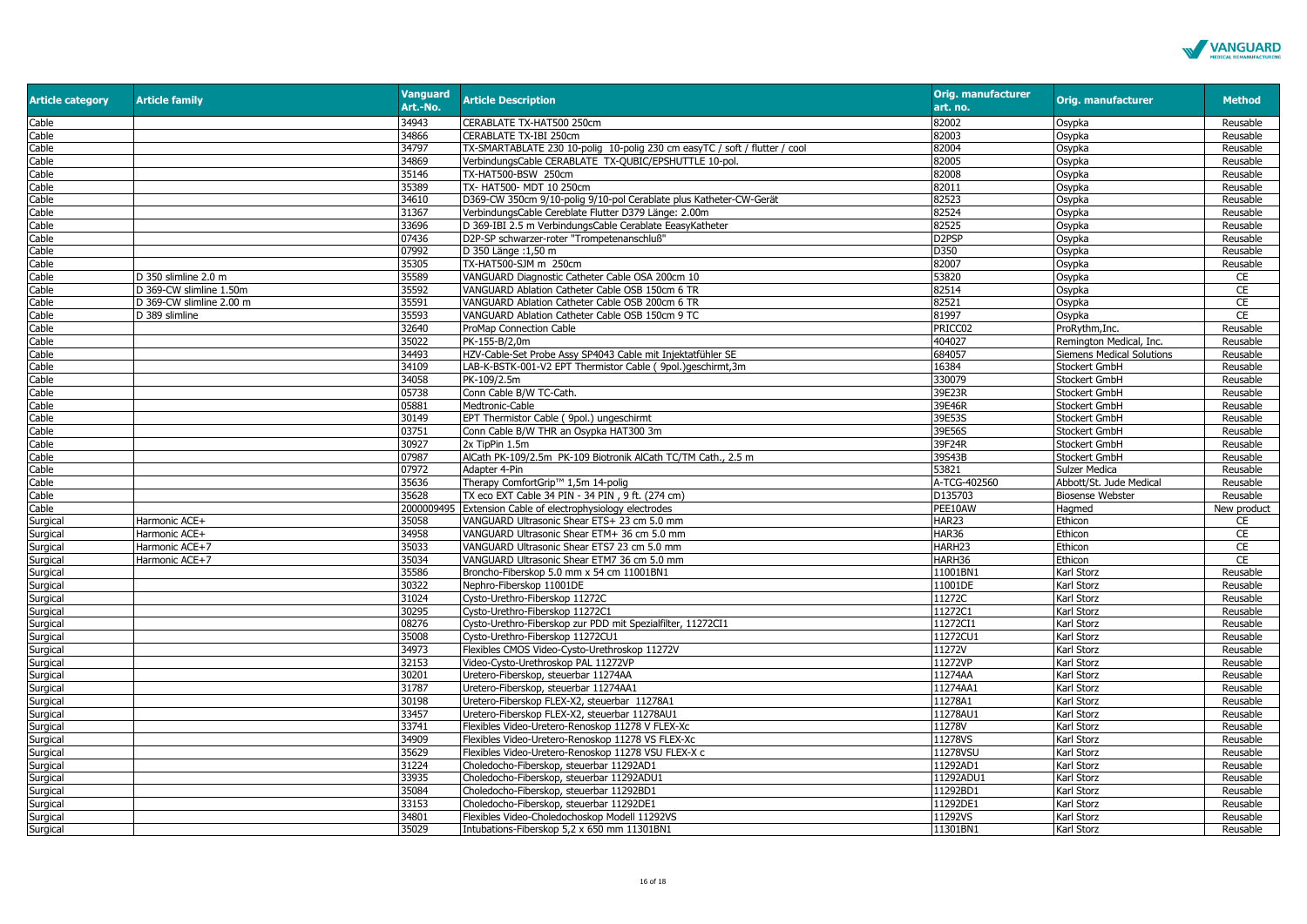

| <b>Article category</b> | <b>Article family</b> | <b>Vanguard</b><br>Art.-No. | <b>Article Description</b>                                          | <b>Orig. manufacturer</b><br>art. no. | <b>Orig. manufacturer</b>       | <b>Method</b> |
|-------------------------|-----------------------|-----------------------------|---------------------------------------------------------------------|---------------------------------------|---------------------------------|---------------|
| Surgical                |                       | 35327                       | Intubations-Fiberskop 3.7 x 65 Okular-Version                       | 11302BD1                              | Karl Storz                      | Reusable      |
| Surgical                |                       | 35030                       | Intubations-Fiberskop 3,7 x 650 mm 11302BD2                         | 11302BD2                              | Karl Storz                      | Reusable      |
| Surgical                |                       | 34964                       | Fiberglas-LichtleitCable 495 NCS 250 cm                             | 495NCS                                | Karl Storz GmbH &Co.KG          | Reusable      |
| Surgical                |                       | 34962                       | Fiberglas-LichtleitCable 495 NE 300 cm                              | 495NE                                 | Karl Storz GmbH &Co.KG          | Reusable      |
| Surgical                |                       | 34963                       | Fiberglas-LichtleitCable 495 ND 300 cm                              | 495ND                                 | Karl Storz GmbH &Co.KG          | Reusable      |
| Surgical                |                       | 34459                       | Fiberglas-LichtCable 495 NA 230 cm                                  | 495 NA                                | Karl Storz GmbH &Co.KG          | Reusable      |
| Surgical                |                       | 32841                       | MediStim PA Probe 8 mm                                              | PA100081                              | Medi-Stim                       | Reusable      |
| Surgical                |                       | 32536                       | MediStim PA Probe 12 mm                                             | PA100121                              | Medi-Stim                       | Reusable      |
| Surgical                |                       | 34818                       | MediStim QuickFit TTFM PQ Sonde 2 mm                                | PQ100021                              | Medi-Stim                       | Reusable      |
| Surgical                |                       | 34819                       | MediStim QuickFit TTFM PQ Sonde 3 mm                                | PQ100031                              | Medi-Stim                       | Reusable      |
| Surgical                |                       | 32842                       | MediStim PO Probe 3 mm Butterfly Flowmeter Probe                    | PO100032                              | Medi-Stim                       | Reusable      |
| Surgical                |                       | 32977                       | MediStim PQ Probe 4 mm                                              | PO100042                              | Medi-Stim                       | Reusable      |
| Surgical                |                       | 32902                       | MediStim PQ Probe 5 mm                                              | PO100052                              | Medi-Stim                       | Reusable      |
| Surgical                |                       | 34820                       | MediStim QuickFit TTFM PS Sonde 2 mm                                | PS100021                              | Medi-Stim                       | Reusable      |
| Surgical                |                       | 34821                       | MediStim QuickFit TTFM PS Sonde 3 mm                                | PS100031                              | Medi-Stim                       | Reusable      |
| Surgical                |                       | 34822                       | MediStim QuickFit TTFM PS Sonde 4 mm                                | PS100041                              | Medi-Stim                       | Reusable      |
| Surgical                |                       | 35056                       | MediStim QuickFit TTFM Probe PS100052                               | PS100052                              | Medi-Stim                       | Reusable      |
| Surgical                |                       | 34726                       | MediStim PV Probe 8mm TTFM-Gefäßsonde without handle                | PV100081                              | Medi-Stim                       | Reusable      |
| Surgical                |                       | 33105                       | OES Bronchoskop Olympus BF-40                                       | <b>BF40</b>                           | Olympus                         | Reusable      |
| Surgical                |                       | 31897                       | OES Choledochoskop Olympus CHF-CB30L                                | CHFCB30L                              | Olympus                         | Reusable      |
| Surgical                |                       | 03588                       | OES Choledochoskop Olympus CHF-P20                                  | CHFP20                                | Olympus                         | Reusable      |
| Surgical                |                       | 32668                       | OES Fiber-Choledochoskop Olympus CHF-P60                            | CHFP60                                | Olympus                         | Reusable      |
| Surgical                |                       | 33606                       | Video - Choledochoskop Olympus CHF-V                                | <b>CHFV</b>                           | Olympus                         | Reusable      |
| Surgical                |                       | 31648                       | OES Choledochoskop Olympus CHF-XP20                                 | CHFXP20                               | Olympus                         | Reusable      |
| Surgical                |                       | 30639                       | OES Fiber - Zystoskop CYF-5 von Olympus                             | CYF5                                  | Olympus                         | Reusable      |
| Surgical                |                       | 32829                       | OES Zystonephrofiberskop Olympus CYF-5A                             | CYF5A                                 | Olympus                         | Reusable      |
| Surgical                |                       | 33991                       | Visera Zysto-Nephro-Videoskop Olympus CYF-V2                        | CYFV <sub>2</sub>                     | Olympus                         | Reusable      |
| Surgical                |                       | 34221                       | Cysto-Nephro Videoskop Olympus CYF-VH                               | <b>CYFVH</b>                          | Olympus                         | Reusable      |
| Surgical                |                       | 30316                       | Uretero-Renofiberskop Olympus URF Typ P3                            | URFP3                                 | Olympus                         | Reusable      |
| Surgical                |                       | 31865                       | OES Uretero-Reno-Fiberskop Olympus URF-P5                           | URFP5                                 | Olympus                         | Reusable      |
| Surgical                |                       | 33960                       | OES Uretero-Reno-Fiberskop Olympus URF-P6                           | URFP6                                 | Olympus                         | Reusable      |
| Surgical                |                       | 35307                       | Flexibles Fiber-Ureterorenoskop URF -P7                             | URFP7                                 | Olympus                         | Reusable      |
| Surgical                |                       | 32982                       | Uretero-Reno-Videoskop Olympus URF-V                                | <b>URFV</b>                           | Olympus                         | Reusable      |
| Surgical                |                       | 34295                       | Uretero-Reno-Videoskop Olympus URF-V 2                              | URFV <sub>2</sub>                     | Olympus                         | Reusable      |
| Surgical                |                       | 35614                       | Uretero-Reno-Videoskop Olympus URF-V3                               | URFV3                                 | Olympus                         | Reusable      |
| Surgical                |                       | 32744                       | Ansatz f. Spülung u. Instrumenteneinlass MAJ-891                    | MAJ-891                               | Olympus                         | Reusable      |
| Surgical                |                       | 32745                       | Absaugventil MAJ-207                                                | <b>MAJ-207</b>                        | Olympus                         | Reusable      |
| Surgical                | CelonProCurve         | 35484                       | CelonProCurve 1200-S15 1.8mm 120cm                                  | WB990206                              | Olympus                         | <b>CS</b>     |
| Surgical                |                       | 35031                       | LichtleitCable A93200A                                              | A93200A                               | Olympus WINTER & IBE GMBH       | Reusable      |
| Surgical                |                       | 34233                       | Parks-Dopplersonde 8,2MHz Skinny L.1,52m                            | 832-2820-11                           | Parks Medical Electronics, Inc. | Reusable      |
| Surgical                |                       | 07350                       | Flexibles Fiber-Urethro-Cystoskop 5 mm / 2,5 mm                     | 7305001                               | Richard Wolf GmbH               | Reusable      |
| Surgical                |                       | 35112                       | Flexibles Fiber-Urethro-Cystoskop 5 mm / 2,5 mm                     | 7305006                               | Richard Wolf GmbH               | Reusable      |
| Surgical                |                       | 30444                       | Flexibles Video-Urethro-Cystoskop 7308001                           | 7308001                               | Richard Wolf GmbH               | Reusable      |
| Surgical                |                       | 33501                       | Flexibles Video-Urethro-Cystoskop 73080064                          | 73080064                              | Richard Wolf GmbH               | Reusable      |
| Surgical                |                       | 34394                       | Flexibles LED Video-Urethro-Cystoskop 731000144                     | 731000144                             | Richard Wolf GmbH               | Reusable      |
| Surgical                |                       | 35181                       | Mamba vision Flexibles Sensor-Cystoskop Endoskop, flexibel          | 7315006                               | Richard Wolf GmbH               | Reusable      |
| Surgical                |                       | 34948                       | Flexibles Sensor-Cystoskop Vision EF für ENDOCAM Flex HD Controller | 73151001                              | Richard Wolf GmbH               | Reusable      |
| Surgical                |                       | 34961                       | Flexibles Sensor-Cystoskop Vision EF für ENDOCAM Flex HD Controller | 73151006                              | Richard Wolf GmbH               | Reusable      |
| Surgical                |                       | 30442                       | Flexibles Fiber-Uretero-Renoskop 7325071                            | 7325071                               | Richard Wolf GmbH               | Reusable      |
| Surgical                |                       | 09259                       | Flexibles Fiber-Uretero-Renoskop 7325076                            | 7325076                               | Richard Wolf GmbH               | Reusable      |
| Surgical                |                       | 09171                       | Flexibles Fiber-Choledochoskop 2,5 mm / 1,2 mm                      | 7325152                               | Richard Wolf GmbH               | Reusable      |
| Surgical                |                       | 31299                       | Flexibles Fiber-Uretero-Renoskop 7325.172                           | 7325172                               | Richard Wolf GmbH               | Reusable      |
| Surgical                |                       | 33089                       | Flexibles 2-Kanal-Dauerspül-Laser-URS 7326071                       | 7326071                               | Richard Wolf GmbH               | Reusable      |
| Surgical                |                       | 34343                       | Flexibles 2-Kanal-Dauerspül-Laser-URS 7326076                       | 7326076                               | Richard Wolf GmbH               | Reusable      |
| Surgical                |                       | 31808                       | Flexibles Fiber-Choledochoskop 3 mm / 1,5 mm                        | 7330052                               | Richard Wolf GmbH               | Reusable      |
| Surgical                |                       | 30588                       | Flexibles Fiber-Uretero-Renoskop 3 mm / 1,5 mm                      | 7330072                               | Richard Wolf GmbH               | Reusable      |